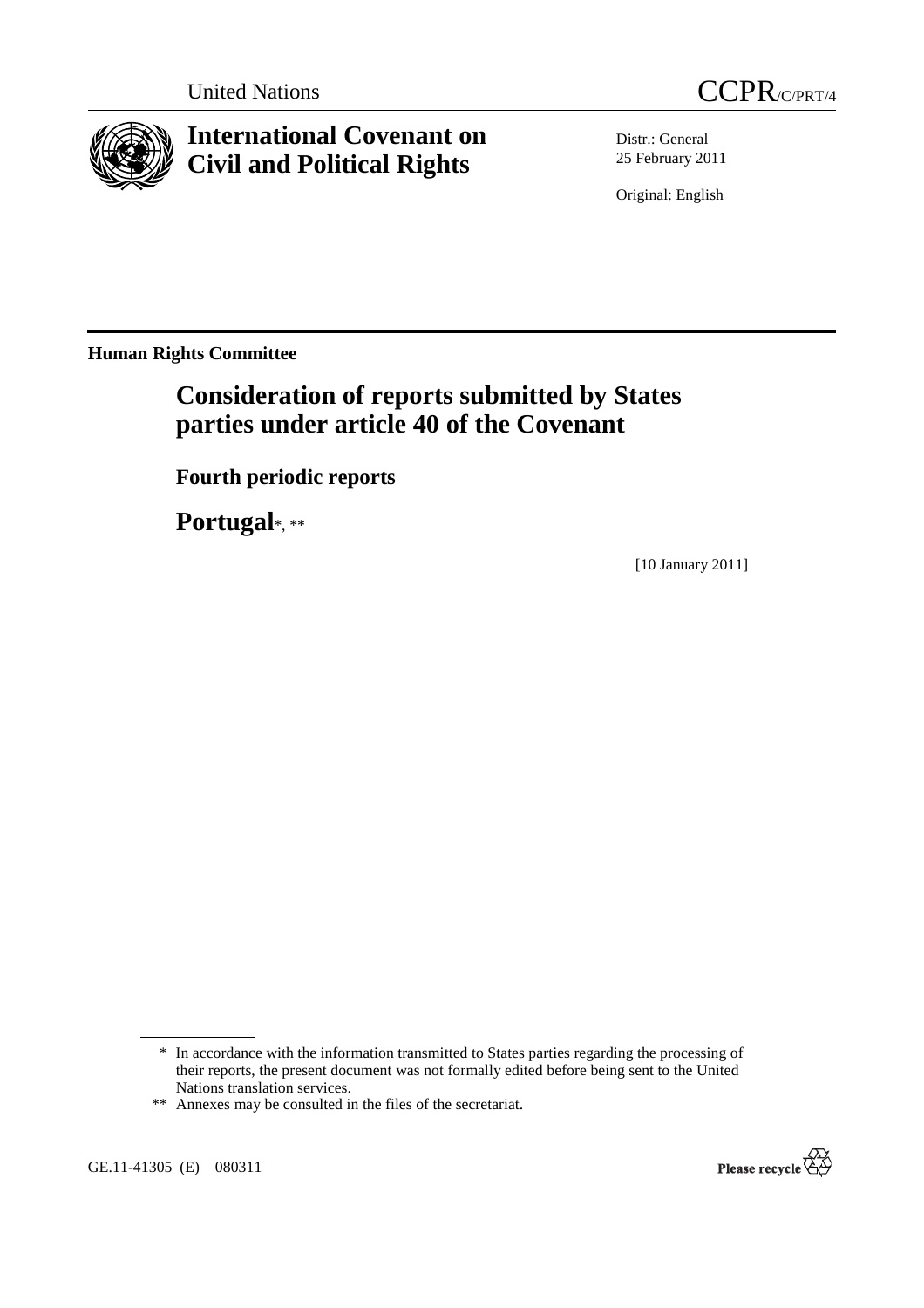# CCPR/C/PRT/4

# Contents

|           |                                                                          | Paragraphs  | Page |
|-----------|--------------------------------------------------------------------------|-------------|------|
|           |                                                                          | $1 - 2$     | 5    |
|           |                                                                          | $3 - 37$    | 5    |
| А.        |                                                                          | $3 - 8$     | 5    |
| B.        |                                                                          | 9           | 6    |
| C.        |                                                                          | $10 - 14$   | 7    |
| D.        |                                                                          | $15 - 20$   | 8    |
| Е.        |                                                                          | 21          | 10   |
| F.        |                                                                          | $22 - 26$   | 10   |
| G.        |                                                                          | $27 - 28$   | 11   |
| Н.        | Rights to petition, to initiate legislation and of access to information | $29 - 33$   | 11   |
| Ι.        |                                                                          | $34 - 37$   | 12   |
|           |                                                                          | $38 - 67$   | 13   |
| А.        |                                                                          | 38          | 13   |
| B.        |                                                                          | $39 - 44$   | 13   |
| C.        |                                                                          | $45 - 47$   | 14   |
| D.        |                                                                          | $48 - 49$   | 15   |
| Е.        |                                                                          | $50 - 51$   | 15   |
| F.        | Discrimination at work, in employment and in vocational training         | $52 - 58$   | 16   |
| G.        |                                                                          | $59 - 64$   | 17   |
| Н.        |                                                                          | $65 - 67$   | 18   |
|           |                                                                          | 68          | 19   |
|           |                                                                          | 69          | 19   |
|           |                                                                          | 70–84       | 19   |
| A.        |                                                                          | $70 - 73$   | 19   |
| <b>B.</b> |                                                                          | 74–83       | 20   |
| C.        |                                                                          | 84          | 21   |
|           |                                                                          | $85 - 96$   | 22   |
|           |                                                                          | 97–109      | 24   |
| А.        |                                                                          | $97 - 103$  | 24   |
| <b>B.</b> |                                                                          | $104 - 108$ | 25   |
| C.        |                                                                          | 109         | 26   |
|           |                                                                          | $110 - 121$ | 26   |
| A.        |                                                                          | 110-111     | 26   |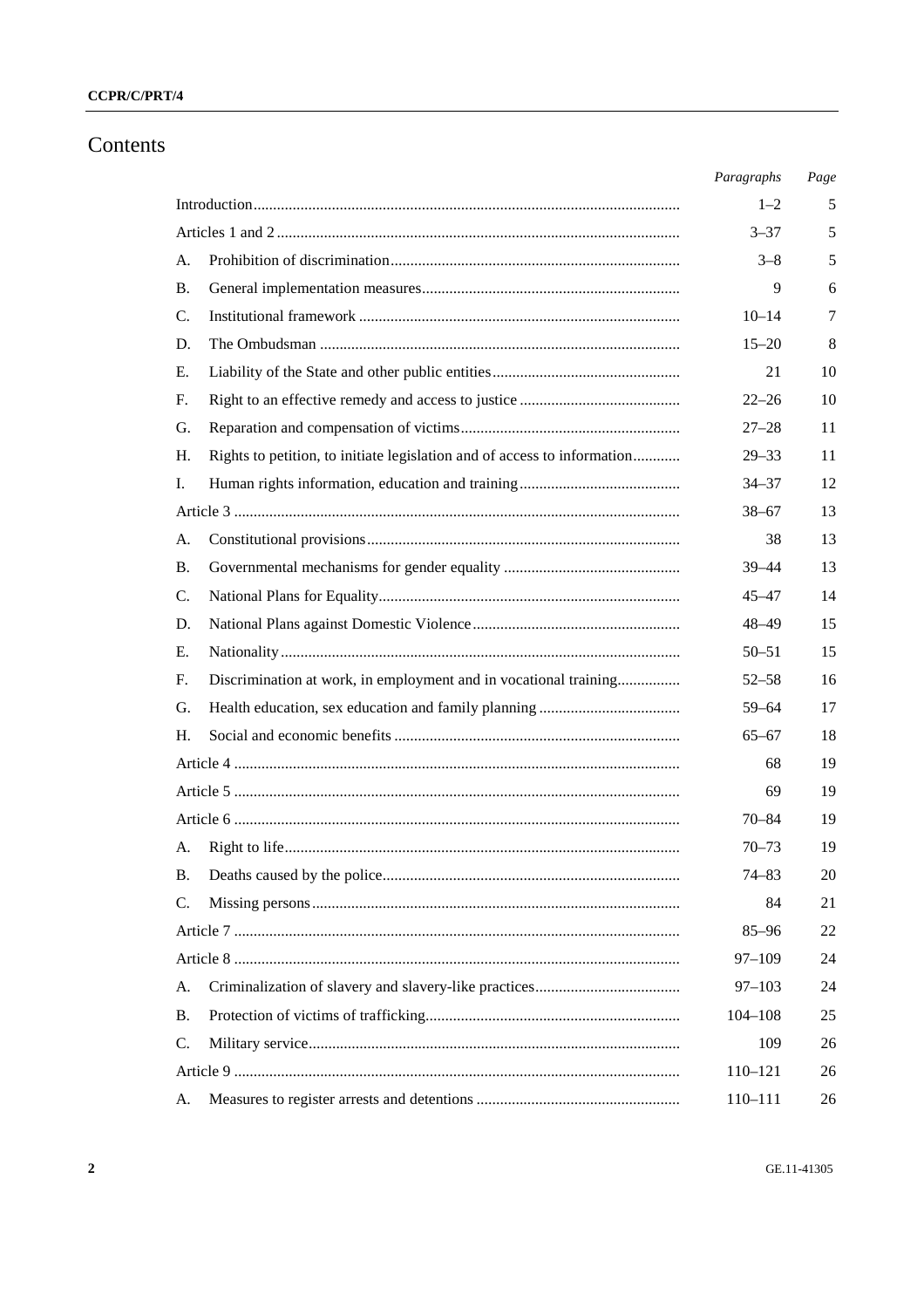### CCPR/C/PRT/4

| <b>B.</b>       |                                                                            | $112 - 116$ | 26 |
|-----------------|----------------------------------------------------------------------------|-------------|----|
| $\mathcal{C}$ . | New rules aiming at controlling the time limits of the inquiry and         | $117 - 118$ | 27 |
| D.              |                                                                            | 119–121     | 28 |
|                 |                                                                            | $122 - 169$ | 29 |
| A.              |                                                                            | $122 - 128$ | 29 |
| <b>B.</b>       |                                                                            | 129         | 30 |
| C.              | Separation of categories of detainees and material conditions of detention | 130–131     | 30 |
| D.              |                                                                            | $132 - 134$ | 30 |
| Е.              |                                                                            | $135 - 137$ | 31 |
| F <sub>1</sub>  | Education, training, work and leisure; reintegration in society            | 138-148     | 31 |
| G.              |                                                                            | $149 - 150$ | 33 |
| H.              |                                                                            | $151 - 164$ | 33 |
| Ι.              |                                                                            | $165 - 169$ | 35 |
|                 |                                                                            | 170         | 36 |
|                 |                                                                            | $171 - 179$ | 36 |
|                 |                                                                            | 180–183     | 38 |
|                 |                                                                            | 184–190     | 39 |
| А.              |                                                                            | 185         | 39 |
| <b>B.</b>       |                                                                            | 186         | 39 |
| C.              |                                                                            | $187 - 190$ | 39 |
|                 |                                                                            |             |    |
|                 |                                                                            | 191         | 39 |
|                 |                                                                            | $192 - 195$ | 40 |
|                 |                                                                            | 196–198     | 40 |
|                 |                                                                            | 199-208     | 41 |
|                 |                                                                            | 209-210     | 42 |
|                 |                                                                            | $211 - 213$ | 43 |
|                 |                                                                            | 214         | 43 |
|                 |                                                                            | 215-221     | 43 |
|                 |                                                                            | 222-232     | 44 |
| A.              |                                                                            | $222 - 223$ | 44 |
| Β.              |                                                                            | 224-229     | 45 |
| C.              |                                                                            | 230-232     | 46 |
|                 |                                                                            | 233-239     | 46 |
|                 |                                                                            | 240-256     | 48 |
| А.              |                                                                            | 240-243     | 48 |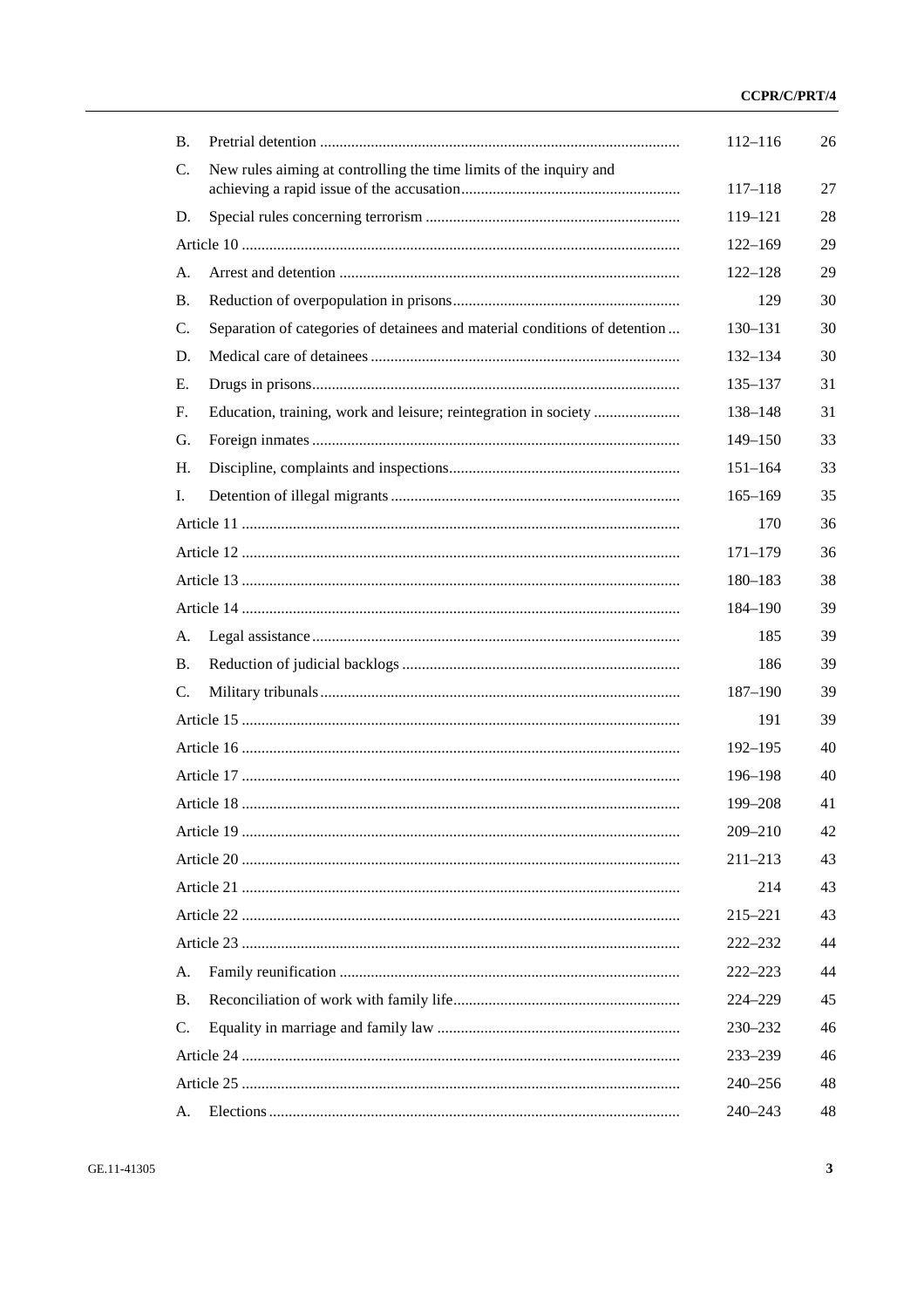| B. |                                                                     | $244 - 252$ | 48 |
|----|---------------------------------------------------------------------|-------------|----|
| C. |                                                                     | $253 - 256$ | 50 |
|    |                                                                     | $257 - 264$ | 51 |
| А. | High Commission for Immigration and Intercultural Dialogue          | $257 - 261$ | 51 |
| B. | Commission for Equality and Against Racial Discrimination (CICDR)   | $262 - 263$ | 52 |
|    |                                                                     | 264         | 52 |
|    |                                                                     | $265 - 277$ | 53 |
| A. | First Optional Protocol to the International Covenant on Civil and  | $272 - 275$ | 54 |
| B. | Second Optional Protocol to the International Covenant on Civil and | 276–277     | 54 |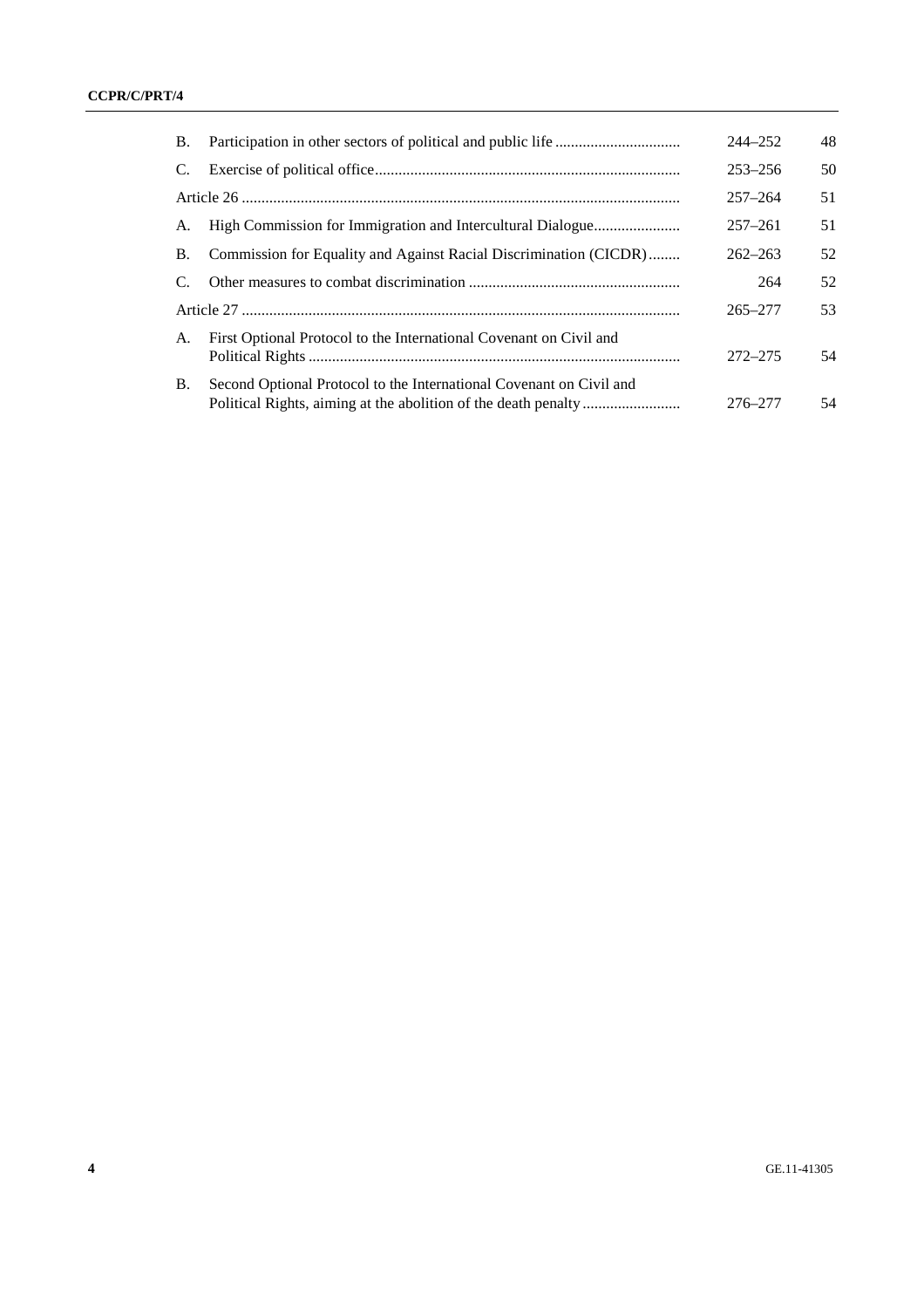# **Introduction**

1. This fourth periodic report was elaborated within a working group (WG) coordinated by the Portuguese Ministry for Foreign Affairs and composed by several governmental departments. It was drafted by the Human Rights Department of the Bureau for Documentation and Comparative Law – GDDC (Prosecutor-General's Office) on the basis of information and data provided by concerned departments. Each department appointed a focal point, who was responsible for coordinating its own contribution and that of subordinate bodies. Detailed lists of necessary information were provided to all participants,<sup>1</sup> indicating all documents that should be taken into account when elaborating the replies (text of each Covenant article and General Comments thereon formulated by the Human Rights Committee; information contained in Portugal's third periodic report (CCPR/C/PRT/2002/3); and concluding observations, if any, formulated by the Human Rights Committee upon examination of this report, in relation to each article). This report also benefited from the contribution of the Portuguese Ombudsman.

2. The elaboration of this report was an opportunity for all participants to examine measures taken to implement Portugal's human rights obligations undertaken under the International Covenant on Civil and Political Rights (ICCPR), progresses achieved in this regard and challenges ahead. The information contained in this report covers the period from 1 May 2002 to 31 July 2008. We also draw the Committee's attention to the information contained in the comments submitted by the government of Portugal on the concluding observations of the Human Rights Committee upon examination of the third periodic report of Portugal (CCPR/CO/78/PRT/Add.1).

# **Articles 1 and 2**

# **A. Prohibition of discrimination**

3. Two constitutional reforms have taken place in 2004 and 2005. The 2004 constitutional amendment, among other aspects, introduced the prohibition of discrimination on grounds of sexual orientation by explicitly adding this as a prohibited ground of discrimination under article 13 (2) of the Portuguese Constitution (CRP).

4. European Union (EU) Directives related to equality and non discrimination have been transposed into the Portuguese legal system, inter alia by the Labour Code adopted in 2003 and by Acts 35/2004, of 29-7, and 18/2004, of 11-5 (Race Directive). Both direct and indirect discrimination on such grounds as descent, age, sex, sexual orientation, civil status, family situation, genetic heritage, reduced capacity for work, disability, chronic disease, nationality, ethnic origin, religion, political or ideological convictions and trade union membership, as well as homeland, language, race, education, economic situation, origin or social status, is prohibited. Equality and non discrimination in public employment were also

<sup>&</sup>lt;sup>1</sup> Parliament, Presidency of the Council of Ministers - Commission for Citizenship and Gender Equality and Office of the High Commissioner for Immigration and Intercultural Dialogue, Ministry of Finances, Ministry of Justice, Ministry of Defence, Ministry for Foreign Affairs, Ministry of Education, Ministry of Science and Higher Education, Ministry of Labour and Social Security, Ministry for Internal Affairs, Ministry of Economy and Innovation, Ministry of Health, Ministry of Public Works, Transports and Communications, Ministry of Agriculture, Rural Development and Fisheries, Ministry of the Environment and Ministry of Culture, as well as the Prosecutor-General's Office and the National Municipalities' Association.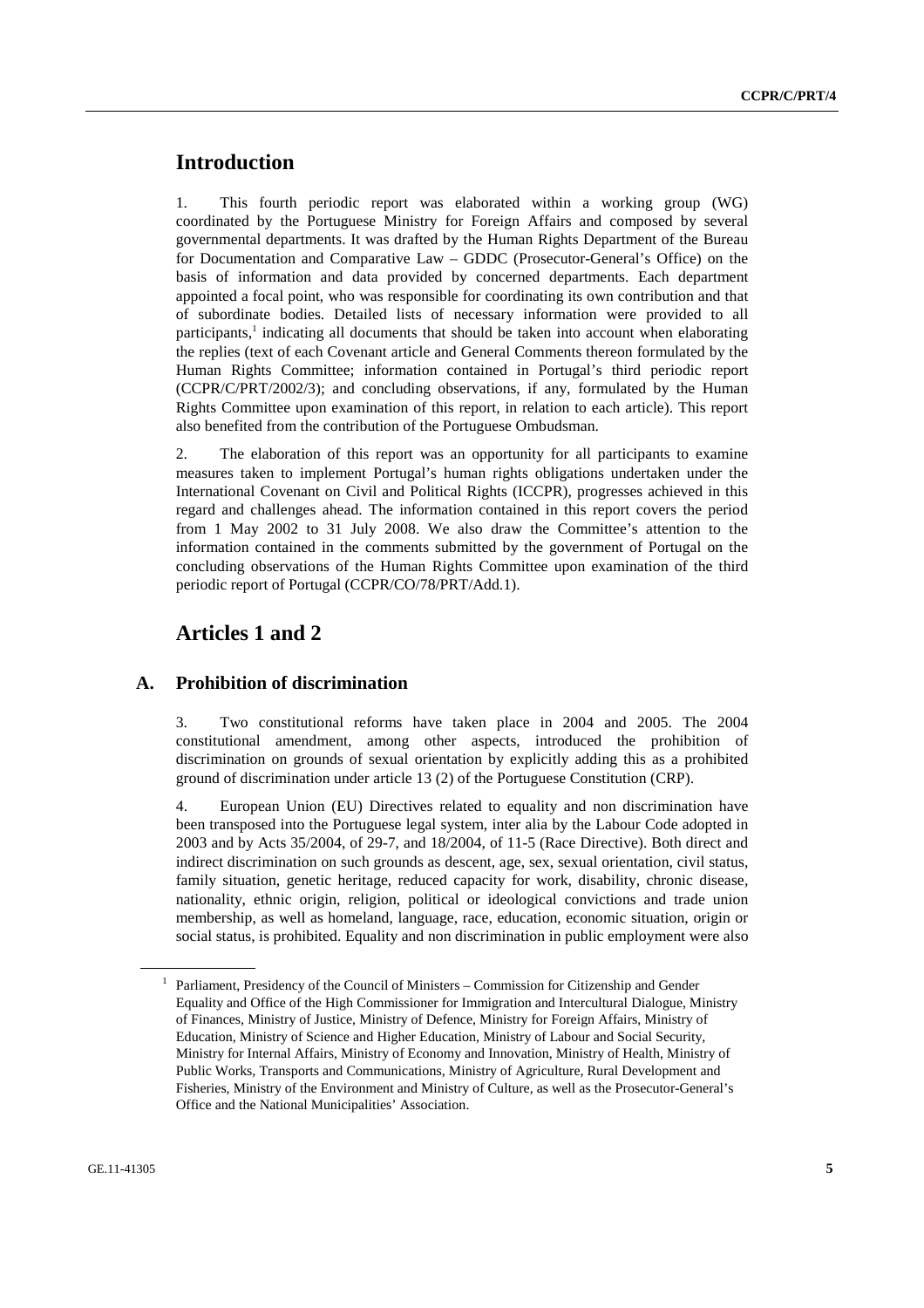guaranteed by article 5 of Act 99/2003, of 27-8, and are now covered by Act 59/2008, of 11-9. The latter (Legal Framework of Public Employment Labour Contract)<sup>2</sup> put on an equal footing the treatment of such matters in the public and private sectors. Discrimination based on disability and on the existence of an aggravated health risk is punished by Act 46/2006, of 28-8.

5. Breach of the provisions regarding equality is generally punished as a very serious administrative offence and the convictions may be published. Currently, the Authority for Working Conditions (formerly the General Inspectorate of Labour) continues to prevent, monitor and punish discrimination at work. Victims of discrimination, including harassment, are entitled to compensation.

6. Act 18/2004, of 11-5, which transposed Council Directive 2000/43/EC of 29 June 2000 implementing the principle of equal treatment between persons irrespective of racial or ethnic origin, establishes infractions and sanctions of an administrative nature, and the possibility to engage the liability in tort for racially motivated acts such as the denial of access to goods and services, as well as to bring to an end any behaviour which would bring prejudice to or which would menace the person. Complaints to this effect can be submitted to, and are examined by, the Commission for Equality and Against Racial Discrimination (see reply to art. 26). Any discriminatory act perpetrated by a natural person constitutes an administrative offence punishable by a graduated fine of between one and 5 times the highest value of the monthly national minimal wage (2 to 10 if committed by a corporation), without prejudice to possible civil liability or the imposition of any other applicable penalty. In the event of a second offence, the minimum and maximum limits are doubled.

7. The 2007 revision of the Criminal Code (CC) enlarged the scope of the crime of discrimination (which previously covered racial or religious discrimination only), by adding thereto discrimination based on gender or sexual orientation. A penalty of one to eight years of imprisonment is applicable to anyone who establishes an organisation or develops organised propaganda activities inciting to discrimination, or who participates therein. Those who publicly provoke acts of violence, defame or slander persons (including through the denial of crimes against Humanity) or threaten people on the basis of any of the above mentioned grounds, are punished with 6 months to five years of imprisonment (art. 240 CC). According to article 246 CC, a person sentenced for the crime of discrimination can be temporarily deprived of his/her active and /or passive electoral capacity, as well as of the capacity to be member of a jury. Discriminatory intent can also be taken into account by the judge when determining the measure of penalty, as an aggravating factor, in accordance with article 71 CC.

8. In 2007, two important changes were introduced into the Code of Civil Procedure (CCP) and the Code of Criminal Procedure (CCP), establishing that both civil and criminal definitive judicial sentences can now be subject to revision in case they are incompatible with a definitive decision of an international adjudicating body binding upon Portugal (arts. 771 (f) and 772 (2) (b) CCP and 449 (1) (g) CCP)).

#### **B. General implementation measures**

9. Portugal has been adopting several initiatives aimed at fostering equality and countering discrimination. We shall highlight the III National Plan for Equality  $-$ 

<sup>&</sup>lt;sup>2</sup> Entered into force on 1 January 2009.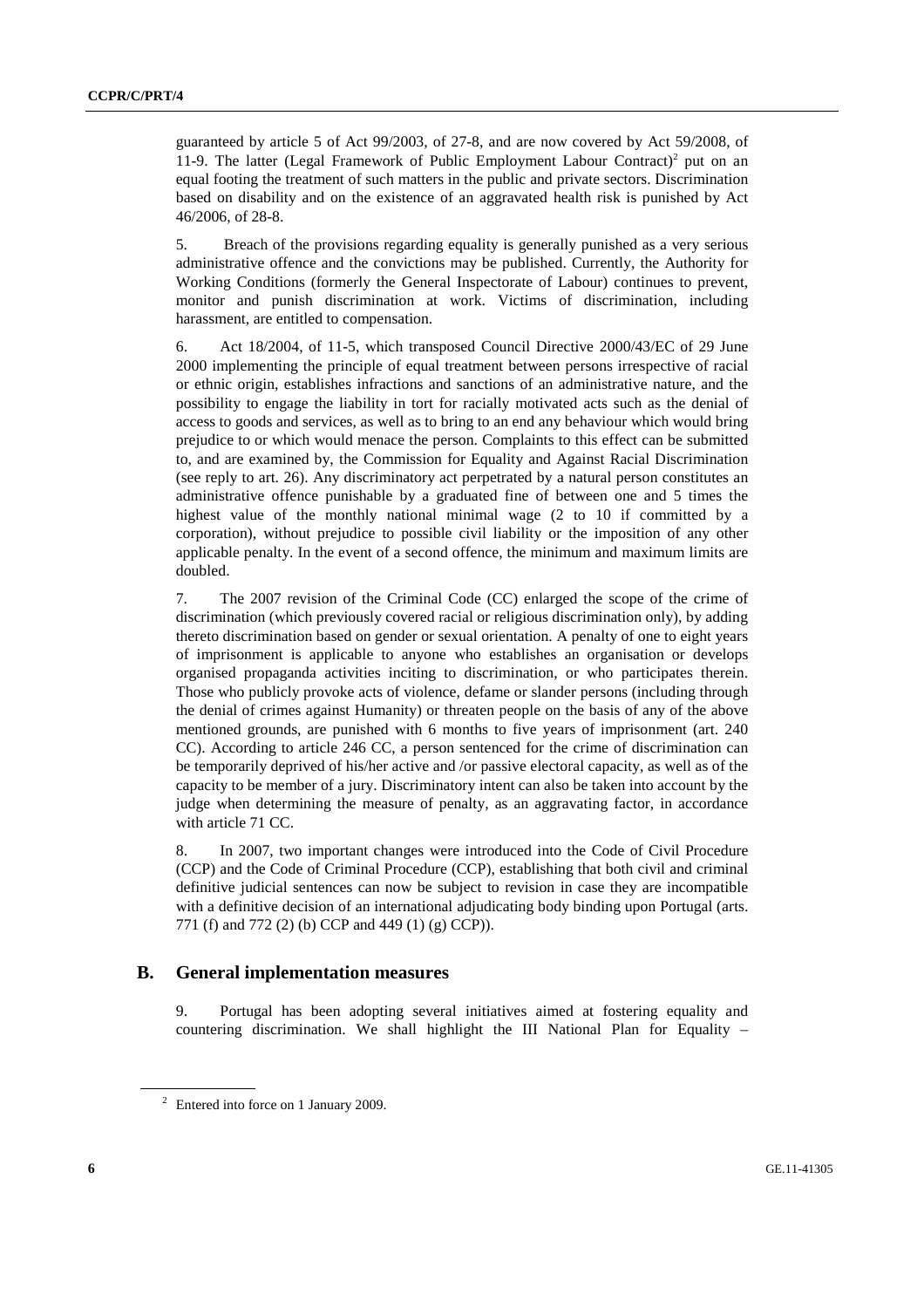Citizenship and Gender  $(2007-2010)$ ,<sup>3</sup> the I National Plan against Trafficking in Human Beings  $(2007-2010)$ ,<sup>4</sup> the III National Plan against Domestic Violence  $(2007-2010)$ ,<sup>5</sup> the Plan for Immigrant Integration (2007),<sup>6</sup> the Plan of Action for the Integration of Persons with Disabilities or Incapacity  $(2006-2009)^7$  and three National Plans for Inclusion (2001 to 2008).<sup>8</sup> Furthermore, a national plan was developed to commemorate the European Year of Equal Opportunities for All (2007).<sup>9</sup> In the Major Planning Options for 2008, measures were included to advance the integration of immigrants and ethnic minorities. Other Plans adopted (such as the plans on rural development) also pursue non discrimination in their implementation. More information on these issues can be found in the Expanded Common Core Document (hereinafter "ECCD", HRI/CORE/PRT/2011) of Portugal. Further information on the plans specifically aimed at countering gender-based forms of discrimination can be found under article 3. See also our replies to articles 24 and 26.

#### **C. Institutional framework**

10. A new Commission for Citizenship and Gender Equality (CIG) was created in 2007 (within the Presidency of the Council of Ministers), replacing the former Commission for Equality and Women's Rights (CIDM). The other national mechanism for gender equality — the Commission for Equality in Labour and Employment  $(CITE)$  — kept its former structure despite extensive restructuring of public administration (see information on these mechanisms below).

11. The High Commission for Immigration and Ethnic Minorities (ACIME), mentioned in the previous report (CCPR/C/PRT/2002/3), was converted into the present High Commission for Immigration and Intercultural Dialogue (ACIDI – Public Institute). This implied restructuring the previous body and its integration with other bodies with competences in the area of fighting discrimination, therefore reinforcing its powers as a public institute and enlarging its areas of activity. ACIDI has administrative autonomy and its mission is to collaborate in the design, implementation and evaluation of public policies, both transversal and sectoral, relevant to integrate immigrants and ethnic minorities, as well as to promote dialogue among different cultures, ethnicities and religions. See more information under articles 22, 26 and 27.

12. As part of its efforts to give effect to the rights recognized in the Covenant, Portugal has established, back in 1995, the General Inspectorate for Internal Affairs – IGAI (Decree Law (DL) 227/95, of 11-9, as amended by DL 154/96, of 31-8 and DL 3/99, of 4-1), as an inspection and supervision unit particularly aimed at safeguarding human rights and improving the quality of police work in accordance with the rule of law. IGAI was created within the Ministry for Internal Affairs (MAI) and, although directly dependant from the respective Minister, is external to security forces and has functional and technical autonomy, reinforced by the requisite that only judges or public prosecutors can be appointed to the posts of General Inspector, Deputy General Inspector and Director of the Internal Affairs Department. The actions of police forces may also be supervised by such

<sup>&</sup>lt;sup>3</sup> Council of Ministers Resolution 82/2007 of 22-6.

<sup>4</sup> Council of Ministers Resolution 81/2007, of 22-6.

<sup>5</sup> Council of Ministers resolution 83/2007, of 22-6.

<sup>6</sup> Council of Ministers 63-A/2007, of 3 May.

<sup>7</sup> Council of Ministers resolution 120/2006, of 21-9, as revised by Council of Ministers resolution

<sup>88/2008,</sup> of 29-5. 8 Council of Ministers resolutions 91/2001, of 6-8, 192/2003, of 23-12, and 166/2006, of 15-12.

<sup>&</sup>lt;sup>9</sup> Council of Ministers Resolution 88/2006 of 18-7.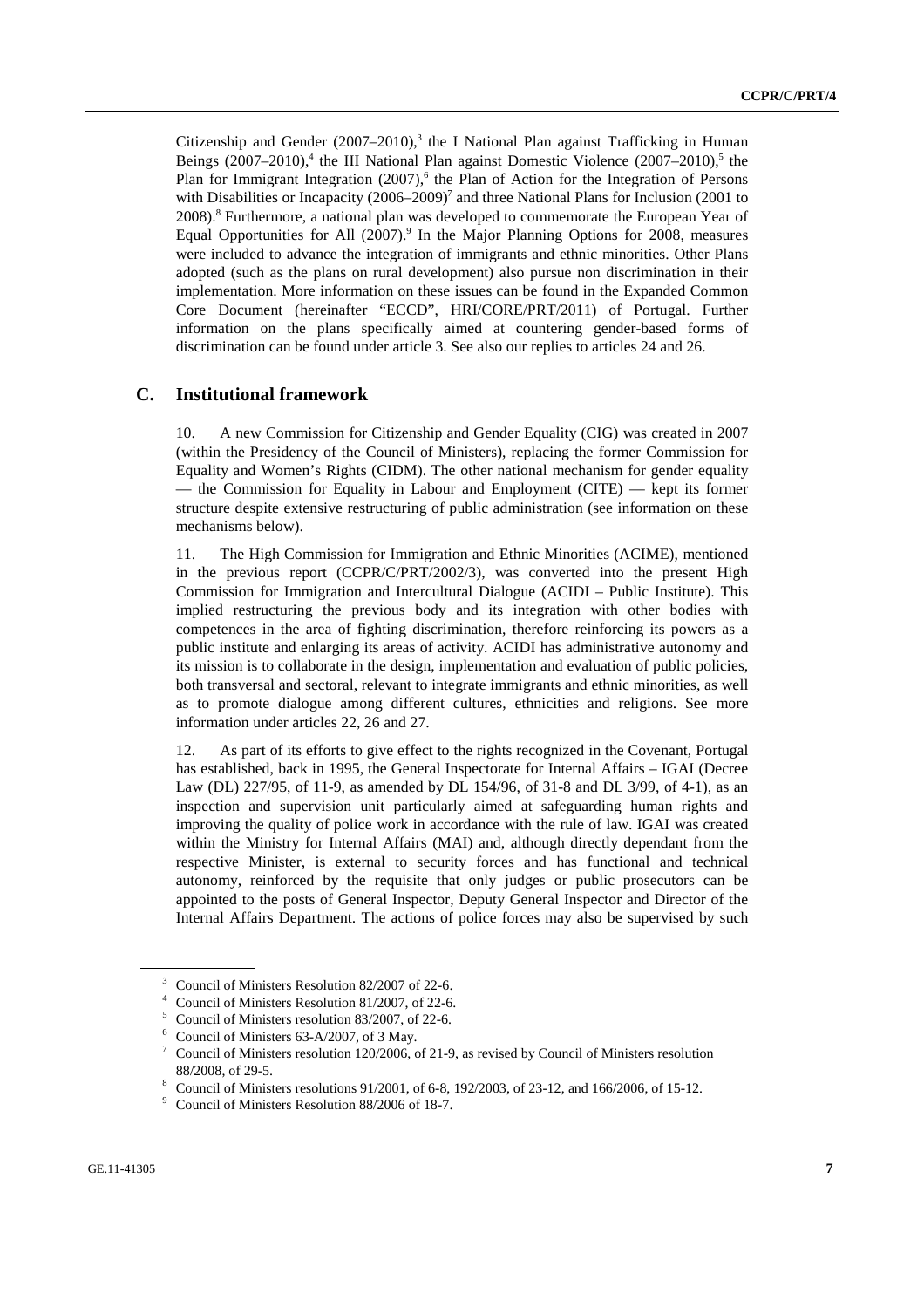external and independent entities such as courts, the Public Prosecution Department and the Ombudsman (see below).

13. IGAI is a high-level inspectorate with jurisdiction over all services subordinate to or supervised by MAI, Civil Governorships and private security entities. It undertakes regular, as well as unannounced, visits to police stations, inspecting their general operation conditions, compliance with applicable legal norms and procedures, conditions of temporary detention and the treatment of detainees, with the view to prevent ill-treatment and other abuses. When verifying that places of detention do not fulfil the minimum requirements of dignity for keeping detainees, it recommends their immediate closure and the use of nearby facilities, until new detention facilities are built or the old ones recovered. IGAI also examines complaints of individuals and can act *ex officio* in case it becomes aware, by any means, of any situation where there are reasons to believe that an illegality has been committed or fundamental rights violated. In more serious cases, such as those of ill-treatment, torture, body injuries or death allegedly committed by the police, IGAI directly undertakes inquiries and disciplinary proceedings and recommends to the Minister the application of individual penalties. When systemic problems are found, it submits proposals to improve services.

14. The National Rehabilitation Institute was created in 2007<sup>10</sup> with the mission to ensure the planning, implementation and co-ordination of national policies with the view to promote the rights of persons with disabilities. For more information on other mechanisms involved in the fight against discrimination, see Parts II and III of the ECCD submitted by Portugal.

# **D. The Ombudsman**

15. The Ombudsman is an organ expressly provided for under article 23 CRP, with competence to receive "complaints against actions or omissions by the public authorities" and to address to the competent bodies "such recommendations as may be necessary in order to prevent or make good any injustices". In certain circumstances specified in its Statute, the Ombudsman can also intervene in relations between private entities The Ombudsman is appointed by Parliament for four-year terms and may be re-elected once. It is fully independent and cannot be dismissed. The Ombudsman's work is "independent of any acts of grace or legal remedies provided for" in the CRP or in the law. Public authorities have the duty to cooperate with the Ombudsman in the exercise of his or her duties.

16. The Ombudsman acts upon complaints received or by its own initiative. It can request the Constitutional Court to verify compliance with the Constitution of any norm adopted or failure to act on the part of public authorities. The Ombudsman has the power to undertake, with or without notice, inspection visits to any sector of public administration (whether central, regional or local), namely public services and civil or military detention facilities, as well as to any entities subject to the control of public authorities, and to request any information or documents he deems appropriate. The Ombudsman can also undertake any other investigation or inquiry, as he considers necessary, and develops information and awareness-raising activities. In 2004, the Ombudsman has established a Project Unit on the rights of children, the elderly, persons with disability and women, within which two tollfree telephone hotlines operated: *Child Messages* (created in 1993 to receive complaints relating to children who might be at risk or in danger) and *Elderly Citizens Hotline* (created in 1999 to receive complaints against violations of the rights of the elderly and to provide

<sup>10</sup> Decree Law 217/2007, of 29 May.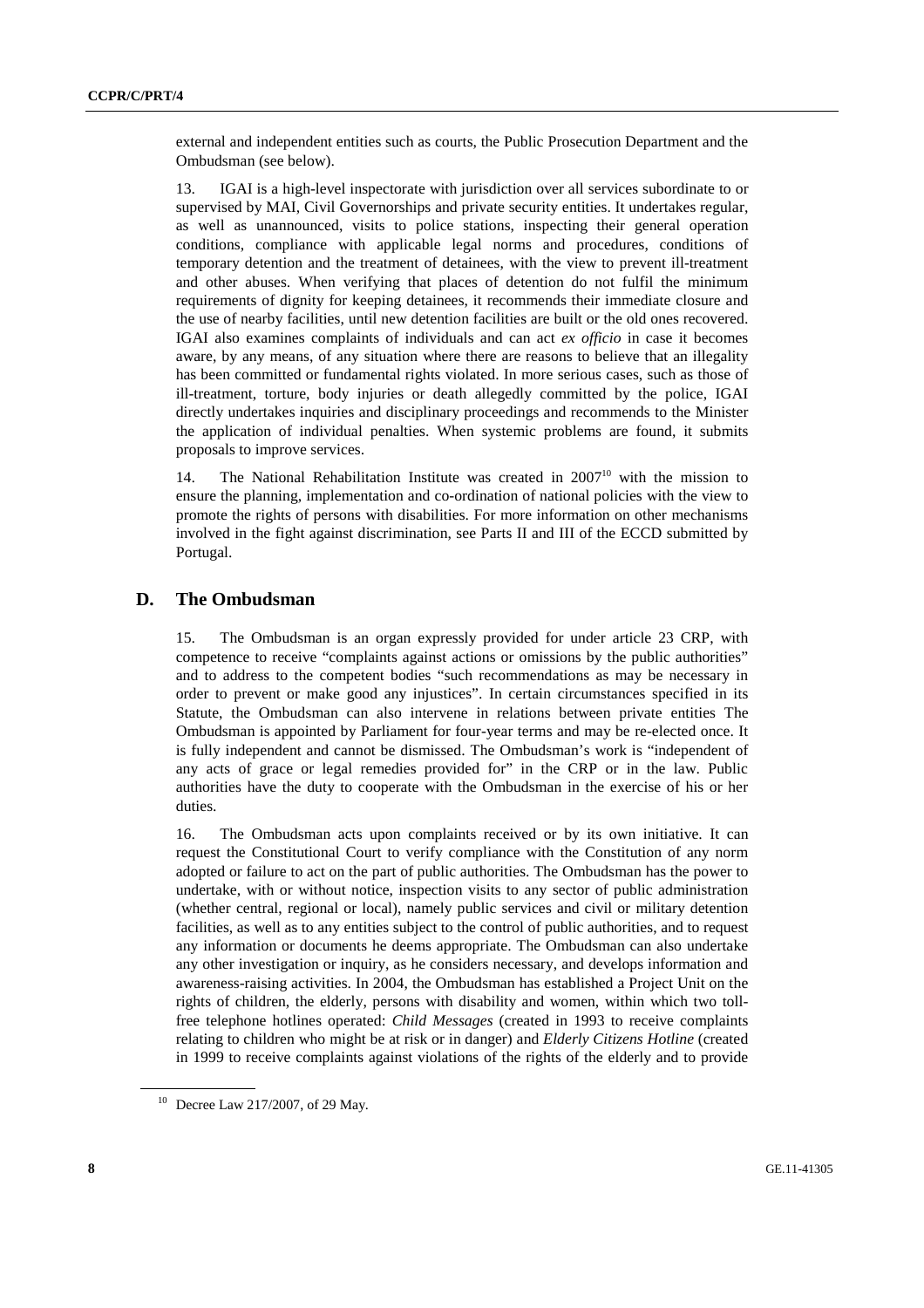information about those rights in such areas as health, social security, housing, facilities and services, and leisure). On 16 July 2009, both these hotlines were temporarily suspended, due to administrative reasons. In the last trimester of the year, the Ombudsman approved a reorganization plan pursuant to which a new Department on Children, Elderly Persons and Persons with Disabilities (N-CID) was put in place, under the direct supervision of one of the two Deputy Ombudspersons. The Project Unit was thus replaced. The two toll-free hotlines *Child Messages* and *Elderly Citizens* were included in the N-CID and their operation was resumed on 1 November of 2009. The main goal of the N-CID is to concentrate the various activities of the Ombudsman in relation to children, elderly persons and persons with disabilities, and to add to the more traditional complaints-based work a regular program of initiatives of promotion, awareness-raising, human rights education and cooperation with other public and private entities, both at national and international level.

17. As regards the activity of the Ombudsman's toll-free hotlines, we note that there was a decrease in the number of calls received by *Child Messages* between 2002 (about 3,000) and 2008 (883). The *Elderly Citizens Hotline* has been consistently receiving more than 3000 calls a year since 2002. With regard to the number of complaints received by the former Project Unit, it increased from 20 in 2004 to 106 in 2008 (after a peak of 168 in 2007), which represented 1.8% of all complaints received by the Ombudsman (in 2008). In 2008, 38% of these complaints pertained to persons with disability (mostly on the education system, in particular as it concerns special education needs, and physical barriers), 35% to children (especially on physical and mental abuse, and on adoption), 25% to elderly persons (mostly on social facilities and abuse) and 2% to women.

18. Overall, the Ombudsman received approximately 41,000 complaints over the reporting period. In 2008, the most frequent issues were nationality (14%), social security (13%), public employment (10%), tax issues (9%), consumer issues (7%), administration of justice (7%), urban planning and housing (4%), foreigners (3%), education and teaching (3%), environment and natural resources (3%), territorial planning (3%), health (2%) and penitentiary issues (2%). The rate of successful resolution of cases submitted to the Ombudsman increased from 76.8% in 2004 to 86.1% in 2008. Within his powers of inspection, the Ombudsman regularly inspects prison units and other services such as centres for children, youth and the elderly, foster homes and mental hospitals (see further information under art. 10).

19. The Ombudsman regularly issues recommendations concerning rights, freedoms and guarantees. As examples of recommendations formulated between 2002 and 2008, we shall highlight those on the following:

 (a) Pre-trial detention: in 2004, the Ombudsman recommended that the government legally recognized the possibility of compensating a person serving pre-trial detention who would be found not guilty at the end of the proceedings. This recommendation was accommodated in 2007;

 (b) Access to law and courts: in 2005, the Ombudsman addressed a recommendation to government with the view to increase the number of beneficiaries of legal aid. A legislative review undertaken in 2007 accommodated this recommendation;

 (c) Rights of political participation: in 2005, a recommendation was addressed to Parliament with the view to allow the early vote, in all elections and referenda, of workers exercising public functions who, in the day of elections or referenda, are in an official visit abroad. This recommendation is yet to be accommodated;

 (d) Religious freedom: in 2007, the Ombudsman recommended that the Law Society allow that the training evaluation exam of a candidate member of the Seventh-day Adventist Church took place on a day other than Saturday (the day scheduled for that purpose), given that Saturday is the day of rest for members of such church. It was equally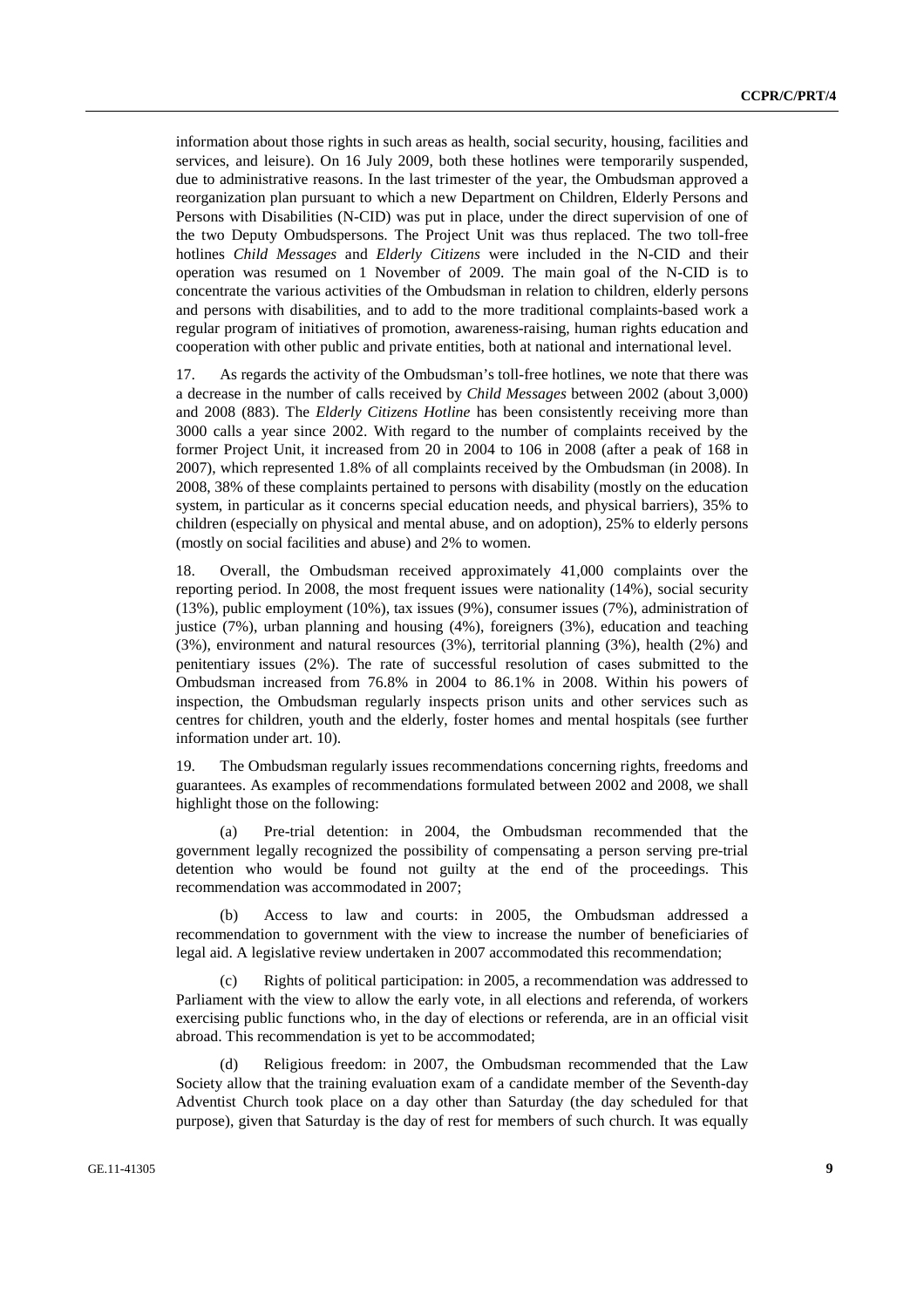recommended that, in future, all similar situations were treated the same way. This recommendation was accommodated.

20. The Ombudsman presents annual reports to Parliament, which can be consulted at www.provedor-jus.pt/relatoriosan.php. Other publications issued between 2002 and 2008 include "Democracy and Human Rights at the XXI century" (2003), "The exercise of the right to complain as a form of political participation" (2005), "Human rights and the Ombudsman: paradigm of a century-old institution" (2007) and "Social Reports: Immigration, rights of women, childhood and youth, health protection and the penitentiary system". Special reports are also published, including on the penitentiary system (1996, 1998 and 2003), and are available at www.provedor-jus.pt/relatoriosesp.php.

# **E. Liability of the State and other public entities**

21. Act 67/2007, of 31-12, established the legal framework for the non-contractual liability of the State and other public entities for damages resulting from the exercise of its legislative, administrative and judicial functions, including failure to act. Such liability concerns actions by public officials, office-holders and other agents, as well as liability emerging from any legal entity of private law for any action or failure to act in the exercise of public functions or regulated by principles of administrative law.

#### **F. Right to an effective remedy and access to justice**

22. The Portuguese system for granting Legal Aid and Access to Justice established by Act 34/2004 of 29-7, was amended by Act 47/2007 of 29-7, and implemented by Ministerial Order 10/2008. Access to justice is considered a State responsibility comprising the access to legal information and to legal protection. Legal protection includes legal advice and legal aid.

23. Legal advice is the provision of legal information on the applicable law concerning a certain issue relating to one's rights. It is ensured either by legal advice centres created in partnership by the Ministry of Justice (MJ), the Law Society and the Municipalities; and by lawyers and trainees lawyers members of the Bar Association and registered in the legal aid system (whose services the State then remunerates). According to Portuguese law, on the whole, legal aid may encompass exemption from the payment of court fees; appointment and payment of legal counsel; payment by instalments of courts fees and other charges; payment by instalments of the legal counsel or public defence counsel; and appointment of an enforcement agent.

24. Both nationals and EU citizens as well as foreigners and stateless persons with a residence permit from any EU Member State are entitled to benefit from legal aid. Legal aid is granted, upon request, by the local social security services, to persons of proven lowincome condition, insufficient to face the court costs, in accordance with the same criteria used for granting social support. In criminal procedures, low-income condition is appreciated by the Court's Registry. Legal Aid is granted with respect to procedures in every court, no matter the kind of procedure (either criminal, civil, or administrative) and includes the arbitration courts. It can be granted to any party in the proceedings (plaintiff, defendant or other). Concerning legal persons, only non-profit ones can request legal aid, provided their financial limitation is proven. For statistical data on legal aid and legal advice granted between 2002 and 2006, see Charts 1 and 2 in the annexes.

25. In 2005, the Ministries for Internal Affairs, Justice and Work and Social Solidarity signed a protocol with the Portuguese Association for Victim Support (APAV – a private institution of social solidarity working in favour of victims of crime, by providing them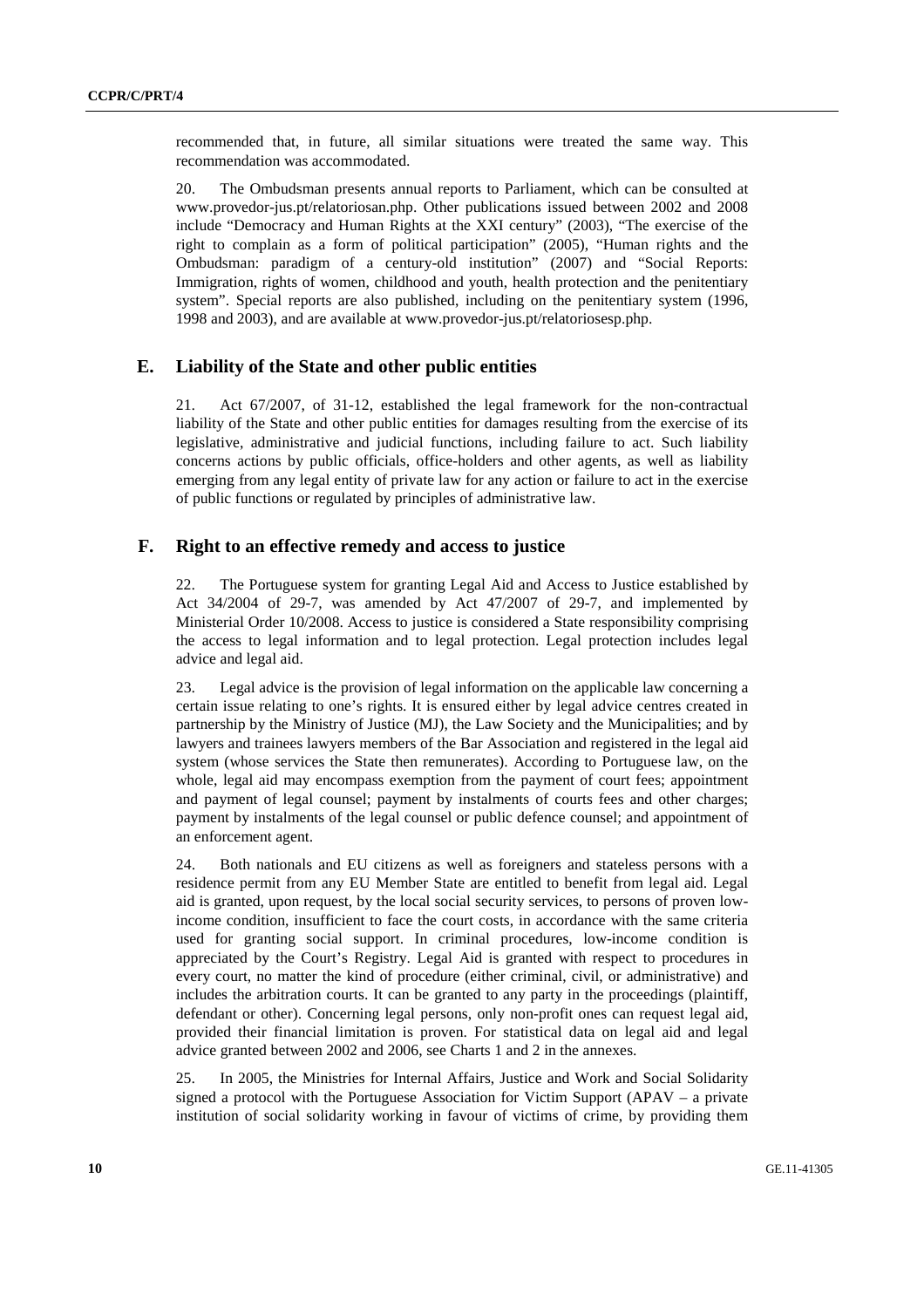with free and confidential emotional, legal, psychological and social support). This protocol — valid for 3 years and a continuation of another previously in force — aims at promoting cooperation in such areas as contacts and coordination between police stations and victim support offices, referral of victims of crime to competent services following their interview by the police, mutual collaboration in training programmes and technical support to security forces.

26. Since 30 January 2008, complaints of crime can be submitted via Internet, through the Electronic Complaints System. This system is aimed at facilitating the filing of complaints with those police forces dependent from MAI (GNR and PSP, as well the Foreigners and Borders Office), in relation to such crimes as body injuries, domestic violence, ill-treatment, trafficking in persons, exploitation of the prostitution of others, theft, smuggling of migrants and procurement of illegal work. Complaints can be filed by any natural person, duly identified, resident or staying in national territory. Referral to the competent body takes place only after confirmation of the identity of the person using the system. Persons are free to choose whether they wish to use this system or report crimes through traditional reporting and complaint methods. They must continue to use these methods in relation to crimes not covered by the Electronic Complaints System.

# **G. Reparation and compensation of victims**

27. Act 31/2006, of 21-7 (fourth amendment to DL 423/91, of 30-10), implemented Council Directive 2004/80/EC of 29 April 2004 relating to compensation of victims of crime. Under such statute, victims of serious body injuries directly resulting from intentional acts of violence practiced in Portuguese territory are entitled to compensation granted by the State, as well as, in the case of death, persons entitled to alimony and those living in *de facto* union with the deceased.

28. This compensation may be granted provided that the injury has produced a permanent, temporary or absolute working incapacity of thirty days or more, or death; provided there is considerable disturbance of the victims' life, or, in case of death, of the applicant; and the victim fails to obtain proper compensation in a action for damages parallel to prosecution in a criminal case. This law excludes damages resulting from employment accident or caused by motorized vehicle. The request for compensation is submitted to a special Commission for the Protection of Violent Crimes and granted by order of the Minister of Justice.

# **H. Rights to petition, to initiate legislation and of access to information**

29. The right to petition continues to be guaranteed by article 52 CRP. Act 43/90, of 10- 8, regulating private persons' access to public authorities, excluding the courts, was amended pursuant to Act 45/2007, of 24-8. The right of petition is granted with the view to defending citizens' rights, the Constitution, the law and the general through petitions, representations, protests or complaints to the bodies that exercise sovereign power or any public authority except the courts. The claim must be legal and must not refer to a court decision.

30. This right is recognized to Portuguese citizens, and to citizens of other States under conditions of reciprocity (particularly within the scope of the EU and of the Community of Portuguese-Speaking Countries). However, foreigners and stateless person with residence in Portugal are granted the right to petition for the defence of their rights and interests.

31. Petitions to Parliament are addressed to its President and appreciated by the competent Parliamentary Commission, which shall draw a report within 60 days stating the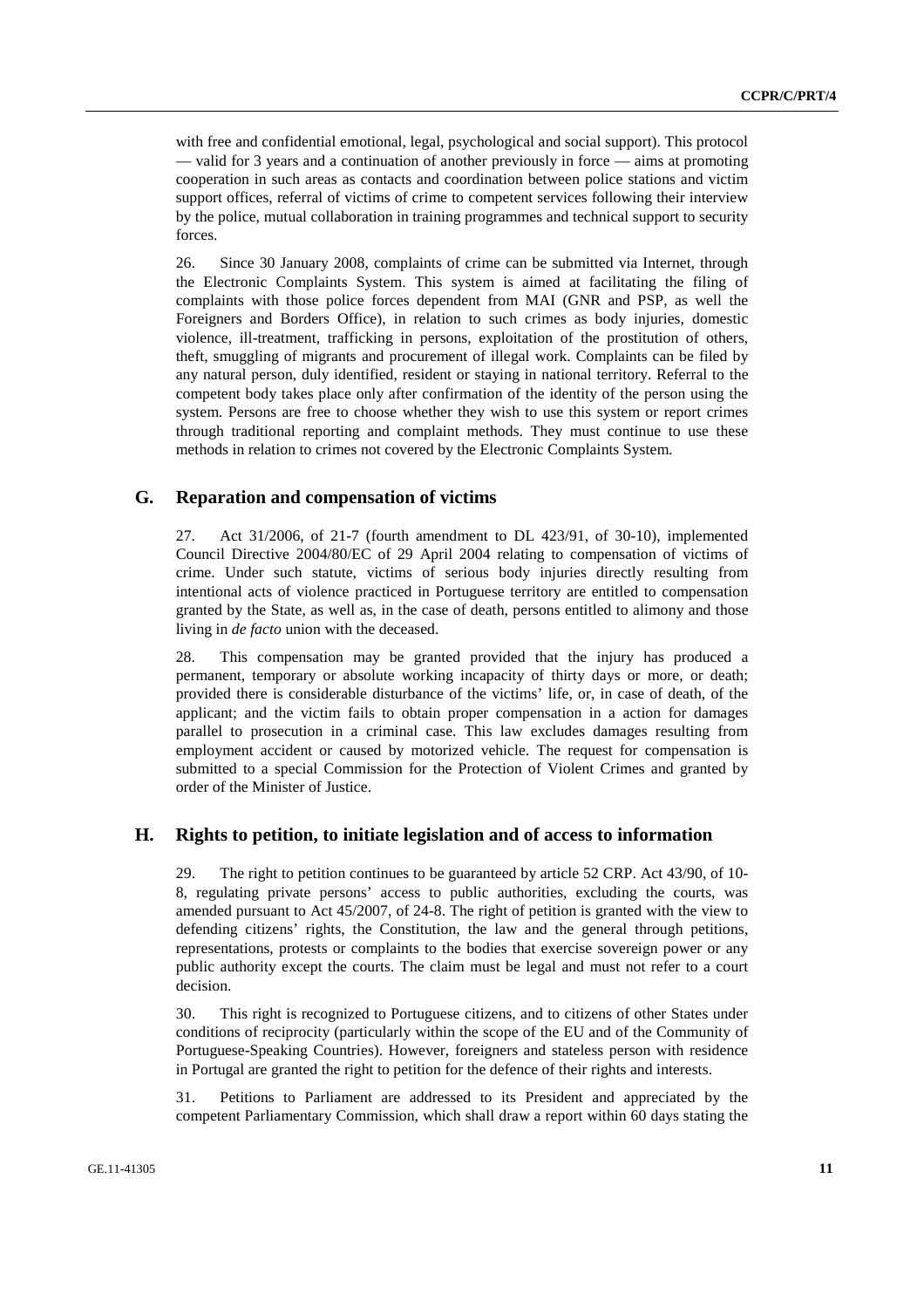measures found to be adequate. Any petition subscribed by a minimum of 1,000 citizens is, by law, published in the official gazette; when subscribed by more than 4,000 citizens, it must be examined by Parliament in plenary. Parliament may decide to: transmit it to the competent minister for legislative or administrative measures; refer it to the Attorney General, the criminal police or the Ombudsman; initiate an investigation committee; or present a bill on the subject at hand.

32. Act 17/2003, of 4-7, regulates the right of groups of registered electors to initiate legislation, as established in article 167 CRP. The power to initiate legislation and referenda lies with Members of Parliament, parliamentary groups, the Government, and also, subject to the terms and conditions laid down by law, with groups of registered electors. Bills must be subscribed by a minimum of 35000 registered electors and be submitted to the President of Parliament. The submission must contain a specification of its main purpose; a statement of reasons with a summary description of the initiative, foreseeable consequences, statutes to be repealed, social, political, economical or financial motivations, designated representation and signatures.

33. The right of access to administrative documentation and information is today provided for under Act 46/2007, of 27-8, although the basic principles and rules governing such access, and the competence of the Commission on Access to Administrative Documents (CCPR/C/PRT/2002/3, paragraph 2.27) remain unchanged.

# **I. Human rights information, education and training**

34. Efforts aimed at reinforcing human rights information, education and training continued. The Ministry of Education has included "Education for Citizenship" as a crosscutting area in basic and secondary school curricula. Numerous projects in this area have been developed in schools across the country. For example, in 2006, project "Living Human Rights" was undertaken in partnership with Amnesty International – Portuguese Section, comprising awareness-raising activities in schools, distribution of education materials and presentation of student projects with view to disseminate best practices in human rights education. 34 schools participated and student works were made available on- $\text{line}^{11}$  together with educative resources to be used in schools. As a result of this project, in 2007 a best practice guide was published, addressing competences to be developed and methodologies to be used, and including selection of student works. A National Coordinator of the Council of Europe Project "Education for Democratic Citizenship and Human Rights" (currently in its third phase 2006–2009) was appointed and several reference documents elaborated with the view to encourage and facilitate, inter alia, the training of teachers and trainers in these areas.

35. The Office for Documentation and Comparative Law has also continued its efforts in this regard. In 2005, a protocol was signed with a Portuguese university (*Universidade Nova*) with the view to provide a human rights course to faculty students. Human rights publications I Portuguese continued to be issued and made available, in full text, at the Office's website (www.gddc.pt). Currently, the following are available: Professional Training Series 1, 2, 3, 4, 5 (complete training kit), 6, 8, 9 and 11 (Trainer's Guide); Human Rights Fact Sheets 2, 3, 4, 6, 7, 10, 11, 12, 13, 14, 16, 17, 18, 19, 20, 21, 22, 24, 25 and 26; a handbook on international humanitarian law; 2 volumes of the UN Decade Series; and a book with the text of the outcome documents of the III World Conference against Racism and European preparatory conference.

<sup>11</sup> At http://www.dgidc.min-edu.pt/.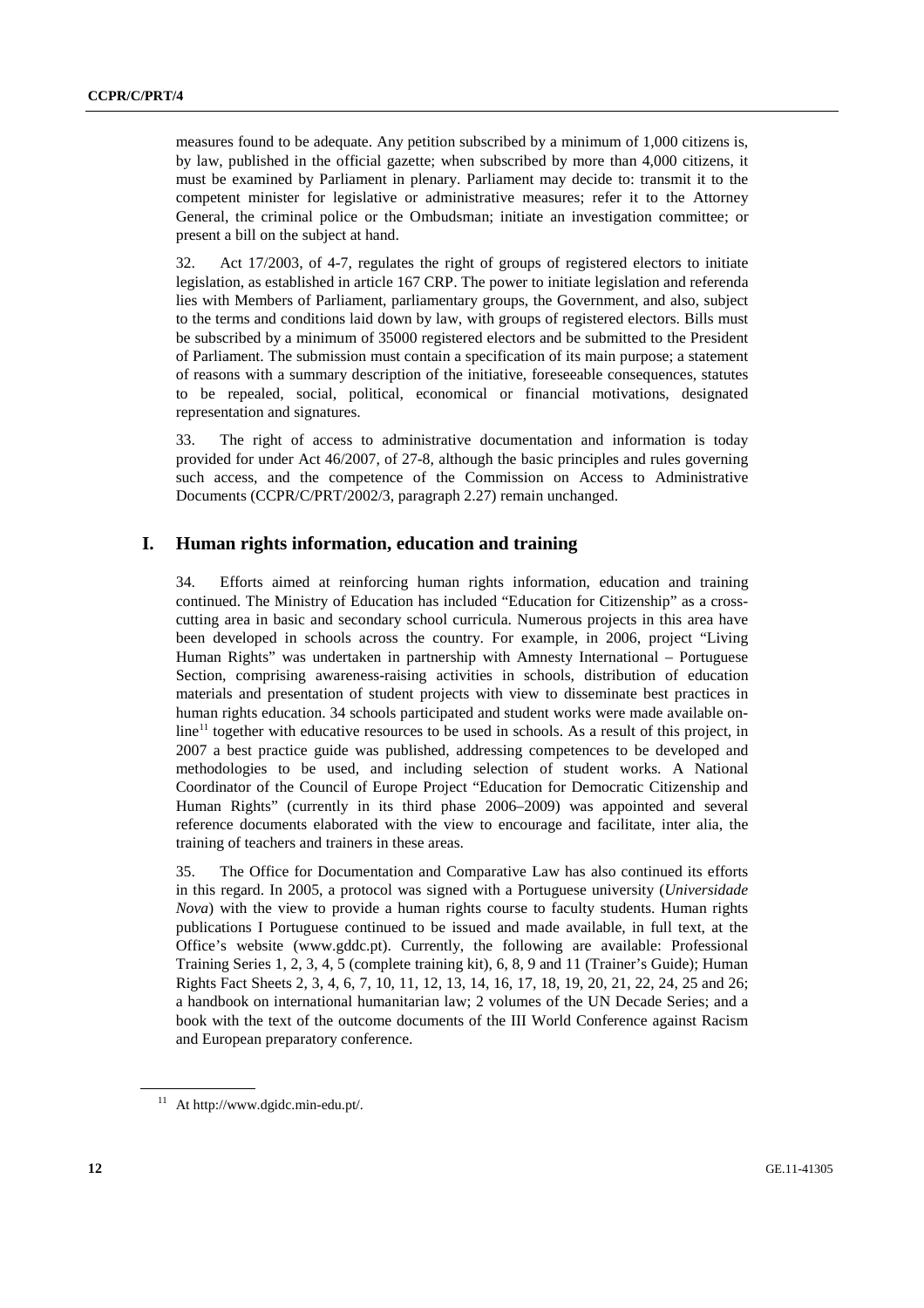36. We shall also highlight that a Compilation of Human Rights Instruments was published, containing the text of more than 150 international human rights instruments (the largest on this subject-matter ever published in Portugal). The Office's website also continues to be used to publish the texts of all reports submitted by Portugal to the United Nations human rights treaty bodies, summary records of the sessions at which they were discussed and concluding observations formulated by the Committees. It equally provides information on the United Nations and Council of Europe human rights machinery, including on how to submit a complaint to the monitoring bodies. The jurisprudence of these bodies – including judgements/views passed and decisions taken in communications brought against Portugal is also made available and attracts considerable attention on the part of lawyers, magistrates and other justice professionals. More than 30 judgements passed by the European Court of Human Rights have been translated and are available in Portuguese.

37. Other government departments also develop similar activities. CIG and ACIDI, for instance, both run active information services (including via their Internet webpages), promote and participate in training activities, workshops, seminars and conferences and develop extensive publication work. For information concerning the Ombudsman, see above.

# **Article 3**

# **A. Constitutional provisions**

38. The CRP enshrines the principle of equality regardless of one's sex and the promotion of equality between men and women as a fundamental task of the State (arts. 13 and 9 (h)). The State is responsible for promoting, inter alia, equality in the exercise of civic and political rights and non-discrimination on the basis of sex in access to political positions (art. 109).

# **B. Governmental mechanisms for gender equality**

39. A newly established Commission for Citizenship and Gender Equality (CIG) renewed and increased the staff of the former CIDM and assumed new competences, having important responsibilities in the implementation of three national plans: the Third National Plan for Equality – Citizenship and Gender (2007–2010), the Third National Plan against Domestic Violence (2007–2010) and the First National Plan against Trafficking in Human Beings (2007–2010).

40. The new Commission is mandated to promote citizenship and gender equality, inter alia by participating in the preparation, development and implementation of global and sectoral policies in such areas. It presents views on bills or suggestions to amend the existing regulatory framework, elaborates studies and planning documents, promotes educational, awareness-raising and information activities, technically supervises structures of assistance and care to victims of violence, supports measures carried out by other entities, namely NGO, develops legal advice and psychosocial support services, especially in situations of discrimination and gender violence, and receives complaints from victims of these practices, referring them, when appropriate, to the competent authorities.

41. CIG has a Consultative Council composed by representatives of relevant government departments, 40 NGO which pursue objectives similar objectives to CIG and 10 personalities with expertise in CIG's areas of work. Its structure comprises a training division, a documentation and information division and a juridical and administrative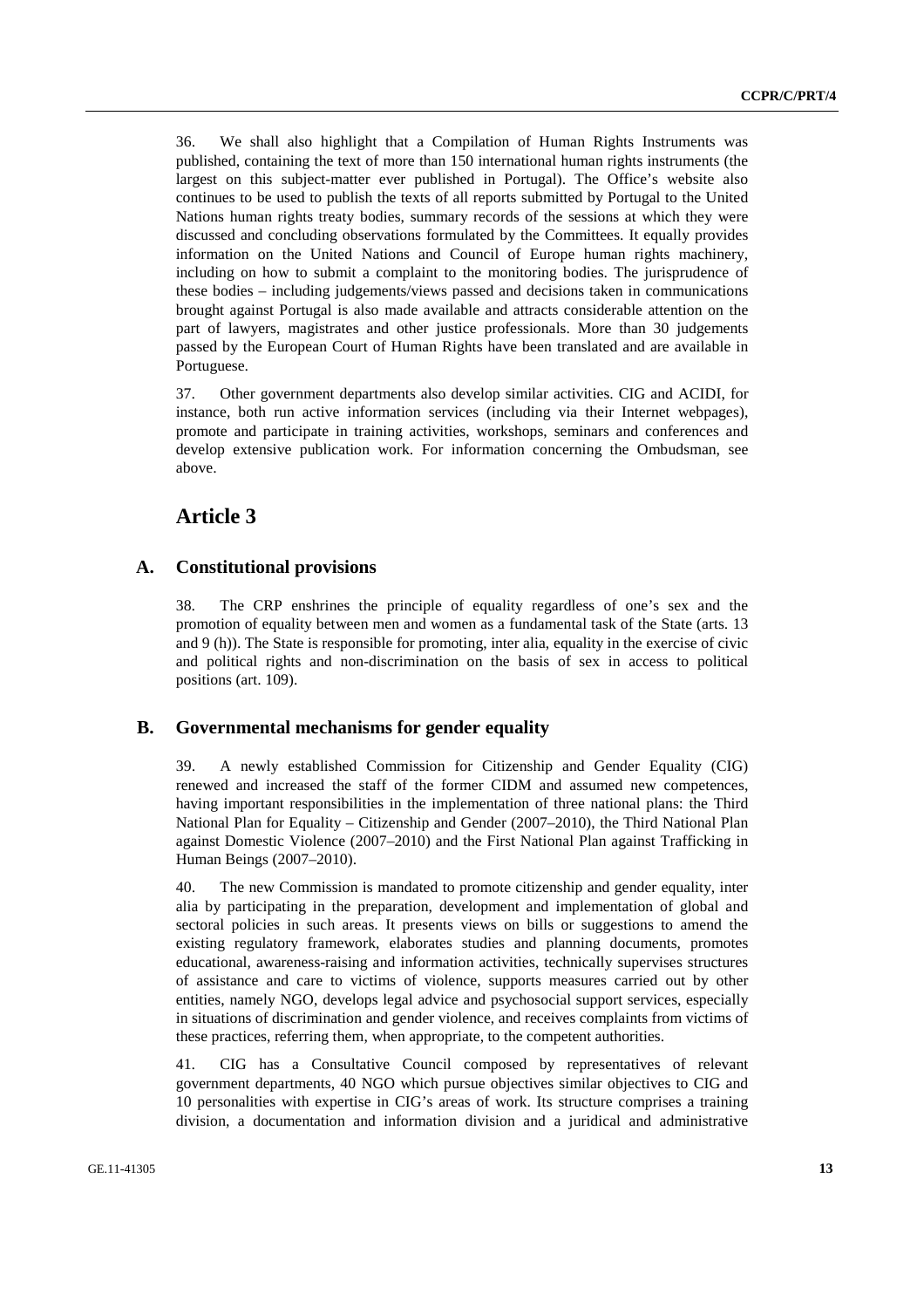division (which is in charge of a legal advisory and support office, examines complaints regarding cases of discrimination or violence, and monitors the implementation of applicable international legal instruments and jurisprudence). It has established three multidisciplinary teams on: promotion of citizenship and gender equality; prevention of domestic violence and gender violence; and cooperation with regional and municipal authorities. For a complete description of CIG's mandate and structure, please consult the ECCD of Portugal (Part 2, D (f)).

42. The Commission for Equality in Labour and Employment (CITE) kept its former structure; its tasks were adapted to the new labour regime; and it is currently working under the direction of the Ministry for Labour and Social Solidarity, in articulation with the member of Government in charge of gender equality (DL 79/2005, of 15-4 (modified by DL 201/2006, of 27-10).

43. CITE examines complaints of discrimination and presents reports thereon, which are sent to interested parties. Employers must request a legal opinion (to be issued within 30 days) from this Commission before the dismissal of pregnant, puerperal or breast-feeding women or fathers in paternity leave, and if they do not agree with requests for reduced or flexible timetables of women or men with small children. If CITE's opinion is negative, only a court of law may authorize the dismissal or deny the employee's request. CITE maintains the register of court decisions with regard to equality and non-discrimination between men and women at work, employment and vocational training, in order to provide information about any final decision. Until June 2007, it could also recommend legislative changes or propose measures related to equal opportunities in employment, work and vocational training.

44. CITE runs a website (www.cite.gov.pt) since 8 March 2002. From 2005 to 2008 it had 2,708,431 users. CITE undertakes training and information activities targeted at the general public and some strategic groups (such as social negotiators, entrepreneurs, tradeunionists, jurists working for associations of employers or trade unions, human resource managers, civil servants, magistrates, lawyers, trainers and local elected officers) in order to achieve mainstreaming. The budget of this Commission increased 6.95 % from 2005 to 2008.

# **C. National Plans for Equality**

45. The Third National Plan for Equality – Citizenship and Gender (2007–2010), adopted in 2007, defines 5 Strategic Intervention Areas (1 – Integrating a Gender Perspective in all policy fields as a requirement of good governance; 2 – Integrating a Gender Perspective in priority policy fields; 3 – Citizenship and gender; 4 – Gender violence; and 5 – Integrating a Gender Perspective in the EU, on an international level and in development cooperation) to be implemented as 32 objectives and 155 measures, linked to established goals and success indicators and to the entities responsible for their execution. The plan aims at promoting equality between women and men and covers a wide range of fields, namely health, education, employment, balance between work and family life, prevention of violence against women and social protection. One of its goals is the setting-up of a gender equality observatory.

46. An ex-post evaluation study of the Second National Plan for Equality (2003–2006) was undertaken by a team of researchers of the Centre for Social Studies of the University of Coimbra. The conclusions highlight the difficulties of the gender equality mainstreaming policy in Portugal, during the period of enforcement of the Second National Plan for Equality: the measures with higher rate of execution were those committed to the two official mechanisms for gender equality – CIDM and CITE; an important part of the implemented measures were awareness-raising activities for gender equality issues, and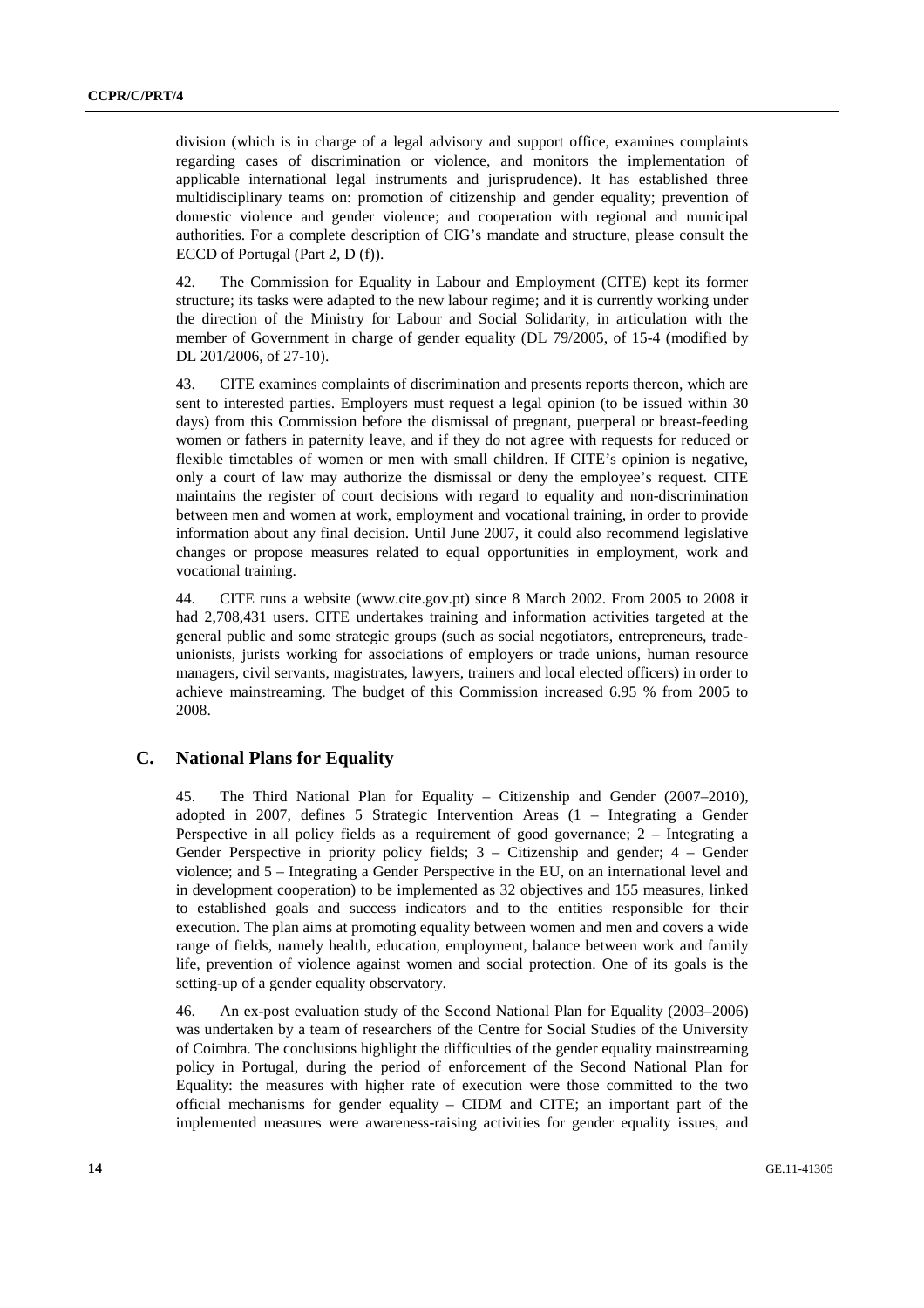occasionally pro-active initiatives leading to effective social change. Political and governmental instability originated a high turnover and a vulnerability to re-structuring of gender equality focal points in most Ministries; the inadequate planning and monitoring of the gender equality plan and the lack of any specific, measurable, accurate, realistic, timebound (SMART) goals.

47. In general, research shows structural difficulties to implement gender equality policies such as: shortage of human and financial resources; insufficient knowledge and lack of statistical data about men and women's social condition broken down by sex; a widespread limited concept of equality in public opinion, that paves the way for a lack of legitimacy to gender equality claims and intervention; inadequate knowledge about gender equality and adequate tools and techniques to promote it; lack of political commitment, notably at intermediary levels; rigidities of the policy design/decision making processes and reluctance to involve civic society in the governance model. The study includes recommendations to overcome the main obstacles.

### **D. National Plans against Domestic Violence**

48. The Third National Plan against Domestic Violence (2007–2010) was adopted comprising five strategic areas of intervention: (1) informing, raising awareness and educating; (2) protecting victims and preventing re-victimisation; (3) empowering and reinserting victims of domestic violence; (4) qualifying professionals; (5) learning more about the domestic violence phenomenon. This plan takes a comprehensive approach to domestic violence, providing for measures to protect and empower victims and rehabilitate the perpetrators to prevent re-victimisation. It also has a grid of indicators for all planned measures with their timelines, implementation and success indicators, and bodies involved. The fight against domestic violence focuses on producing positive structural changes and on the quality of responses given. It provides for concerted action between public authorities and NGOs.

49. An external evaluation of the execution of the Second National Plan against Domestic Violence (2003–2006) was also conducted, in order to assess the levels of execution and efficacy of this Plan. In overall terms it was concluded that a significant level of both execution and efficacy was achieved in most axes and measures. Of particular note are the strengthening of the network of victim support services, with an increase in the number of shelters and other information and reception units; standardisation of shelter operation; strengthening of the technical competences of concerned professionals; increase in the knowledge of domestic violence as a result of several studies; and the incorporation of the concept of domestic violence in the new legislative framework.

### **E. Nationality**

50. Portuguese Law guarantees equal rights to women and men as regards the acquisition, change or retention of nationality, as stated in the previous Portuguese reports. The Portuguese Law on Nationality was revised in 2004, facilitating the process of reacquisition of Portuguese nationality, as from the date of marriage, by any woman who, under legislation previously in force, has lost it due to such marriage. A foreigner living in de facto union with a Portuguese for more than 3 years may acquire Portuguese nationality, after recognition of this situation by a civil court.<sup>12</sup>

<sup>&</sup>lt;sup>12</sup> This possibility was established by Organic Act 2/2006, of 17-4l) but only entered into force with DL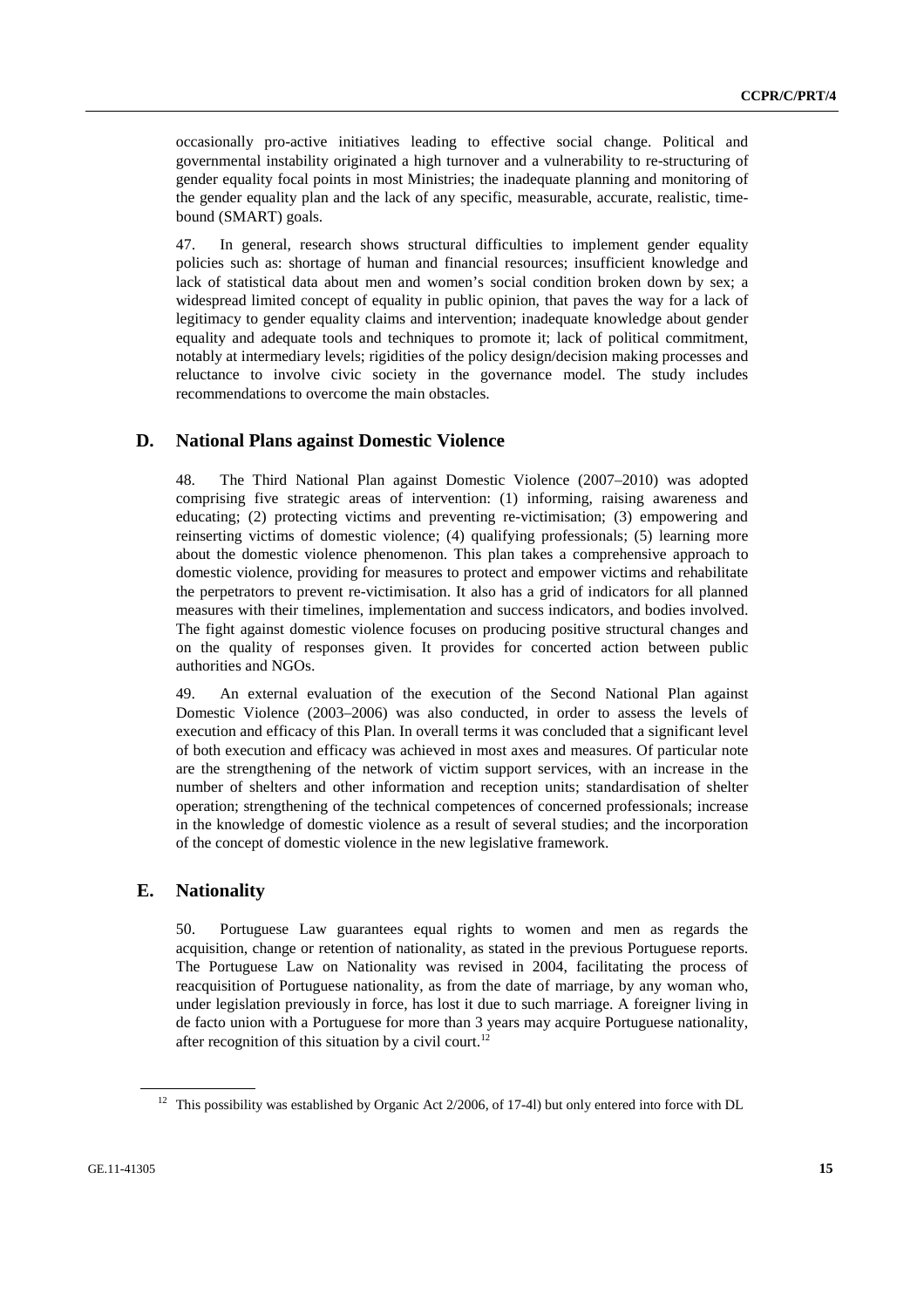51 Regarding all the processes of naturalisation of aliens taken up by the Aliens and Borders Service (SEF), 39% to 41% of the cases taken up between 2004 and 2006 are from women, and 39% to 43% of the cases granted are also from women (Chart 3). Numbers of cases rejected and filed indicate a trend to a decrease in these outcomes for women: 36% to 24% and 36% to 31%, respectively.

# **F. Discrimination at work, in employment and in vocational training**

52. Although the CRP and the Labour Code forbid any discrimination between women and men at work and in employment, some discrimination still persists in practice and a number of measures have been put in place to combat it. Due to space constraints, we are unable to provide a detailed description of all such measures and indicators, and will highlight only a few. Further information can be obtained in the reports submitted by Portugal to the Committee on the Elimination of Discrimination against Women and to the Committee on Economic, Social and Cultural Rights.

53. To ensure the right to equal pay for work of equal value, CITE is participating since 2005 in the project "Revalue work to promote gender equality", which aims at developing and testing a job evaluation method free from gender bias, applicable to various sectors of activity. This project involved the following activities: development and application of a questionnaire to study the situation of women in the restaurant and beverages sector; holding of two workshops; development of a methodology for assessing the value of work without gender bias and of a training curriculum for its implementation; holding of a training course on "Equal Pay for Women and Men" in 2008.

54. Measures have also been adopted for mainstreaming equal opportunities for men and women in vocational training and trainer training programmes, inter alia within the activities of the Institute for Employment and Vocational Training, inter alia the grant of a child or dependent care allowance to all beneficiaries of employment and training measures and programmes. The Institute's permanent training programme includes a module/referential on "Towards an active citizenship: Equality between men and women" (since December 2004) and an e-learning module based on that referential (since November 2006).

55. The Employment, Training and Social Development Operational Programme (POEFDS) seeks to promote gender equality via both positive actions and the mainstreaming of gender equality in all areas of activity. The aim is to support actions that promote the balanced participation of men and women in work, family life and decisionmaking processes, and to create conditions to change the existing social roles paradigm. Furthermore, measures were taken to promote female entrepreneurship, namely through training activities.

56. On 9 May 2007, the Government presented to Parliament the Annual Report on the Progress of Equality between Men and Women in Work, Employment and Vocational Training 2005. Although mandatory since 2001, it had never been made before. Briefly it highlighted a strong growth in female employment alongside the persistence of a higher female unemployment rate compared to male; there is still a gender imbalance in sectors and occupations; the gender pay gap persists and is particularly felt at high skills levels; and women's access to the education and training system is increasing steadily.

57. Since June 2007, CIG can receive complaints in the area of equality and nondiscrimination at work, employment and vocational training. However, it continues to be

<sup>237-</sup>A/2006, of 14-12, that regulates such Organic Act.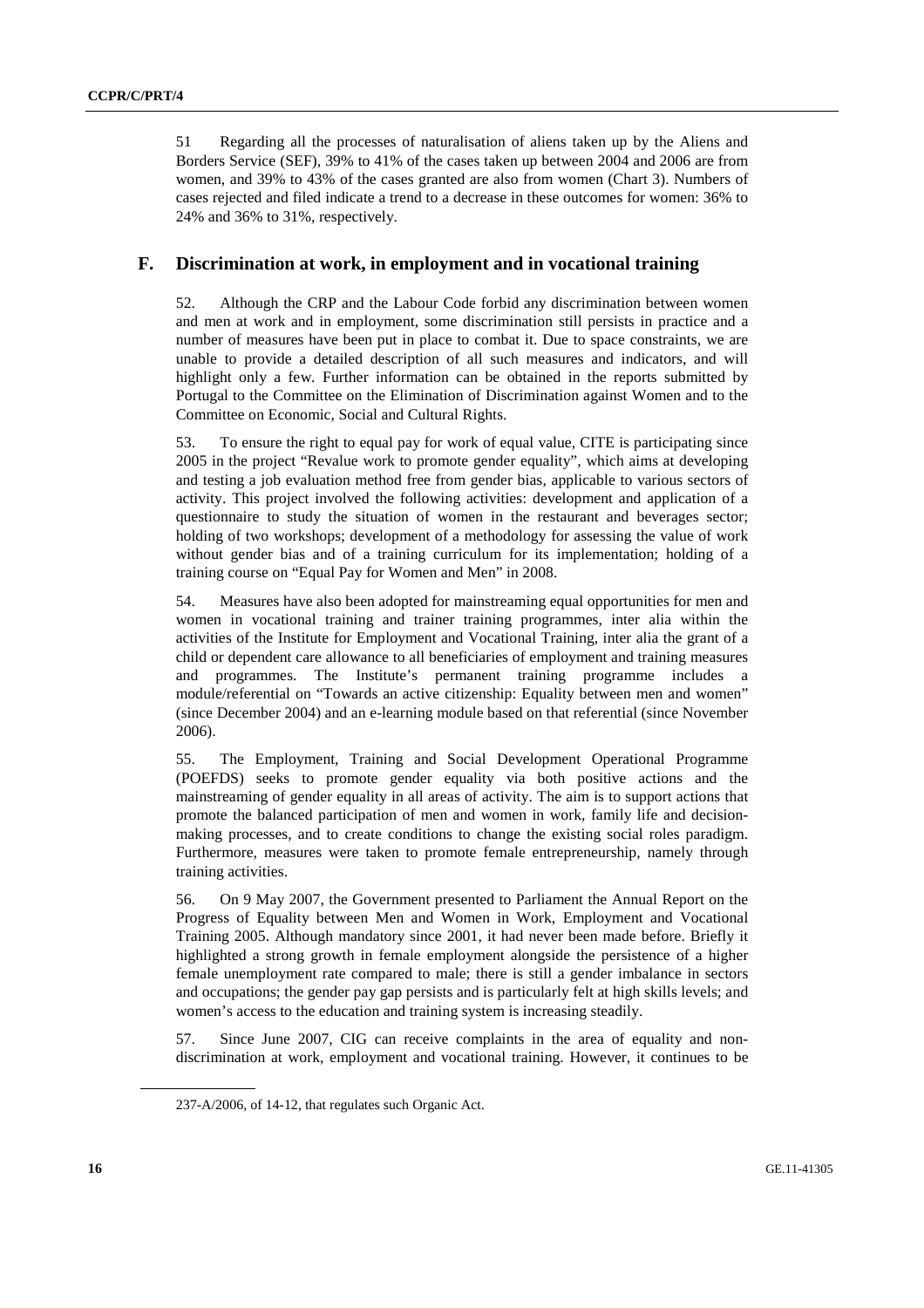incumbent upon CITE to offer mandatory prior opinions in cases of dismissal of pregnant, puerperal or breast-feeding women or fathers on paternity leave, and in cases of denial by employers of requests for reduced work schedules presented by workers with children under 12 (see above).

58. The discrimination suffered by women in recruitment, employment, career advancement and payment is mainly grounded in maternity and in the fact that women are still the main responsible for the family care. In this connection, please see the information provided on the implementation of article 23.

#### **G. Health education, sex education and family planning**

59. The promotion of equality between men and women in the enjoyment of human rights also implies the adoption of measures in the fields of health education (including sex education) and family planning. During the reporting period, Portugal reinforced its efforts to promote sex education, and a working group to propose and assess parameters for sexual education at schools was set up in September  $2005$ .<sup>13</sup> Activities have been undertaken by schools in partnership with specialists, health centres, NGOs and other community services, targeting students, as well as parents, non-teaching staff and the general community. Many schools have student support offices to provide health and family planning counselling.

60. In the area of family planning, efforts were undertaken to: ensure that all contraceptive methods provided for under the law are available in all pharmacies of all means of contraception provided for by the legislation in force; promote an effective interaction between youth care centres, hospitals and outpatient units with a view to extending the scope of family planning and maternal health consultations to reach adolescents and young people; improve access to contraceptives in order to prevent unwanted pregnancies, especially in particularly vulnerable groups; and reduce waiting times for ligation or vasectomy operations. Several improvements were put in place, namely a better storage and distribution of contraceptives at the Health Centres and at Regional Health Administrations (ARS), distribution of oral contraceptives for 6 months, according to women's needs, and the publication of a technical book for health professionals, with updated guidelines on all types of contraception. Access to reproductive healthcare in Portugal is universal and free of charge, regardless of nationality and legal status. Immigrants and minorities (ethical or socio-economic), are viewed as target groups for action. There is a special intervention programme to be carried out by mobile task forces acting upon poverty clusters throughout the country.

61. Statistics show an overall increase in the availability of family planning services (see Chart 4 in the annexes). Emphasis has been put into improving access to emergency contraception as it is understood to play a key role in reducing unwanted pregnancy and abortion. The total percentage of fertile women (15–49 years old) using contraceptive methods is 86.8%. The pill continues to be the method most used by Portuguese women (67.7% in 2006, compared with only 30% in 1980) and the condom is beginning to be widely used by the youngest generations (rising from 8% in 1980 to 12.9% in 2006) (Chart 5 in the annexes).

62. One of the objectives set out in the Third National Plan for Equality – Citizenship and Gender was to reduce adolescent pregnancy. According to the High Commissariat for Health, the rate of adolescent mothers in total births in Portugal fell from 5.9% in 2001 to 4.8% in 2005. Actions concerning family planning were important and helped to reduce the

<sup>&</sup>lt;sup>13</sup> By Dispatch 19737/2005, of 13-9.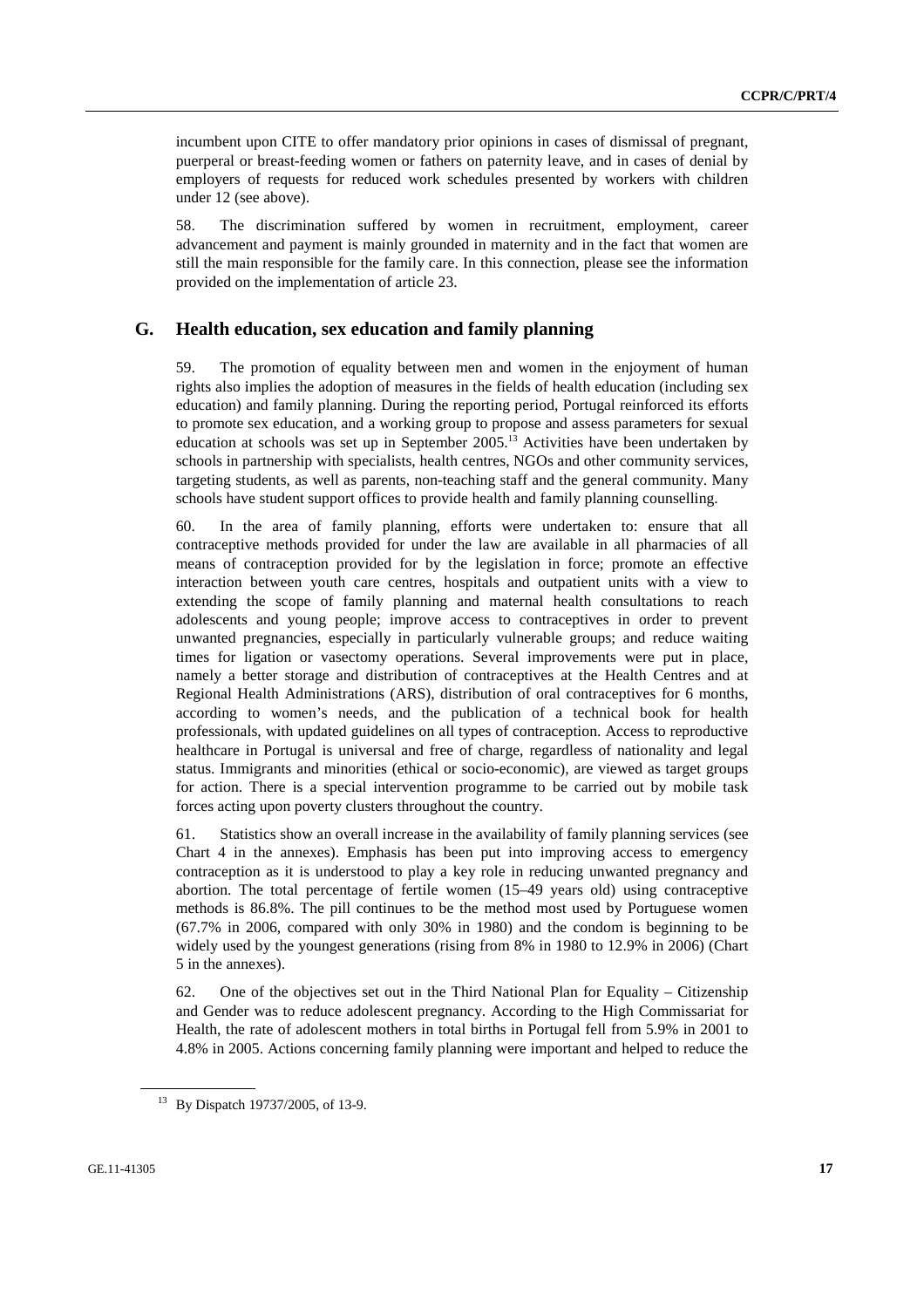percentage of live births by adolescents mothers (from 10.6% in 1979 to 4.7% in 2007). Most teenage mothers are above 15 years – see Charts 6, 7 and 8 in the annexes. The majority of these teenagers are from social groups with short financial resources, ethnical minorities and migrants, low grade studies (mostly less than sixth grade) and high school drop-out rates. There is no general lack of access to health services but rather a combination of social and economic issues within the purview of the Ministries of Labor, Youth and Education.

63. In February 2007 a referendum took place on the legalisation of abortion up to ten weeks. Of Portuguese voters, 59.24% were in favour of this proposal (only 43.6% of registered voters participated). Act 16/2007, of 17 April 2007, permits the voluntary interruption of pregnancy during the first 10 weeks of pregnancy, free of charge at a public hospital. Thus, in the first 10 weeks of an unwanted pregnancy, women will be able to seek safe abortion services without fear of criminal prosecution.

64. The legal instrument regulating the application of Act 16/2007 was approved in June 2007 and established the conditions, administrative procedures, technical and logistic conditions and relevant information to be provided to pregnant women, in official or officially-recognised health units. In the National Health System, women seeking abortion are exempted from the service fees. A reflexion period of 72 hours is imposed, and within 2 weeks after the abortion these women must attend family planning education sessions to receive information on contraceptive methods.

# **H. Social and economic benefits**

65. The new Act on General Bases of the Welfare System<sup>14</sup> establishes the principles of equality and non discrimination on the grounds of, inter alia, sex, as one of the main guidelines for the whole social security system. It also requires the creation of special conditions for the promotion of births by favouring a balance between private, family and working life and particularly taking into account the necessary time to care for children. The Social Security system (comprising contributory and non contributory schemes) covers sickness, maternity, occupational illnesses, unemployment, family responsibilities, disability, old age and death, but the range of protection varies from scheme to scheme. Data from 2004 to 2007 show that women represent about 57% of all the beneficiaries by the social security schemes under the non-contributory system, and about 46% under the contributory system, highlighting their particular vulnerability to poverty (see Chart 9 in the annexes).

66. In 2003, the legal framework on the "Social Reinsertion Income"15 entered into force, replacing the former "Guaranteed Minimum Income". Some of the changes introduced relate to the social insertion component of the foreseen measures, which aim at adjusting programmes to the situation of each person and respective family size. It may include complementary support for healthcare, education, transport and housing. The "Social Reinsertion Income" consists of a payment included in the solidarity subsystem and a social insertion programme aimed at ensuring that people and their families have the resources to satisfy their minimum needs and favouring progressive insertion into social

<sup>14</sup> Approved by Act 4/2007, of 16-1, which maintains the legal and regulatory norms approved under

Acts 28/84, of 14-8, 17/2000, of 8-8, and 32/2002, of 20-12.<br><sup>15</sup> Act 13/2003, of 21-5 (rectified and republished by the Declaration of rectification 7/2003, of 29-5; modified by Act 45/2005, of 29-8, rectified by the Declaration of rectification 76/2005, of 25-10). This Act is regulated by DL 283/2003, of 8-11, whose full text is published in annex to DL 42/2006, of 23-2.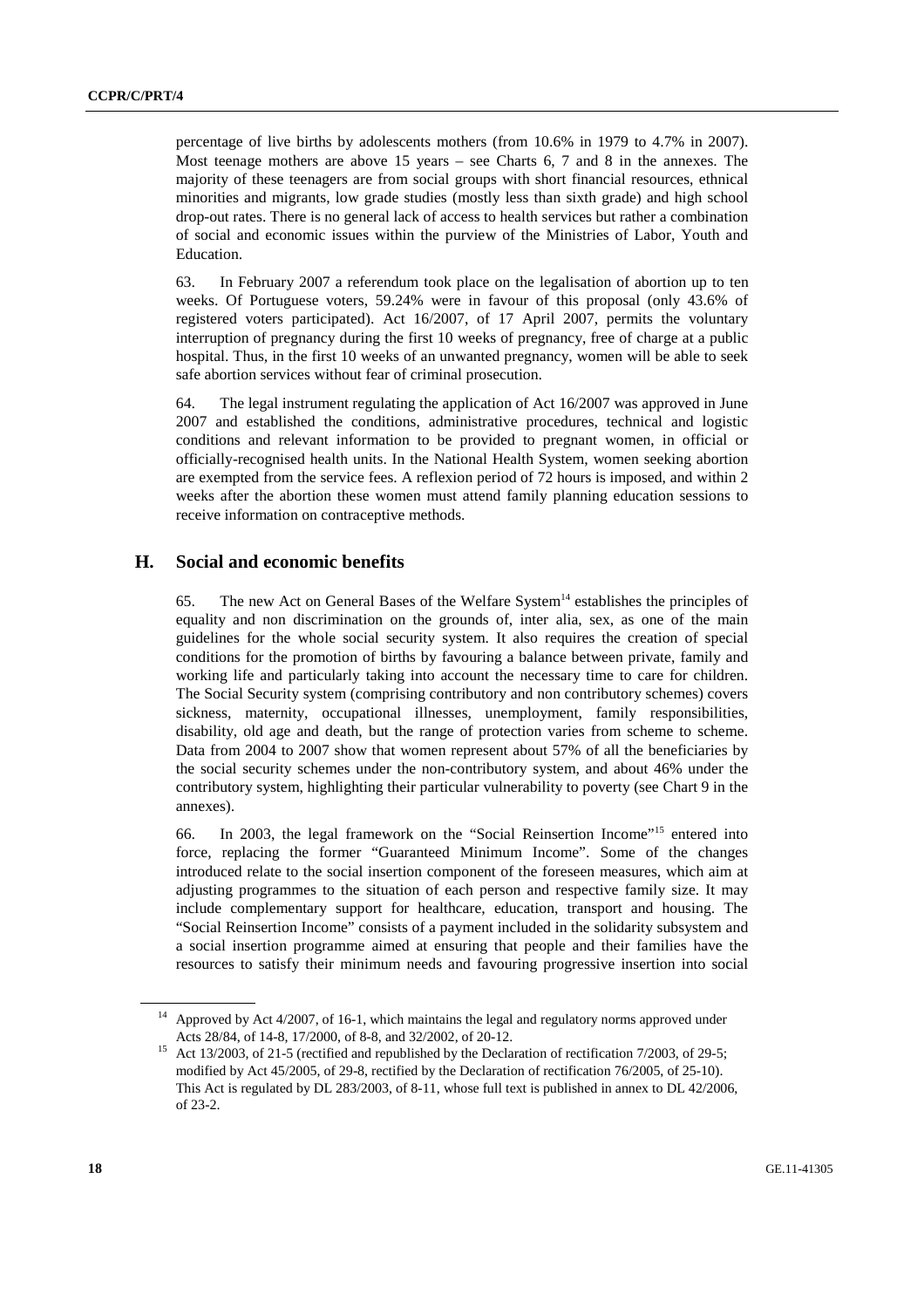life, work and the community. In the case of persons under 18, only pregnant women or persons with children under their exclusive care are entitled to this benefit.

67. According to data for 2004–2007, women represent about 53.5% of all beneficiaries of this income (see Chart 10 in the annexes). In 2004, 36% of the families receiving "Guaranteed Minimum Income" were either women alone or women supporting children (see Chart 11 in the annexes). In 2006 and 2007, there was a significant increase in mixed families among the beneficiaries – see Chart 12 in the annexes. The "Social Insertion Income" provides for special benefits for the families of the physically or mentally disabled or people with chronic diseases or highly dependent elderly people. The amounts of these benefits are defined in Ministerial Order 105/2004, of 26-1.

# **Article 4**

68. The information contained in the third period report of Portugal (CCPR/C/PRT/2002/3) is still valid.

# **Article 5**

69. The information supplied in the third periodic report of Portugal (CCPR/C/PRT/2002/3) is still valid.

# **Article 6**

# **A. Right to life**

70. The right to life continues to be guaranteed under article 24 CRP, which also prohibits the death penalty in all circumstances. International legal cooperation (including for extradition purposes) shall be refused in case, in the requesting State, facts are punishable with this penalty. This is specifically stated in Act 144/99,<sup>16</sup> and has also been safeguarded in bilateral extradition treaties celebrated with retentionist States. Legislation on abortion has been amended (see reply to art. 3).

71. The Criminal Code (CC) has undergone 11 amendments over the reporting period. Pursuant to Act 59/2007, of 4-9, the fact that the victim of murder is a spouse of or lives in *de facto* union with the perpetrator (including in the case of same sex couples) and the fact that the murder is motivated by hatred on basis of the victim's colour, ethnic or national origin, gender or sexual orientation have been included as aggravating circumstances of such crime and of other serious crimes like torture.

72. Articles 236 (incitement to war), 238 (recruitment of mercenaries), 239 (genocide) and 241 (crimes of war against civilians) of the CC have been eliminated there from and included in Act 31/2004, of 22-7, which adapted Portuguese legislation to the Statute of the International Criminal Court and typified those conducts which constitute a violation of international humanitarian law. Contrary to the general rules of Portuguese criminal law, no statute of limitations applies to crimes of genocide, crimes of war and crimes against Humanity. The penalisation of genocide (12 to 25 years of imprisonment) was maintained. The typification of crimes of war was greatly enlarged and these crimes are now punished, in most cases, with 10 to 25 years of imprisonment. A new criminal type — crimes against

<sup>16</sup> As amended by Acts 104/2001, of 25-8, 48/2003, of 22-8, and 48/2007, of 29-8.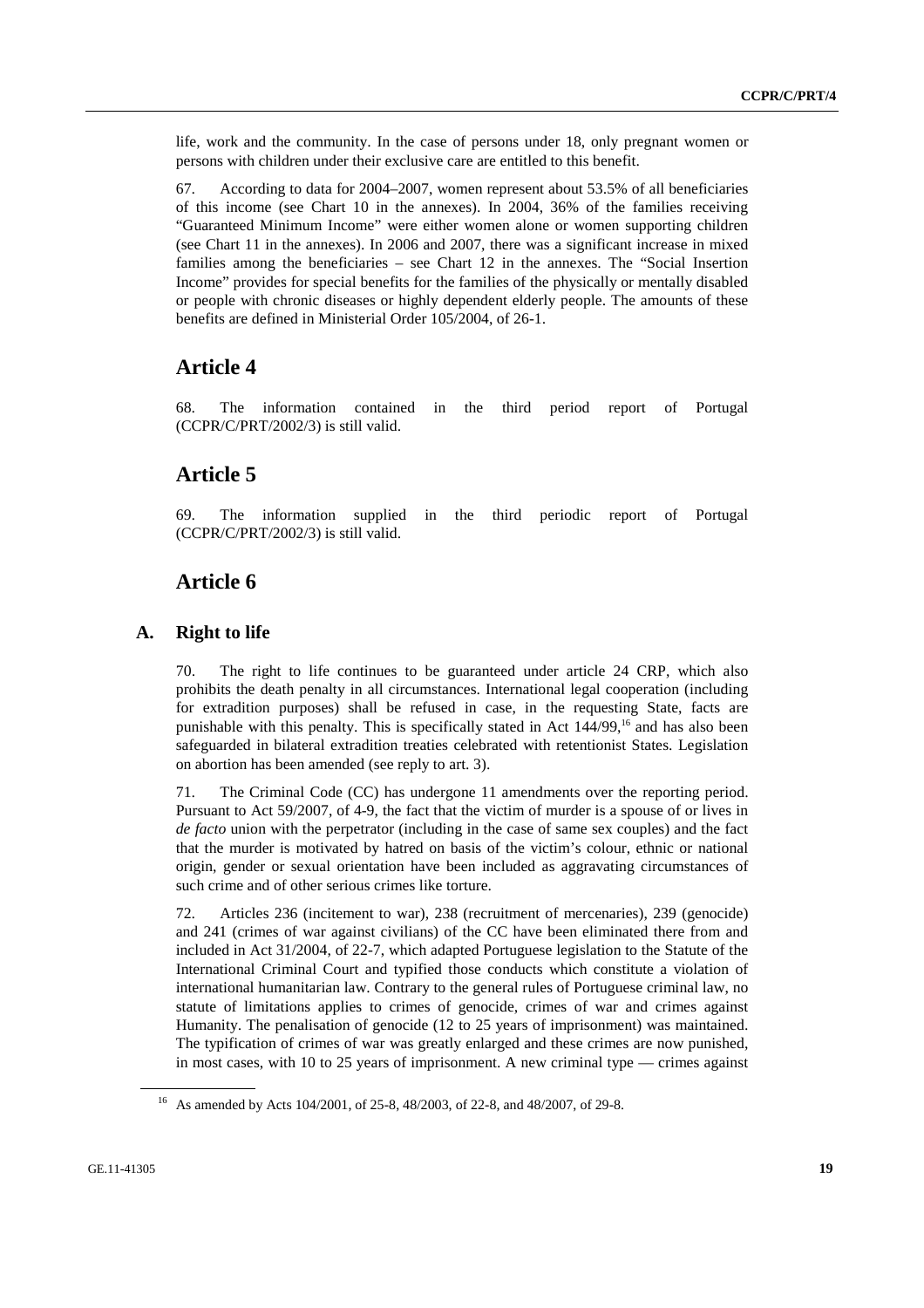humanity — was included, penalising with 12 to 25 years of imprisonment those acts described in article 7 of the Rome Statute.

73. For information on the life indicators in Portugal, please consult our ECCD.

#### **B. Deaths caused by the police**

74. According to the data communicated to the European Committee for the Prevention of Torture following its visit to Portugal in January 2008, in 2007 there was 1 case of death caused by police officers. The death case gave rise to a criminal investigation that is pending under a court ruling. As to the 2008 statistics, there were 5 deaths that resulted in 1 inquiry proceeding, 4 inquiries, two disciplinary proceedings and the 5 cases are pending.

75. Portugal continues to undertake great efforts to eradicate police violence and, in this connection, various institutional, legislative, procedural, administrative and training measures have been taken.

76. Firstly, we have been striving to improve the human rights training of law enforcement officials. For those dependent from the MAI (National Republican Guard — GNR, Public Security Police — PSP, and SEF), human rights components have been included in the curricula of all initial and on-going professional training, as well as in specialisation and improvement activities and seminars. For example, training modules on "Fundamental Rights and Human Rights" (60 hours) and "Ethics" (45 hours) were included in the training course for police officials offered by the High Institute of Police Sciences and Homeland Security. Professional ethics (30 hours) and the use of firearms (55 hours) are covered in the initial training of police officers, while deputy chiefs must follow mandatory 30-hour courses on fundamental rights and ethics of command and leadership. On the occasion of the sixtieth anniversary of the UDHR, a seminar was held on "Human Rights and Police Practices". The training of these police forces — including training provided in their own vocational training institutes — is aimed at guaranteeing respect for fundamental rights and based on the principles proportionality, adequacy and necessity that must preside over any police activity.

77. In what concerns the MJ, these matters are included, on a regular basis, in the training curricula ministered by the High Institute of the Judicial Police and Criminal Sciences (either in the initial course for trainees-officers, or in the upgrading courses for criminal investigators, or even in the continuous training of Judiciary Police (PJ) inspectors). Human rights matters are an integral part of the evaluation of candidates within the recruitment for PJ. In recent times, these matters were part of the written exam and of the candidates' interview. A seminar on "Criminal Investigation and Human Rights" is held as part of the initial and continuous training of police officers, usually on a yearly basis. The Portuguese Judge and the Agent of Portugal at the European Court of Human Rights are among the instructors. Human rights issues are also part of the curricula in the training of prison officers, as ministered by the Centre of Penitentiary Training. During the last initial training for prison officers, which lasted for 6 months, a specific seminar was held with the participation of the Portuguese Member of the CPT.

78. Several materials aimed at facilitating the human rights training of law enforcement officials have been published and are available on-line at www.gddc.pt, including the OHCHR's training kit for these officers. This webpage includes a specific thematic subsection on the prevention of torture (see reply to art. 2).

79. The legal framework indicated in our third periodic report (CCPR/C/PRT/2002/3) concerning the use of force and firearms by law enforcement officials remains in force. Furthermore, a Code of Conduct for the Police Service was adopted in 2002 (Council of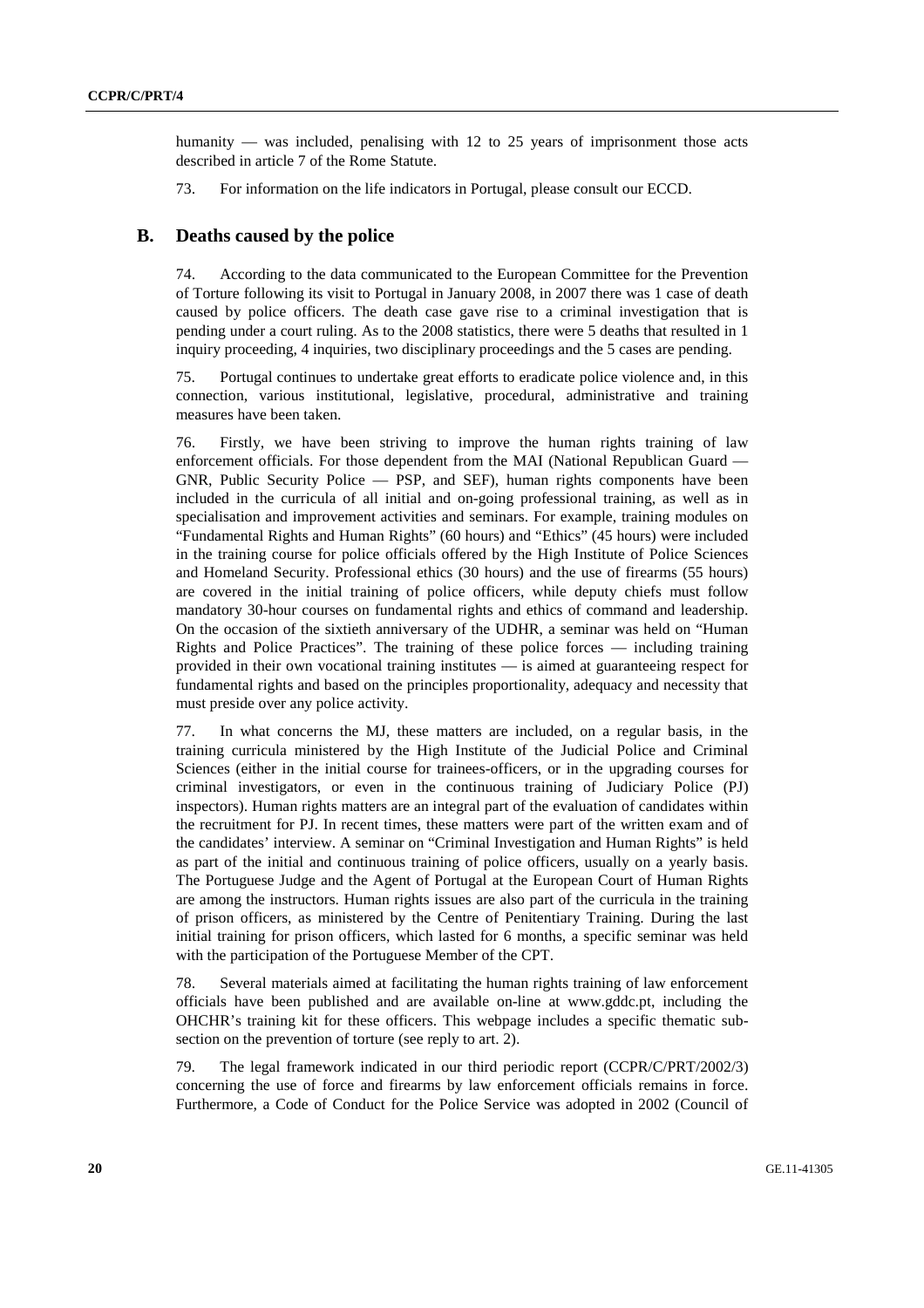Ministers resolution 37/2002, of 28-02) containing, among others, norms on the respect for fundamental rights and the adequacy, necessity and proportionality in the use of force.

80. Article 8 of this Code of Conduct establishes that law enforcement officials shall use coercive means adequate to reinstate legality and public order, security and tranquillity only when such means are strictly indispensable, necessary and sufficient to the fulfilment of their duties and once all persuasion and dialogue means have been exhausted. Furthermore, they shall refrain from using the force, except in those cases expressly provided for by law and when such use of force is strictly necessary, adequate and proportional to the legitimate aim pursued. Firearms are to be used only as an extreme measure of last resort, when absolutely necessary and adequate, in those cases where there is a proven danger for their own lives or to the lives of others, and in other cases expressly provided for by law.

81. In accordance with article 16 of Act 45/2004, of 19-8 (Legal Provisions on Forensic Expertises), in the case of deaths occurring outside health institutions (applicable to "all deaths of persons under detention at a prison establishment, police station or other facilities of police forces") it is always necessary to: (1) inspect the location and preserve the scene; (2) immediately communicate such fact to the competent judiciary authority providing relevant data for the investigation of the cause and circumstances of death; (3) to ensure the presence of a forensic expert, in the case of felony or suspicion thereof. The forensic expert shall verify the death, in case no other doctor has previously done so, and examine the location, without prejudice for the legal jurisdiction of police authorities. These legal rules have been systematically applied to all deaths occurring within prison facilities.

82. According to article 13 (2) of the same Act, there must be an expert on duty every day to ensure urgent examinations, who shall process the body at the scene and inspect the scene itself. The body must be carefully examined in search of possible traumatic injuries, signs of natural diseases and any other traces relevant to understand the circumstances of death. The expert shall then elaborate a written report with his findings and immediately transmit it to the judiciary authority, who shall order, as of routine, forensic autopsy whenever there are any signs of violent death (whether by suicide, homicide or accident), as well as in all cases in which the cause of death is unknown, the body being then removed to the closest forensic services for autopsy. It should be noted that the National Institute of Legal Medicine is scientifically and technically autonomous and independent.

83. Both IGAI and the Ombudsman can — and do — receive complaints of abuse and inspect police stations. In 2007, for instance, IGAI made 200 unannounced inspection visits to police facilities. See more information under articles 2 and 10.

#### **C. Missing persons**

84. In 2004, a protocol was signed between MAI and the NGO Institute for Child Support (IAC – Private Institution of Social Solidarity aimed at promoting the rights of the child) with the view to improve responses that allow for the timely and safe recovery of missing and/or sexually exploited children, as well as to combat these phenomena. Through this protocol, the following IAC activities are supported:

 (a) Creation of a telephone hotline to be used in such cases (phone number 116 000 – similar to that existing in other EU member States), which began operating on 25 June 2008;

 (b) Provision of information and counselling to, and support and referral to competent services of, child victims and/or their families or legal representatives;

Collaboration with security forces and services with the view to disseminate missing child alerts and to effective search runaway children in Lisbon;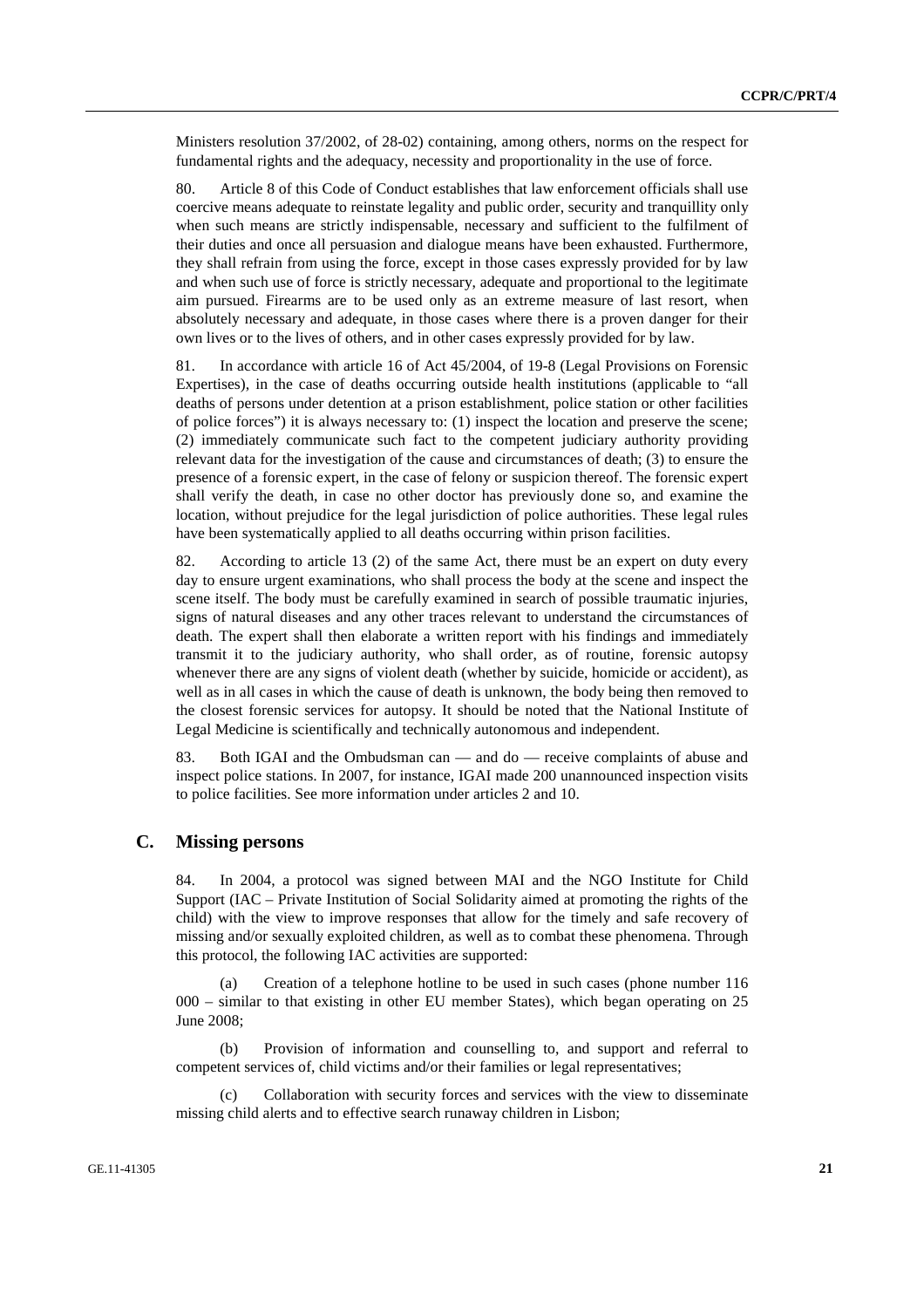(d) Referral to MAI of appeals relating to missing and/or sexually exploited children that reach SOS-Children/Street Project outside working hours;

(e) Participation in the training of security forces and services;

 (f) Promotion of awareness-raising campaigns in the area of mission and/or sexually exploited children;

(g) Permanent updating of the National List of institutions working in this area.

# **Article 7**

85. The Constitutional and legal framework aimed at prohibiting and preventing torture and ill treatment has not been changed, but motivations based on the victim's colour, ethnic or national origin, gender or sexual orientation have been added as aggravating circumstances of such crime. Acts of torture or prohibited medical or scientific experimentation which constitute a violation of international humanitarian law are now punished in accordance with Act 31/2004, of 22-7. Further information on measures taken to combat abuses perpetrated by law enforcement officials can be found under articles 6, 9 and 10.

86. In addition to the data indicated in reply to Article 6, we shall indicate further data communicated to the European Committee for the Prevention of Torture following its visit to Portugal in January 2008. In what concerns the Judicial Police, there were 10 disciplinary proceedings for alleged ill-treatment in 2007 and 6 in 2008 (from January until the end of August). Out of these 10 cases, 7 were filed and 3 are still pending. Out of those 10 cases, 5 resulted in criminal proceedings. The 6 cases initiated in 2008 are all still pending. Until 30 June 2008, one case resulted in a criminal proceeding.

87. As regards complaints presented to IGSJ (or investigated by it), no complaints were filled in 2007 on ill-treatment by the Judicial Police officials and in 2008 there was one complaint on those very same grounds concerning facts occurred in 2004; the case resulted in criminal proceedings.

88. In what concerns the Public Security Police, a total amount of 332 disciplinary procedures on the grounds of assault were initiated in 2007. Of the 332 proceedings started in 2007, 196 were shelved with no penalty being imposed, 135 are at the enquiry stage and one resulted in a penalty (a five-day fine in accordance with the Disciplinary Regulation of PSP). During 2007, there were 76 criminal lawsuits, of which 32 were shelved and 44 are at the enquiry stage. In the first semester of 2008, 169 disciplinary proceedings were open, out of which 37 were shelved with no penalty being imposed, 132 are at the preparatory inquiries stage. In the first semester of 2008, there were 19 criminal lawsuits, of which 5 were shelved and 14 are at the enquiry stage.

89. Regarding the National Republican Guard, a total amount of 304 disciplinary proceedings for assault were started from 1 January 2007 to 30 June 2008, out of which 192 were shelved, 73 are ongoing or were stayed, 14 were punished. There were 153 criminal lawsuits.

90. In what concerns complaints lodged at the Inspectorate General of Home Affairs a total amount of 16 enquiry proceedings on the grounds of assault were started in 2007, out of which 7 gave rise to criminal investigation and 10 to disciplinary proceedings. Of the 16 proceedings that have been initiated, 11 are now shelved and 3 are ongoing. Of the disciplinary proceedings, one resulted in a penalty (severe written reprimand). In the first semester of 2008, a total amount of 6 enquiry proceedings on the grounds of assault was started, out of which 2 gave rise to criminal investigations and 2 to disciplinary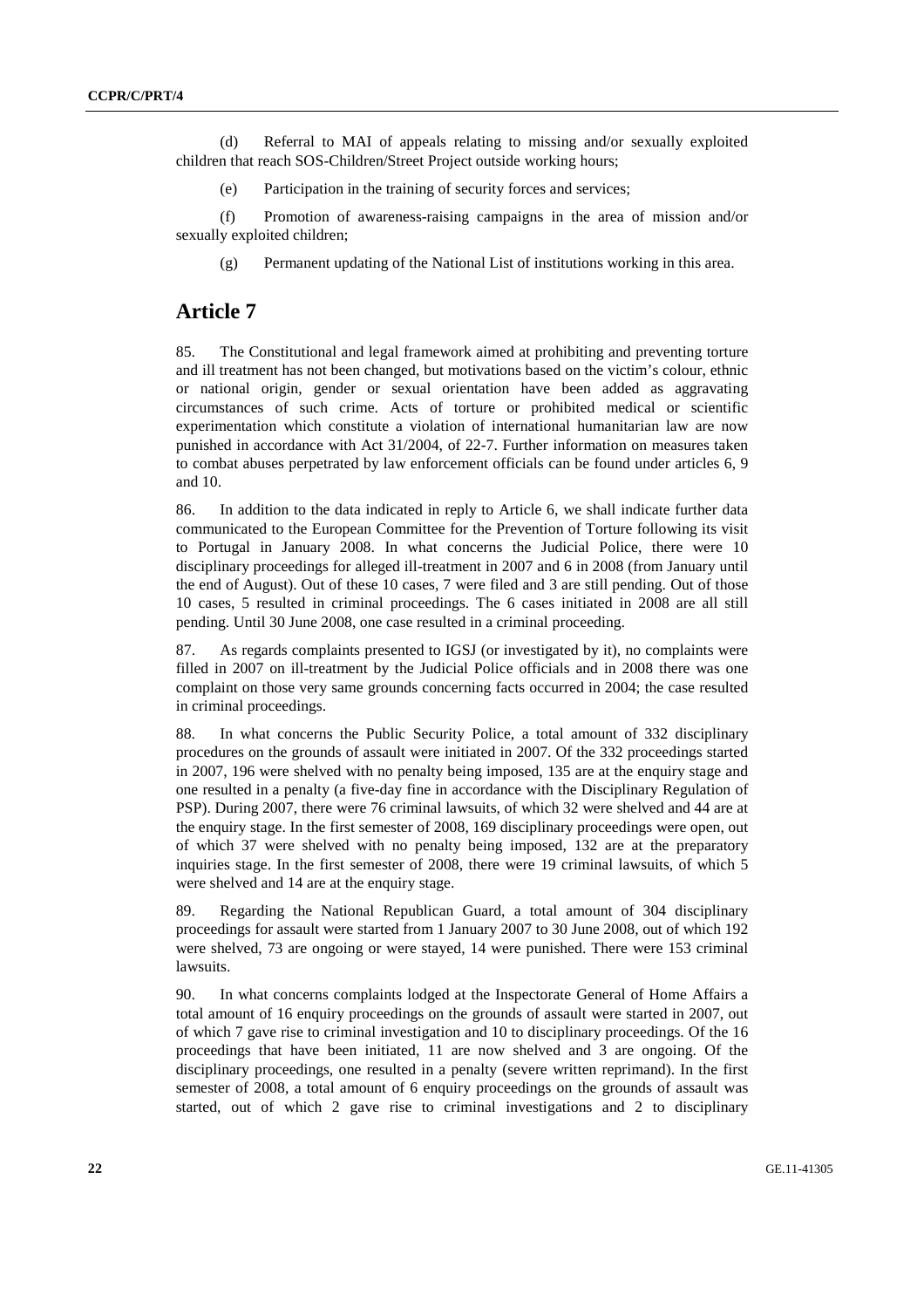proceedings. Of the 6 enquiry proceedings, 1 is with the Cabinet of the Minister of Interior, 4 have been shelved and 1 is ongoing. During this time a criminal investigation and a disciplinary proceeding were also started.

91. According to the data communicated to the European Committee for the Prevention of Torture following its visit to Portugal in January 2008, in 2007, there were 19 cases of assault and 6 cases of injuries caused by firearms. The 19 cases of assault gave rise to 13 enquiry proceedings, 13 criminal investigations and 9 disciplinary proceedings. Of the 19 cases, 14 were shelved and 5 are pending. The 6 cases of injuries caused by firearms gave rise to 6 criminal investigations, 4 disciplinary proceedings, one penalty, 5 have been shelved and 2 are pending.

92. As to the 2008 statistics, there were 8 cases of assault and 2 cases of injury caused by firearms. Of the assault cases, there were 7 inquiry proceedings and 3 disciplinary proceedings. Also, as regards assault, 4 cases are pending and 4 have been shelved. Of the cases of injury with firearms there were 2 inquiry proceedings and an enquiry; one is pending and the other has been shelved.

93. As regards the punishment orders, issued by the Minister of Interior in 2007 and in the first semester of 2008, 16 orders were issued, ordering days of suspension, fines, verbal admonitions and severe written reprimand.

94. The prohibition of extradition, expulsion or refoulement to a country where there are reasons to believe that a person can be subjected to torture or inhuman or degrading treatment was reinforced, in relation to refugees and asylum-seekers, with Act 27/2008, of 30-6, which establishes the grounds and proceedings for granting asylum or subsidiary protection, and defines the statute of asylum-seekers. Beneficiaries of international protection cannot be sent to a territory where their liberty might be at risk due to any reason that could be a ground for asylum or that somehow violates the prohibition of expulsion or refoulement in accordance with the international obligations of Portugal. The removal, extradition or expulsion to a country where the person can be subjected to torture or cruel or degrading treatment is expressly prohibited. A major change occurred in the transition of the administrative to the judicial phase of the proceeding for granting asylum: appeals lodged with judicial authorities against decisions of the administration that reject asylum requests now have suspensive effect – an amendment called for years by national NGO and independent experts.

95. Within the National Plan for Equality, a programme of action to eliminate female genital mutilation was adopted, comprising measures aimed at studying the problem in Portugal, raising awareness thereto, creating networks against it and developing other preventive measures such as education and training activities.

96. It should also be noted that the 2007 revision of the CC typified the crimes of domestic violence (art. 152) and ill treatment (art. 152-A). The former punishes physic or psychological ill-treatment, including corporal punishment, deprivation of liberty or sexual abuse committed against a spouse or person living in *de facto* union (including in same sex couples) with imprisonment of up to 10 years. Offenders can be prohibited from contacting the victim (which can be ascertained through electronic devices) and from carrying weapons, or be obliged to attend domestic violence prevention courses. They can also be deprived of the exercise of parental rights. The crime of ill-treatment encompasses the above mentioned acts, as well as employment in dangerous, inhuman or prohibited activities and overload with excessive work, perpetrated against a child or particularly defenceless person under the guardianship of the perpetrator. Penalties can also go up to 10 years of imprisonment.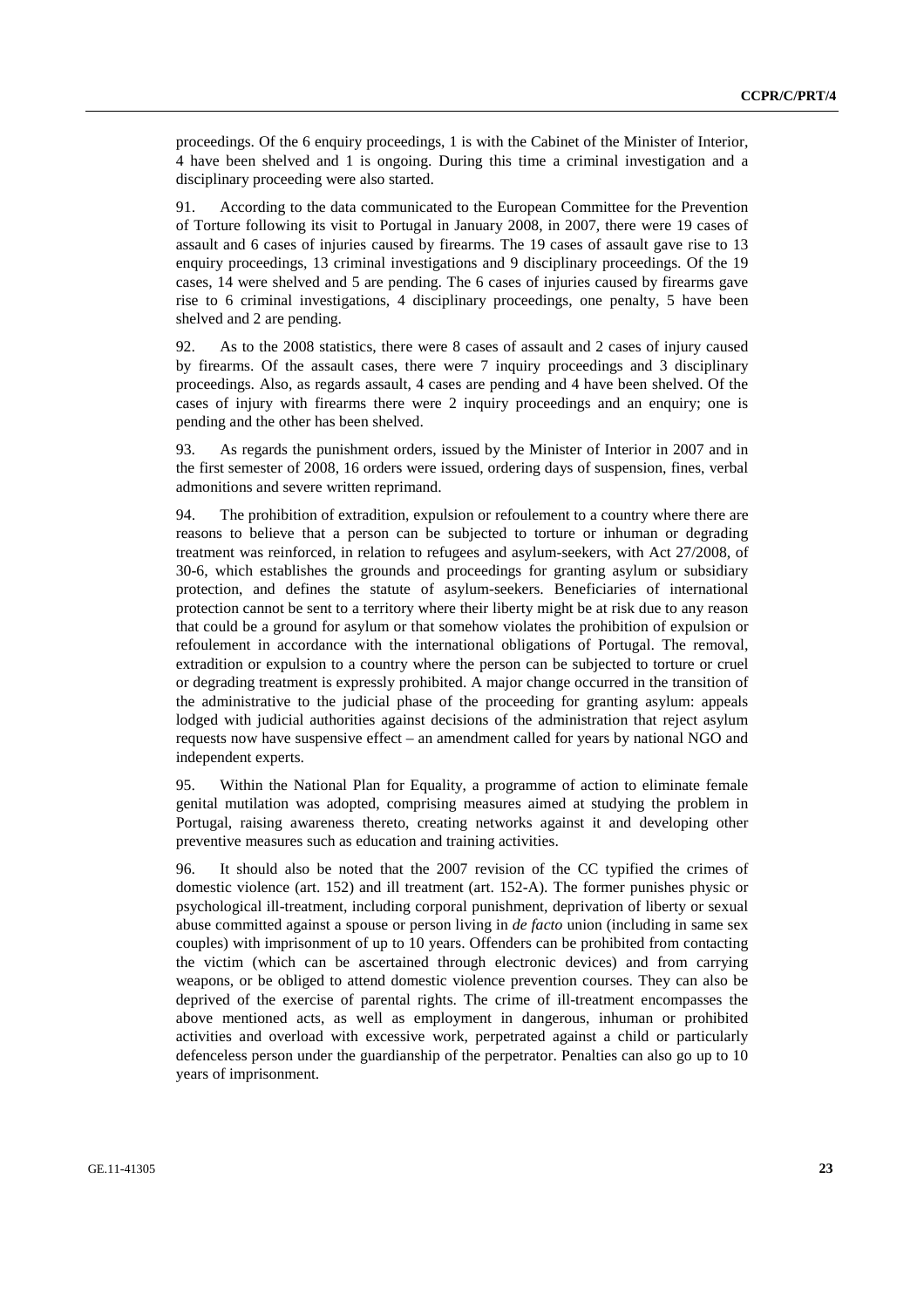# **Article 8**

### **A. Criminalization of slavery and slavery-like practices**

97. In this connection, it should be noted that Portugal ratified, on 1 June 2008, the Council of Europe Convention on Action against Trafficking in Human Beings. The 2007 revision of the CC amended provisions relating to trafficking in persons and sexual exploitation and abuse of children. For acts which constitute violations of international humanitarian law, see article 6.

98. Slavery is punished with 5 to 15 years of imprisonment. Trafficking in human beings is punished with 3 to 10 years of imprisonment, applying to whoever offers, delivers, allures, accepts, carries, accommodates or receives a person for purposes of sexual exploitation, work exploitation or removal of organs, using the following means: violence, kidnapping or serious threat; deceit or fraudulent manoeuvre; abuse of authority resulting from a relation of hierarchical, economic, working or familiar dependence; taking advantage of the victim's mental incapacity or of situation of special vulnerability; obtaining the consent of the person who has control over the victim.

99. If the victim is a child, the said penalty applies even if none of the above means is used. If this is the case — or if the agent acts professionally or with the intent of profit then the penalty is aggravated to 3 to 12 years of imprisonment. Those who, aware the practice of any of the above crimes, use the victim's services or organs, are punished with 1 to 5 years of imprisonment. And those who withhold, conceal, damage or destroy the victim's identity or travel documents, are punished with up to 3 years of imprisonment.

100. In the field of sexual exploitation and abuse of children, amendments were introduced regarding the following crimes:

 (a) Sexual abuse of children (art. 171) – relevant sexual acts with children under 14: up to 10 years of imprisonment;

 (b) Sexual abuse of dependant children (art. 172) – relevant sexual acts with dependent children aged 14 to 18: up to 8 years of imprisonment;

Sexual intercourse with adolescents (art.  $173$ ) – relevant sexual acts with children aged 14 to 16, abusing their inexperience: up to 3 years of imprisonment;

 (d) Resort to child prostitution (art. 174) with children aged 14 to 18 (which is a new crime): up to 3 years of imprisonment;

 (e) Procurement of child prostitution (art. 175), which now protects all children, not just those under 16 or 14 years of age: up to 10 years of imprisonment;

Child pornography (art.  $176$ ) – a provision similarly widened to protect all children: up to 8 years of imprisonment.

101. The criminal liability of legal persons was introduced, namely for crimes against sexual self-determination and for trafficking in human beings (art. 11 CC). In cases of slavery, trafficking in persons, procurement of prostitution, sexual abuse of dependent minors, sexual acts with adolescents and child pornography, Portuguese law applies even if facts are committed outside national territory, if the agent is found in Portugal and cannot be extradited or surrendered in execution of an European arrest warrant or other international cooperation instrument binding upon Portugal.

102. On the other hand, in crimes against sexual liberty and self-determination of children, the criminal procedure is not ceased, as a result of statutory limitations, before the offended party completes 23 years of age (art. 118 (5) CC). All these crimes, except the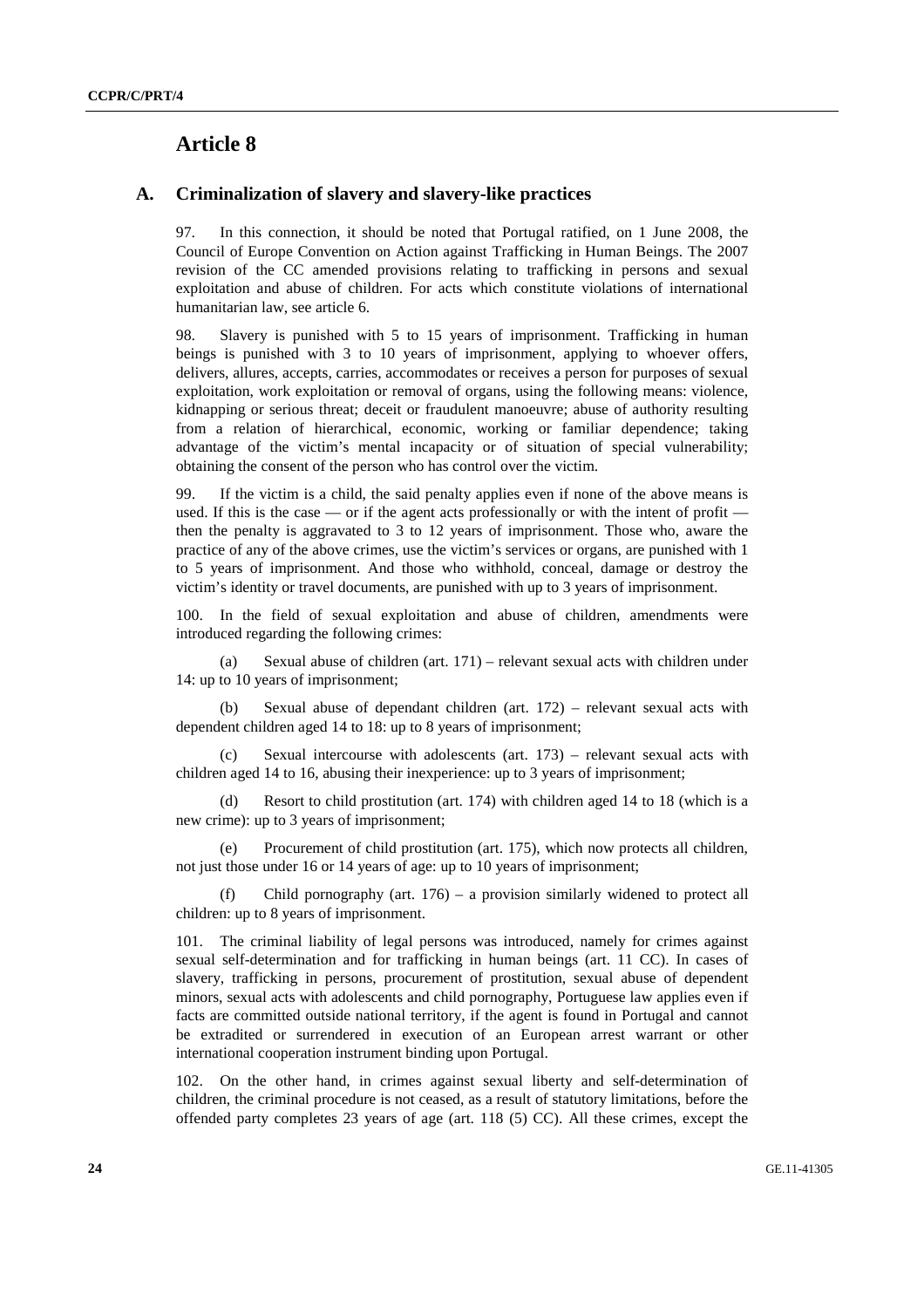crime of sexual intercourse with adolescents, are now prosecuted *ex officio*. Persons convicted for the practice of such crimes can be subjected to the accessory penalty of prohibition of the performance of profession, duty or activity implying responsibility over minors, their education, treatment or surveillance.

Concerning the adoption of children, Act  $31/2003$ , of 22-8, introduced some changes in the Civil Code, namely in its article 1974, clearly to state that adoption shall pursue the best interest of the child. Under the CC provision criminalising trafficking in persons, whoever, against payment or other compensation, offers, delivers requests or accepts a child, or obtains or grants consent for his or her adoption, is punished with 1 to 5 years of imprisonment.

### **B. Protection of victims of trafficking**

104. The protection of victims of contemporary forms of slavery was reinforced with the entry into force of DL 368/2007, of 5-11, providing for a special regime for granting residence permits to victims of trafficking in persons. These victims also have the right to free legal support, as well as to social and medical support. In 2008, Portugal ratified the Council of Europe Convention on Action against Trafficking in Human Beings, which entered into force on 1 June 2008.

105. A Monitoring Centre on Trafficking in Human Beings was created also in 2008 (DL 229/2008, of 27-11), within MAI, with the mandate to elaborate, collect, process and diffuse information and knowledge on trafficking in persons. MAI (General Directorate for Internal Affairs) is also coordinating a project aimed at establishing a Transnational System for the Management of Harmonised Information on Trafficking in Human Beings. The development of this project began in May 2008 and shall be on-going until October 2009, with the participation of the Ministries for Internal Affairs of Slovakia, Poland and the Czech Republic.

106. The First National Plan against Trafficking of Human Beings (2007–2010) was adopted with the view to implement global approach to combat this scourge in an effective manner. It covers trafficking for purposes of both sexual and labour exploitation. The Plan relies on four strategic areas of intervention ((1) Recognition and dissemination of information; (2) Prevention, awareness-raising and training; (3) Protection, support and integration; (4) Criminal Investigation and Punishment of trafficking) each with its own implementation measures. To all these measures are assigned the entities responsible for their implementation and process and result indicators.

107. This Plan's key structuring element is the symbiosis between the repressive approach to the combat of human trafficking and the promotion of human rights through the adoption of strategies to prevent, support, raise awareness, empower and include the victims. It also contemplates an array of national mechanisms to identify specific contours, harmonise procedures and disseminate best practice.

108. The highlights of this Plan are: implementing a register to be used by NGOs and by the criminal police; creating an observatory regarding issues of trafficking; and holding an annual extensive forum encompassing all agents involved in this phenomenon. The promotion of an active, aware and conscious society as regards this reality is also an essential aspect. The protection, support and integration of victims of trafficking are emphasised as areas of vital importance in this Plan. The concession of a period of reflection offering psychological, medical and judicial assistance, with the help of an interpreter, and the possibility of attributing a residence permit with access to official programmes leading to social integration, are imperative elements for an effective human rights policy. Finally, criminal investigation and repression of trafficking are indispensable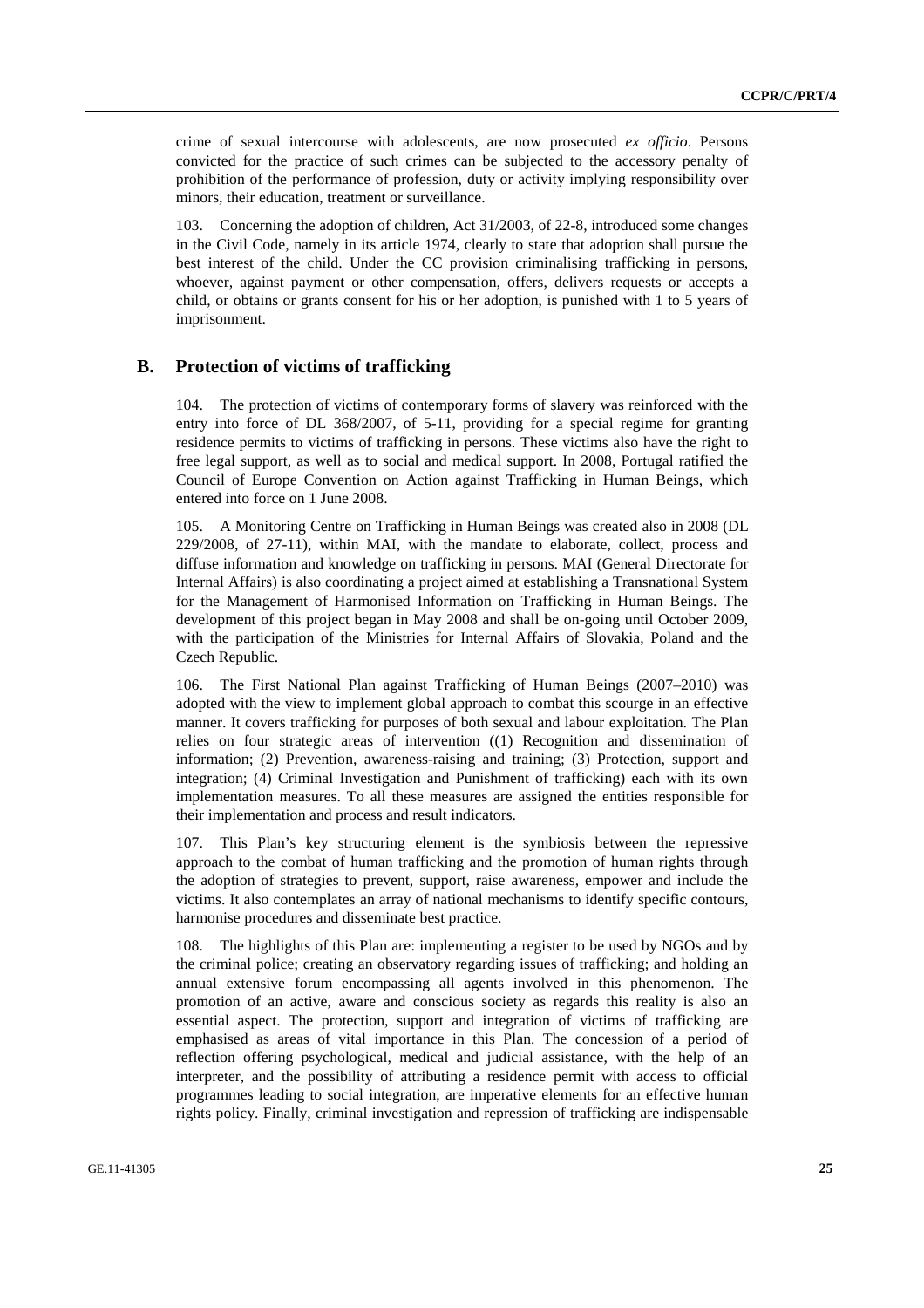factors given the transnational and constantly-changing aspect which requires cooperation with international institutions as well as the allocation of financial and human resources to address this phenomenon.

# **C. Military service**

109. Ordinary military service ceased to be required in 2004. However, exceptional recruitment is still possible, in case the fundamental needs of the armed forces cannot be met through contract or volunteer recruitment (Act 174/92, of 21-9, as amended by Organic Act 1/2008, of 6-5). All citizens who turn 18 in a given year must be present at the commemorations of National Defence Day. See also article 18.

# **Article 9**

#### **A. Measures to register arrests and detentions**

110. Registration of arrests and detentions is ruled by a Ministerial Decree of April 2009, which establishes that there must be an official registration book in every detention facility, where the following information is included, in relation to each detainee and by order of arrival:

- (a) Identification of the detainee;
- (b) Date and time of detention and of presentation to a judicial authority;
- (c) Place of detention;
- (d) Identity of the officials involved in the detention;

 (e) Identification of the fact that motivated the detention and of the circumstances that legally justify it.

111. Furthermore, an individual file shall be organised for each detainee, with the view to register all circumstances and measures relating to the person, inter alia the time and cause of deprivation of liberty, time of information about his or her rights, signs of injuries, contacts with family members, friends or lawyer, incidents occurred during detention, time of appearance before a judicial authority and time of release. Such file must be signed by the intervening police officers and by the detainee.

# **B. Pretrial detention**

112. The Code of Criminal Procedure (CPP) was amended by Act 48/2007, of 29-8, and entered into force on 15 September 2007. Significant amendments were introduced into, among others, rules concerning pre-trial detention, in order to reduce the application of this measure and ensure that it is applied only as a measure of last resort, in accordance with its subsidiary character. Pre-trial detention can only be applied if other measures prove to be inadequate or insufficient, and preference has to be given to house arrest (namely monitored through electronic surveillance), in line with article 28 of the CRP according to which pre-trial detention may not be ordered or maintained where it can be replaced by bail or some other more favourable measure available under the law. A trial programme on electronic surveillance was implemented in 2002–2004, leading to an increase in the application of this measure (from 44 cases in December 2002 to 522 cases in December 2008).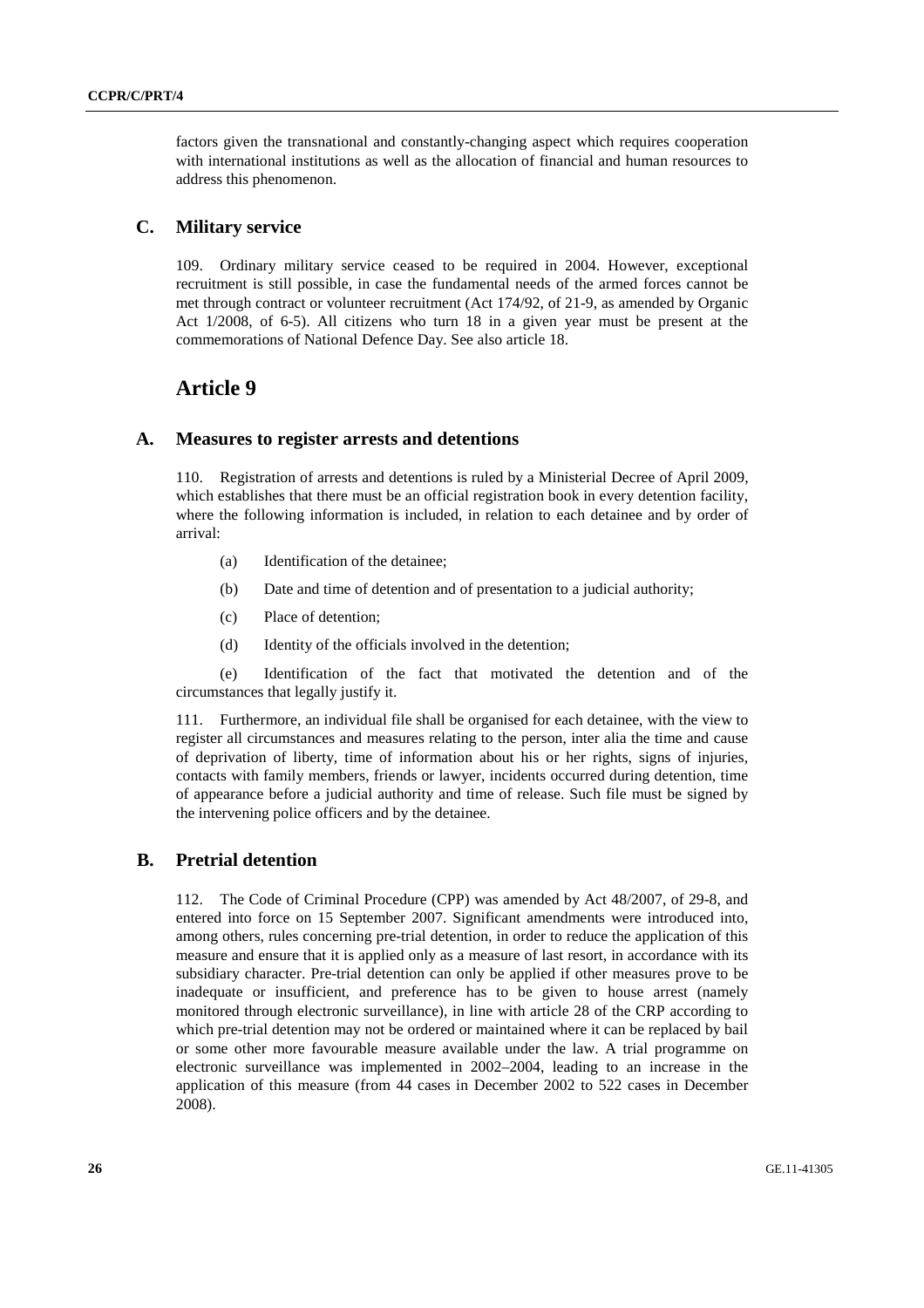113. The application of pre-trial detention also requires the fulfilment of the following requisites: that the crime has been intentional and is punishable with more than five years of imprisonment (as opposed to three years in the previous version), or with more than three years if it is a crime of terrorism, organized or highly violent criminality; or if the alleged offender has illegally entered or is illegally staying in national territory and a process for his or her extradition or expulsion is underway. As from September 2007, the maximum time of pre-trial detention (under CPP art. 215) is 4 months without accusation (previously 6 months), 8 months without a decision by an *instrutor* (previously 10 months), 14 months without condemnation in first instance (previously 18 months) and 18 months without condemnation by final sentence (*res judicata* – previously 2 years).

114. These limits are higher in the case of crimes of terrorism, violent or highly organised crime (six months, ten months, 18 months and 2 years, respectively, compared with eight months, one year, two years and 30 months until September 2007). In case these crimes are especially complex, such limits can once again be extended (to one year, 16 months, two and a half years and three years and four months, respectively). The special complexity of the case must be decreed by a judge at first instance, *ex officio* or at the request of Public Prosecution.

115. According to the amendments in force as from September 2007, the investigation judge (in the inquiry phase) cannot order a more serious coercive or pecuniary measure than the one requested by Public Prosecution. Should this rule be breached, the act is considered null. Under article 219 CPP, there is no right to appeal against a decision of the examining judge that decides to apply a less serious coercive measure than the one requested by Public Prosecution or no coercive measure at all, since Public Prosecution's power to appeal is subject to the interest of the accused.

116. Act 48/2007 also amended rules concerning re-examination of the requirements for the imposition of pre-trial detention. Previously, the judge should, *ex officio*, every three months, re-examine the need for such a measure and decide whether it should be maintained or, conversely, if it should be substituted or revoked. At present, both pre-trial detention and house arrest shall be re-examined *ex officio* at any time regardless of a prior request from the accused or Public Prosecution and the examination is mandatory whenever the accusation has been issued. For more information, please consult the ECCD of Portugal.

# **C. New rules aiming at controlling the time limits of the inquiry and achieving a rapid issue of the accusation**

117. The above mentioned Act altered the principle according to which every criminal case was under secrecy until the issue of the accusation. At present, the inquiry (investigation phase) is in principle public. The instructing judge can, however, decide to subject the criminal case to the duty of secrecy after hearing the accused and Public Prosecution. In addition, also the Public Prosecutor can subject the case to secrecy during the inquiry following validation by the instructing judge if he or she believes it to be important for the investigation or for the rights of the involved persons.

118. Time-limits to conclude the inquiry can be postponed up to a maximum of 3 months, extendable only once if the case refers to allegations of terrorism, highly organized crime, violent crime and especially violent crime. In this last case the time-limit should be objectively determined as crucial to the investigation. These new rules were approved in order to ensure that the inquiry is undertaken in the shortest possible time and that, in compliance with legal deadlines, the case is filed or an accusation is issued. See article 14 for further measures to reduce judicial backlogs.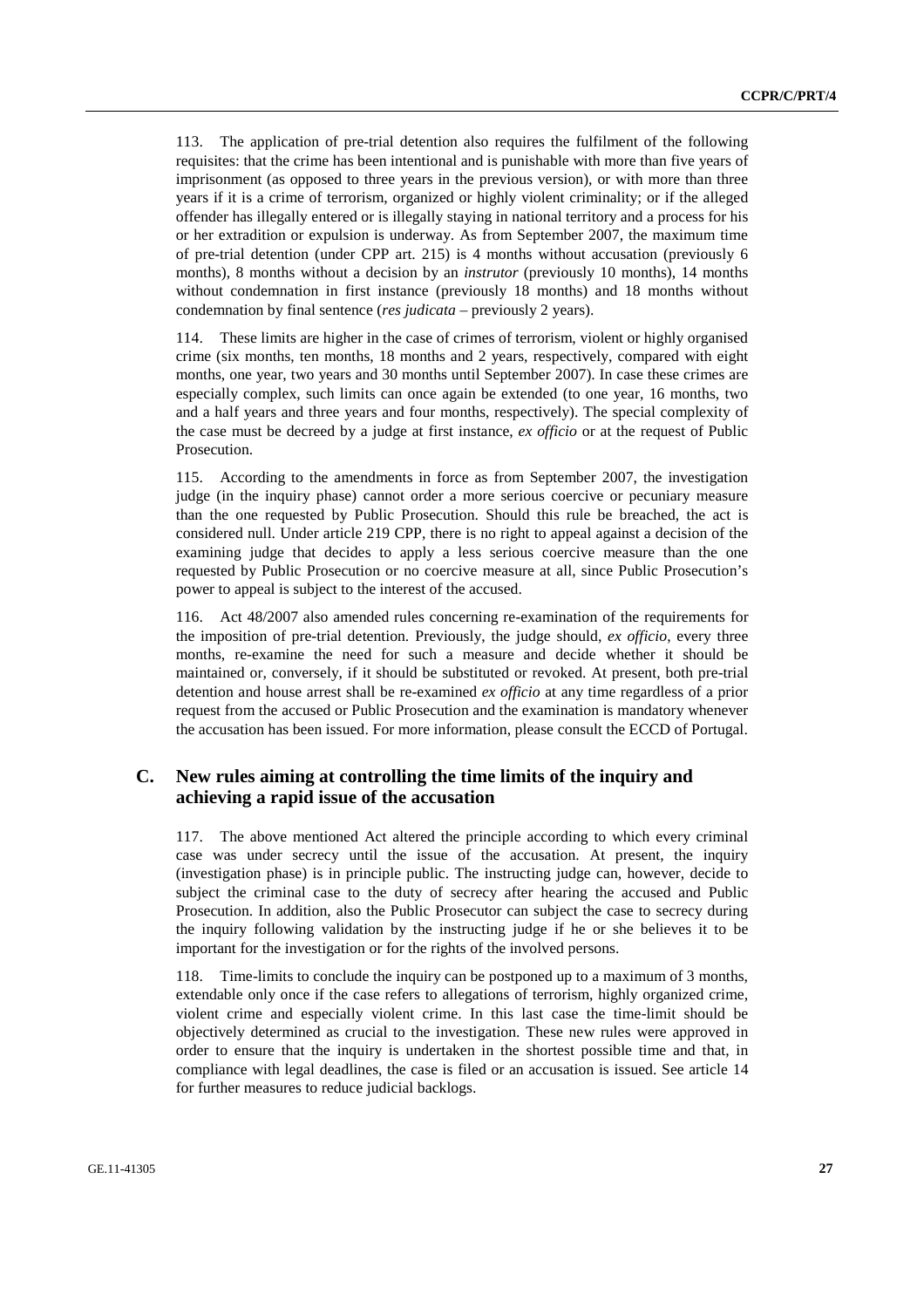## **D. Special rules concerning terrorism**

119. Terrorism, financing of terrorism and terrorist organisations are now punished by Act  $52/2003$ , of  $22-8$ ,<sup>17</sup> with penalties of up to 20 years of imprisonment. Procedurally, cases of terrorism are dealt with under the general procedures established by CPP. This legislation does not subvert the basic principles of Portuguese criminal law or their conformity with ICCPR and other human rights obligations of Portugal, including the principle of non retroactivity of penal law.

120. Due to the seriousness of some offences, there are special rules regarding terrorism, violent crimes, organized crime and other serious crimes (such as trafficking in persons). Here are some examples:

 (a) Possibility of engaging in undercover operations for investigation purposes, with mandatory judicial authorisation (Act 101/2001, of 25-8);

Special measures to combat organized crime and economic and financial crime regarding the gathering of evidence, breach of professional secrecy and confiscation of assets (Act 5/2002, of 11-1);

(c) Criminal liability of legal persons, as determined by the judge;

 (d) Possibility of surrender under the European Arrest Warrant (Act 65/2003, of 23-8);

 (e) Imposition of obligations upon financial and other entities (such as casinos, real estate and insurance companies) with the view to prevent and repress money laundering and the financing of terrorism, namely the duty to report suspicious transactions directly and simultaneously to Public Prosecution and to the Judiciary Police (Act 25/2008, of 5-6);

 (f) Possibility to extend the maximum deadlines applicable to the inquiry stage and pre-trial detention, although these deadlines have been reduced (see above). The maximum a suspect of terrorism can serve in pre-trial detention without accusation is 6 months, compared with 8 months until September 2007;

 (g) Possibility to intercept and record conversations or phone calls, but these special measures must be authorized and ratified by the examining judge;

 (h) Possibility to undertake house searches between 9 p.m. and 7 a.m. (which as a rule are prohibited). There is a duty to seek a previous search warrant before undertaking a search, although in special urgent cases the police can search both people and places without previous judicial authorization. These searches must however be immediately submitted to the approval of judicial authorities.

121. Regarding the concern that exceptional provisions are not abused by State officials we stress the fact that the CCP contains specific rules to ensure the legality of such measures, including the powers of the examining judge, which controls legality during the inquiry and instruction phases. At the investigation stage the inquiry is conducted by Public Prosecution. The powers of the examining judge are limited to those acts pertaining to fundamental rights. He has a jurisdictional and passive role and his mission is to safeguard the rights and freedoms of the accused as well as to ensure the lawfulness of the acts. The role of the examining judge is to try to diminish, as much as possible, the initial unbalance in the "equality of arms" between Public Prosecution and the accused regarding the knowledge of the investigated facts and evidence gathered. There is also the possibility to

<sup>&</sup>lt;sup>17</sup> As amended by Rectification 16/2003, of 29-10, and Acts 59/2007, of 4-9, and 25/2008, of 25-6.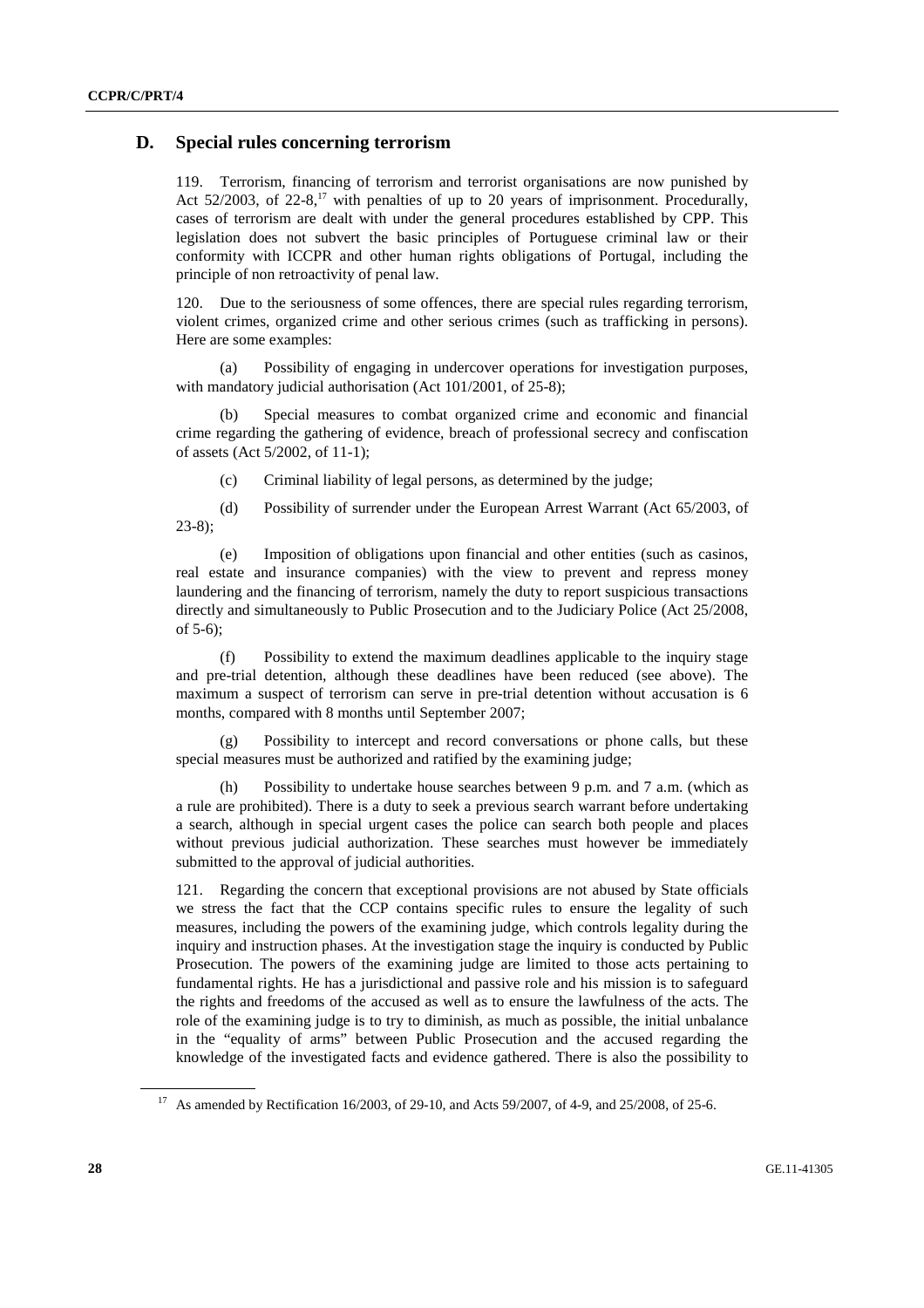appeal against legal decisions under the general rules of procedure. Another form of control is exercised through the disciplinary rules binding upon law enforcement agents, as well as through the specific roles and duties of the High Council of the Bench and High Council of Public Prosecution regarding their members (judges and Public Prosecutors).

# **Article 10**

### **A. Arrest and detention**

122. The treatment of detainees and arrested persons by the security forces under the supervision of the MAI (GNR and PSP) is governed by the provisions of Ministerial Decree 8684/99, of 20-04. Also applicable in this regard is the Code of Conduct for the Police Service (adopted in 2002), whose article 4 deals with the fundamental rights of the detainee, foreseeing that: "the members of the police forces have the special duty to ensure respect for the life, physical and psychological integrity, honour and dignity of those persons under their custody; members of the police forces must watch over the health of persons under their guard and must take immediate measures to ensure that they be given the necessary medical care".

123. Whenever, by reasons of security or public health, any personal property or clothing is apprehended from an arrested person, the deposit of such property shall be registered, numbered and identified as related to such detention, as well as signed by the detainee and by the arresting officer. Personal searches shall be made in a reserved space, whenever possible by a person of the same sex, without prejudice to special measures that can be taken in relation to dangerous detainees. All personal property of the detainee must be kept in a safe place until return, and this return must also be registered.

124. Relatives in charge of the arrested person, namely children, shall receive the necessary assistance. The police station commander shall take the necessary provisions to ensure that social security services care for unaccompanied children. The arrested person must be informed of the death or serious disease of any close relative.

125. Arrested persons must be escorted to and from the police station in a discreet manner in accordance with such security rules as may be necessary in light of foreseeable risks. When escorting detainees in visits to sick family members or funerals of relatives, officers shall adopt such measures as are strictly necessary to avoid risks of evasion or accident, by reconciling, as far as possible, safety concerns with human attitudes as required by the circumstances.

126. All arrested persons must, without prejudice to the right to be examined by a doctor of their own choice, be submitted to medical examination as soon as possible and as required by the circumstances, namely if they appear to be injured or in light of their health conditions, in order to diagnose diseases or physical or mental problems which may require immediate special measures. Sick detainees in need of specialised care must be transferred to adequate health facilities or provided with previously prescribed medicines; all measures shall be taken to protect the life and health of detainees. Medical examinations of detainees must be made in a reserved location, except if otherwise indicated by the doctor, without prejudice to those security measures as may be required by the circumstances.

127. In the case of death of the detainee, the police station commander must immediately report such fact to the Public Prosecution Services, to IGAI and to the closest known relative. The results of the investigation or administrative inquiry shall be communicated to the detainee's closest known relative.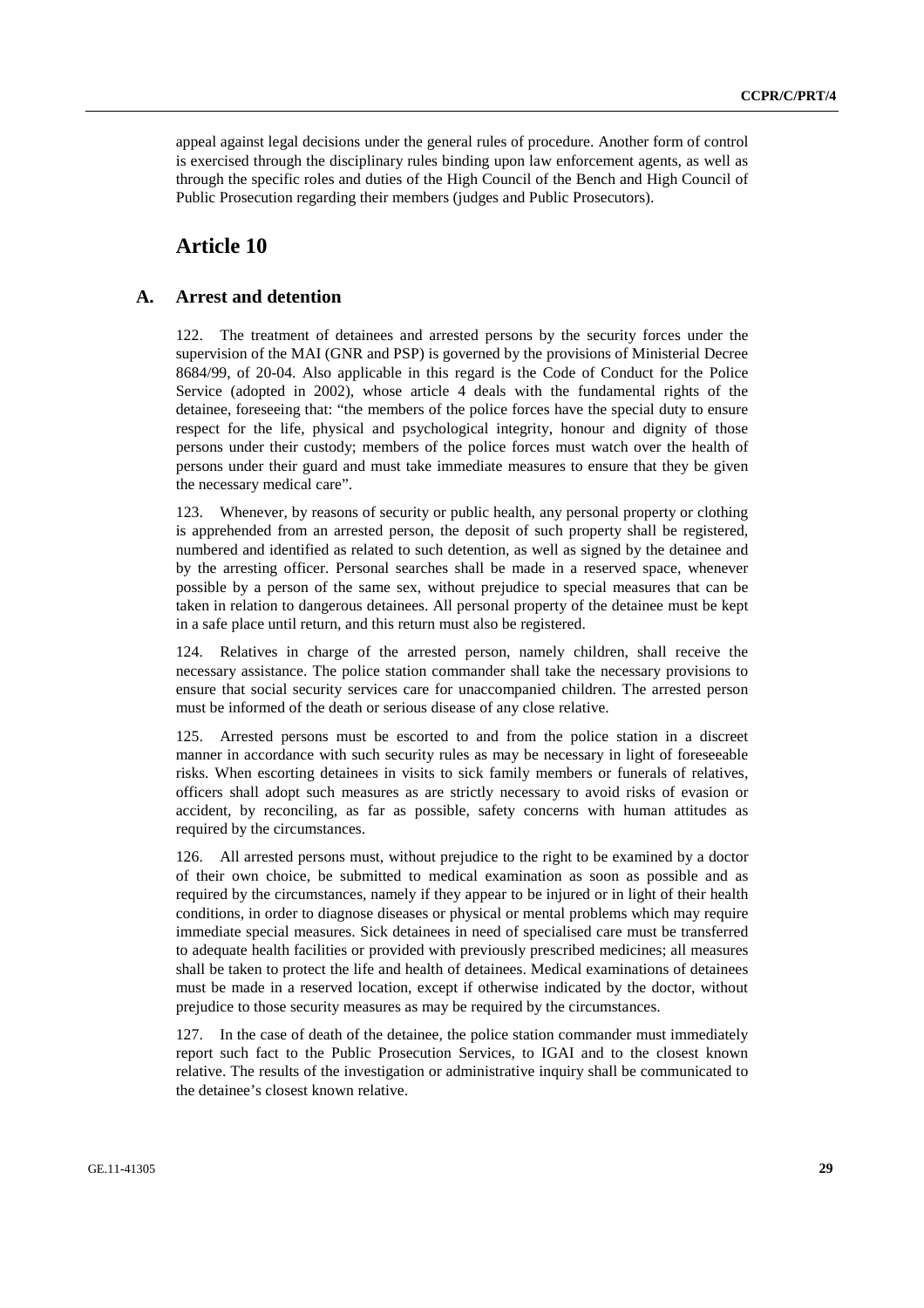128. A working group has been established to elaborate formal regulations concerning conditions of detention at the Judiciary Police and court premises, drawn upon regulations in force for PSP and GNR and encompassing recommendations formulated by the European Committee for the Prevention of Torture. A study carried out together with the National Laboratory for Civil Engineering (LNEC) issued Technical Recommendations for the police forces' facilities (RTIF) that shall be taken into account in 2009, in line with the Law on the Program establishing the facilities and equipment of the police forces. This "XXI Century police station" model pursues objectives such as to improve, modernize and humanise police facilities, and guarantee the access thereto of persons with disabilities.

## **B. Reduction of overpopulation in prisons**

129. There has been a significant decrease in the imprisonment rate in Portugal due, not only to the increase in the capacity of detention centres, but also to the legislative amendments introduced in 2007 in the Criminal and Criminal Procedure Codes, which increased the scope of application of measures alternative to imprisonment, by: setting up in-house electronic surveillance; reducing the cases in which pre-trial detention is applicable; reducing the maximum length of this measure; and streamlining the system of conditional release. Thus, the number of inmates in Portuguese prisons dropped from 13,984 on 31 December 2002 to 10,648 on 31 December 2008, with an overall occupancy rate of 87.1%.

# **C. Separation of categories of detainees and material conditions of detention**

130. The draft Code on the Execution of Sentences and Security Measures (Bill 252/X) is currently under discussion,<sup>18</sup> containing provisions regarding the creation of units within each prison establishment to accommodate different categories of detainees, and even of separate establishments for the same purpose. Compliance with these rules shall be enhanced through the Project "Model of Prison Establishment", conceived within the scope of the Reform of the Penitentiary Setting, which shall manage the construction of new prison establishments and foresees a modular-structure, with autonomous units within each establishment for the accommodation of certain categories of detainees.

131. Efforts are also underway to improve the material conditions of detention centres: one example is the plan to eradicate the use of buckets for discharging human waste, completed in 2009, which enabled all prisoners to have access to sanitary installations.

#### **D. Medical care of detainees**

132. In accordance with the rules of the Portuguese Prison System, the time established for the first medical screening of an inmate is 72 hours. Such does not, however, preclude other medical personnel from screening the inmates within a shorter time or in urgent circumstances.

133. The allocation of medical staff to each prison facility depends upon the respective capacity and occupancy rate. In small prison units, it is mandatory that a doctor is present three times a week and a nurse two hours per day, in order to ensure the care considered necessary as well as the preparation and distribution of medication. In larger prison

<sup>&</sup>lt;sup>18</sup> It was approved by Act 115/2009, of 12-10, as is due to enter into force on 12.04.2010.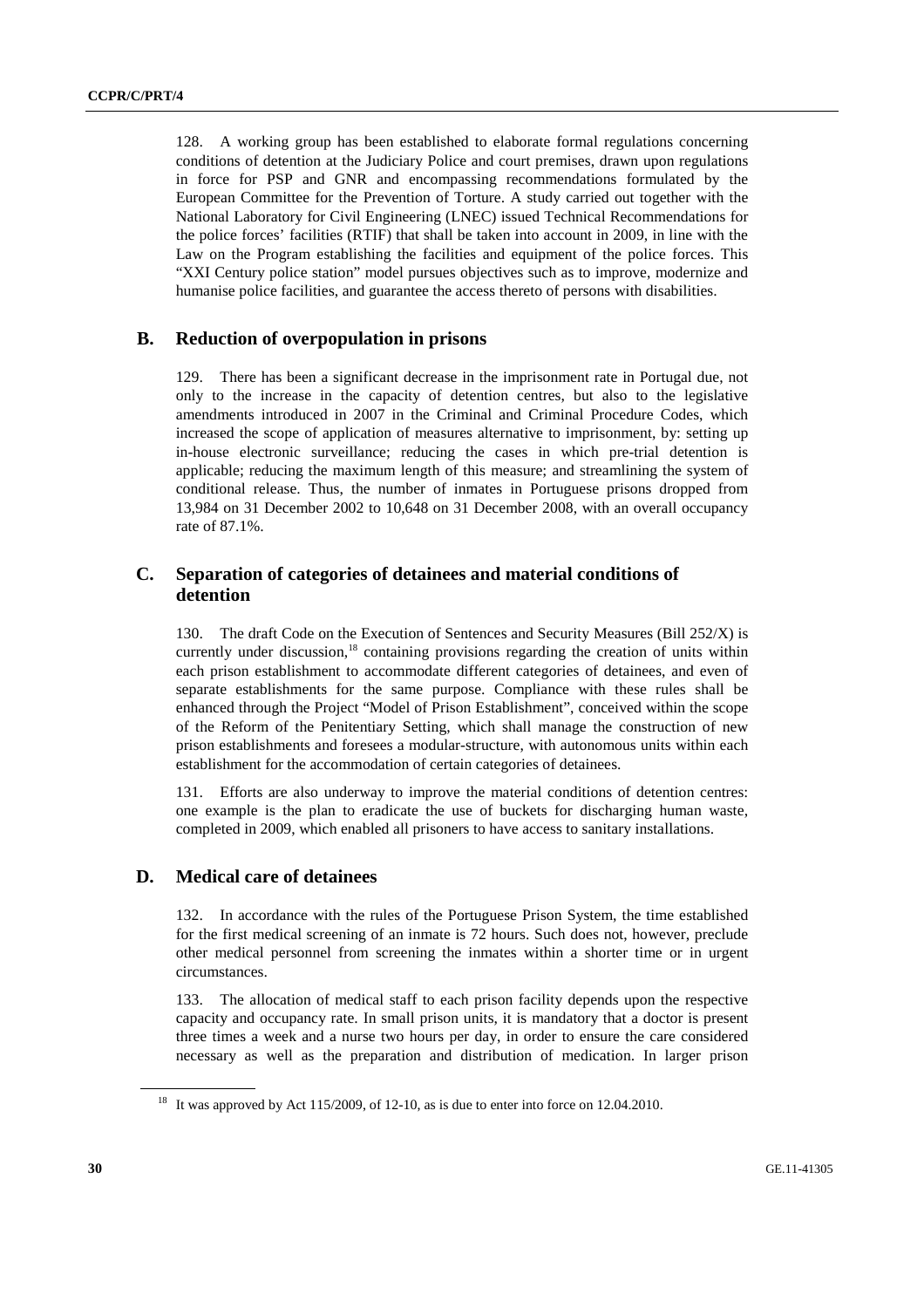establishments, there must be a doctor and a nurse daily, from 8 a.m. to 10 p.m., as well as doctors holding different specialities, such as dental care, infectious diseases, psychiatric or gynaecologic care (in the feminine establishments) and also psychological care in direct proportion to the number of inmates at stake. The inmates of prison establishments that do not have all these resources may be followed up in those which have them.

134. It is foreseen that healthcare services in prisons be transferred from the supervision of MJ to the Ministry of Health, and that a number of measures are taken to improve healthcare in prisons, such as the creation of a unit for continuous healthcare in the prison context and of security wards in general hospitals. The new Code on the Execution of Sentences establishes that all prisoners are considered users of the National Health Service.

### **E. Drugs in prisons**

135. Portuguese authorities, and especially the Directorate-General of Prison Services, make permanent efforts to fight against the entering and circulation of drugs in prison premises. Thus, in 2008 a report on this issue was elaborated, while inspections and searches very significantly increased.

136. On the other hand, offers of treatment for drug users have increased and so has the number of inmates benefiting thereof: from 1,116 at the end of 2005 to 1,398 at the end of 2007. It is also foreseen that conditions be developed so as to render more useful the existing Units, in order to increase the prison system capacity to act in this field.

137. A Pilot-Program on Needle Exchange has been implemented, encompassing the disclosure and dissemination of information and counselling sessions directed to prison staff and prisoners. The Regulation of the Program was approved and, in each Prison Establishment involved, the respective Internal Rules of Procedure were endorsed. The monitoring and evaluation proceedings are being ensured, encompassing the drafting of questionnaires to prisoners and prison staff. This program is still in trial period, at the end of which the results obtained will be evaluated and readjustments considered.

### **F. Education, training, work and leisure; reintegration in society**

138. In general, and bearing in mind the prison system as a whole, it must be highlighted that around 8,200 inmates (which corresponds to 75% of the prison population) are in school and professional training programs (3,100 inmates) and in work programs (5,100 inmates).

139. Given the need to adapt education programmes to the educational needs of inmates, each prison establishment submits the educational project it wishes to implement to the corresponding Regional Education Directorate. The project, adequately adapted to the recipients´ profiles and existing facilities, includes the curriculum plans, the programmes and the evaluation system of (adult) Recurrent Education — from basic education (first to ninth grade, corresponding to the first, second and third cycles, up to lower secondary education) to secondary education (tenth to twelfth grades) — and some other activities, including extracurricular, sports and socio-cultural activities. The educational project may also include some further activities, such as out-of-school education and literacy, socioeducational and socio-professional programmes, Portuguese language and culture courses targeted at people from different nationalities and ethnic groups, and vocational training courses.

140. The project is developed by an associated school which designates an education coordinator and a mediator who acts as a link between the prison establishment and those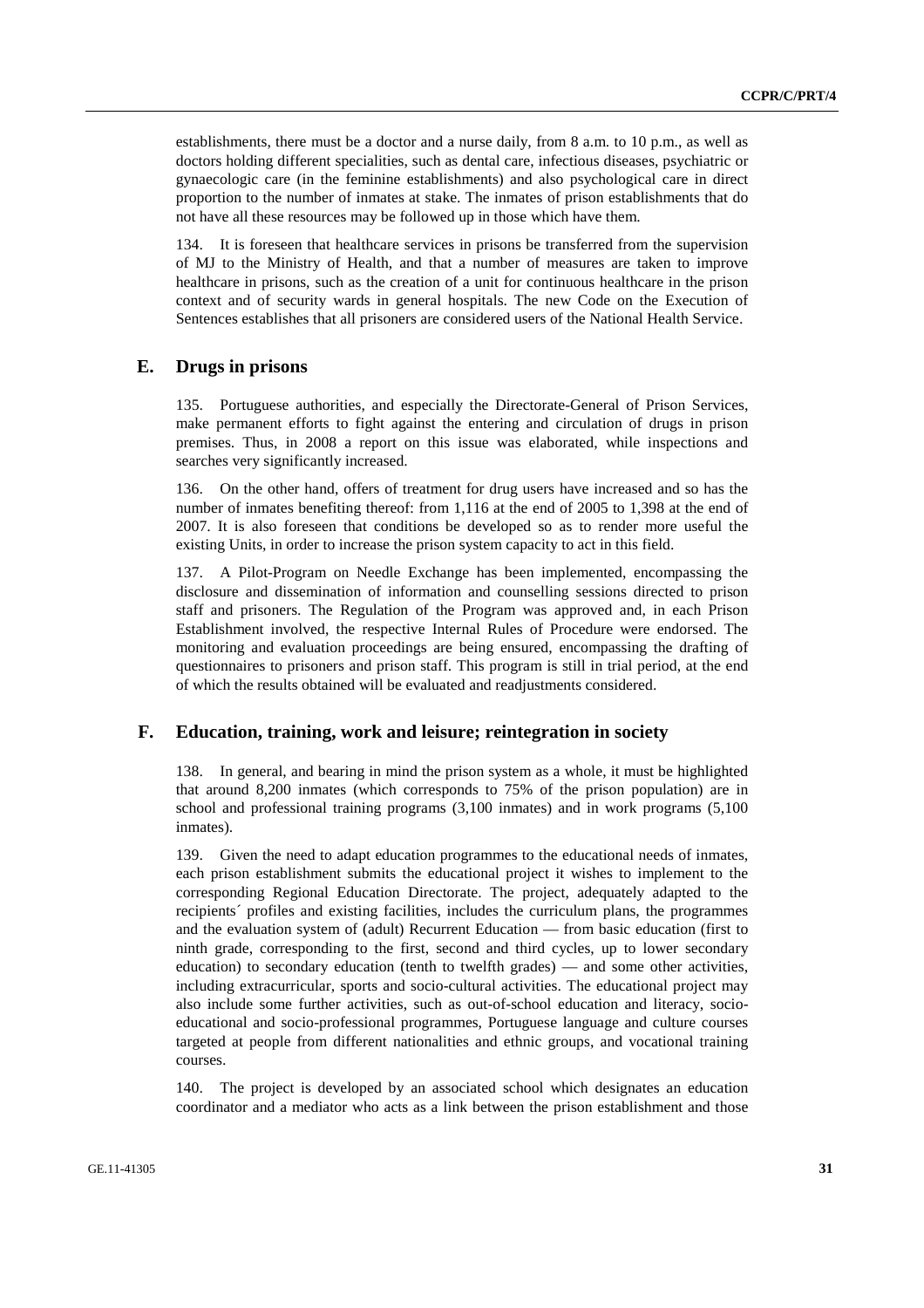involved in the educational process. The school also appoints the teachers, priority being given to those with experience in adult education and work in prison units.

141. Basic education may also be offered with alternative curricula. If necessary, the teaching time for each of the subjects may be increased, as well as educational support. Lately, some adult education and training double certification courses have been successfully introduced (*Cursos de Educação e Formação de Adultos* – EFA). Extracurricular activities have been converted in modular training opportunities (*Formações Modulares*), whenever the target population's profile is not adequate to EFA courses.

142. Education Centres organise first and second first and second cycle basic education courses, teachers of local schools being in charge of teaching activities. Third cycle basic education courses are organised by the school of the area. For these purposes, Centres and local schools sign cooperation agreements. Students are enrolled and attend local schools, whenever their custody status and particular educational needs so allow and justify. Schools and Centres may present proposals for alternative education or education/vocational processes, including other educational, occupational, counselling or sports activities, leading to certification in a shorter period for students aged 15 or above.

143. Students no longer eligible for compulsory education can still be eligible for the following special types of education: adult recurrent education, aiming at obtaining school certifications; adult education and training courses, aiming at obtaining double certification (educational and vocational), for students over 18. Students having completed the ninth grade can enrol in secondary education and also have access to courses conferring an educational/vocational qualification, with a view to entering active life. Some Centres also have as of recent times offered Education/Training courses (*Cursos de Educação e Formação* – CEF).

144. In whichever situation — prison establishment or education centres — students no longer eligible for compulsory education can always request to be submitted to a final exam. For that purpose, a jury is organized, be it in normal or extraordinary periods.

145. In addition, there are also organised and regular sports activities in most prison establishments, involving approximately 43.5% of the inmates in 2007 (compared with only 34.9% in 2006). Some prison units undertake regular activities in the fields of music, theatre, arts or handicrafts. There are also numerous socio-cultural initiatives, such as theatre, music shows and literary programs.

146. One of the strategies that have been carried out in order to increase the offer of jobs is the signing of protocols with private companies. The Prison Services' objectives for 2008 included the signing of 37 new protocols, 42 having been signed. In addition, it shall be launched, in a short term, a project to set up a new dynamic as regards voluntary work in prison settings, with which we hope to increase the inmates' activity in purposeful projects aimed at their social rehabilitation.

147. Portuguese authorities are investing in individualised custody plans of re-adaption, considered as a very useful device for the re-socialization of prisoners, especially those serving long sentences. On 31 December 2007, there were 577 prisoners serving their sentences in accordance with such plans; the increase in 5% of this number, set as an objective for 2008, was attained and surpassed.

148. Portuguese authorities are also engaged in the implementation of specific programs addressed to certain groups of prisoners or to specific criminal problems. Programs regarding sexual crimes and road crimes are already in place, at an experimental level, and interventions aimed primarily at prisoners serving long-term sentences are foreseen.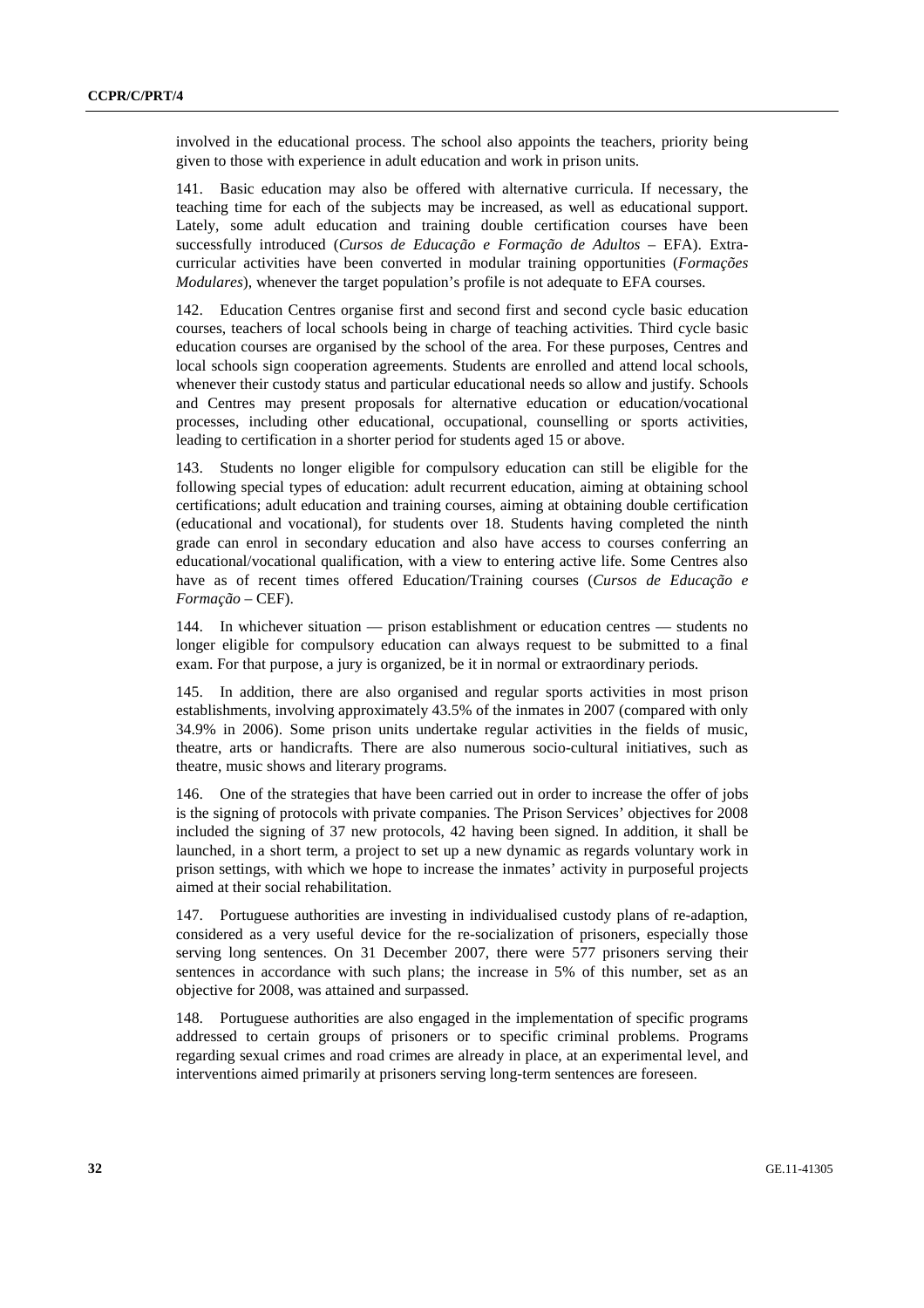# **G. Foreign inmates**

149. Over the last years, the Portuguese prison system has registered quite a significant increase of foreign inmates. Thus, in order to prevent the exclusion of these prisoners, a Project to Support Foreign Inmates is underway, in close articulation with the diplomatic and consular authorities of the countries of origin of the majority of them. The aim is to help them during their term of imprisonment and after they are released, mainly through the provision of books, organisation of socio-cultural events and individual support.

150. In addition, a protocol is being prepared with SEF, with the view to streamline procedures bearing in mind the legalisation of their stay in Portugal upon release. In the last school-term, 17 Portuguese language courses for foreign prisoners were held, involving around 250 inmates.

#### **H. Discipline, complaints and inspections**

151. Concerning the use of solitary confinement, an Internal Order was issued on 2003 to make a clearer distinction between special security measures and disciplinary measures. This Order clearly states the purposes and rulings specific to each one of the measures at stake and establishes a set of precautionary procedures in order to better ensure their enforcement.

152. Discipline is one of the subjects which will undergo more amendments with the new Code on the Execution of Sentences and Security Measures. The entire disciplinary procedure will be reformulated and inmates guarantees enhanced: for example, the application of any disciplinary measure (except mere reprimand) shall have to be preceded by a written or recorded procedure, and the procedure will have to be completed within 10 days; the detainee will have the right to be assisted by an attorney; and he or she will have the right to appeal (with staying effect) to the Enforcement of Sanctions Court against any measures of compulsory confinement or commitment to a disciplinary cell (and not only of those prescribing isolation for over 8 days). In order to avoid damage to those detainees who are studying or attending training courses, the possibility of applying measures of confinement over intercalary periods has been introduced. The length of stay in a disciplinary cell decreased from 30 to a maximum of 21 days.

153. Regulations on the Use of Coercive Means were published in September 2009, prescribing procedures which are considered to have a very positive impact on the prevention of ill-treatment.

154. The new Code on the Execution of Sentences and Security Measures shall also reinforce the powers of Enforcement of Sanctions Courts, insofar as it provides for greater control over the decisions of prison authorities; such decisions (namely on the placement of inmates in open regime or in security regime) will be sent to Public Prosecution services within such courts for legality control.

155. Prisoners have the right (and often use it) to file a complaint to the Audit and Inspection Service (S.A.I.) of the DGSP and to the IGSJ (both within the MJ), as well as to such independent bodies as the Ombudsman, the Bar Association and NGO, which originates investigations on the motives for disciplinary action, frequently carried out by independent bodies. If crimes are at stake, the courts and public prosecution services with constitutionally enshrined independence — will intervene. All reports of ill-treatment by prison staff are systematically and thoroughly examined by the competent authorities.

156. IGSJ also attaches the highest priority to the training of prison staff. Hence, in all the initial and continuous training courses for this staff, subjects related to the enforcement of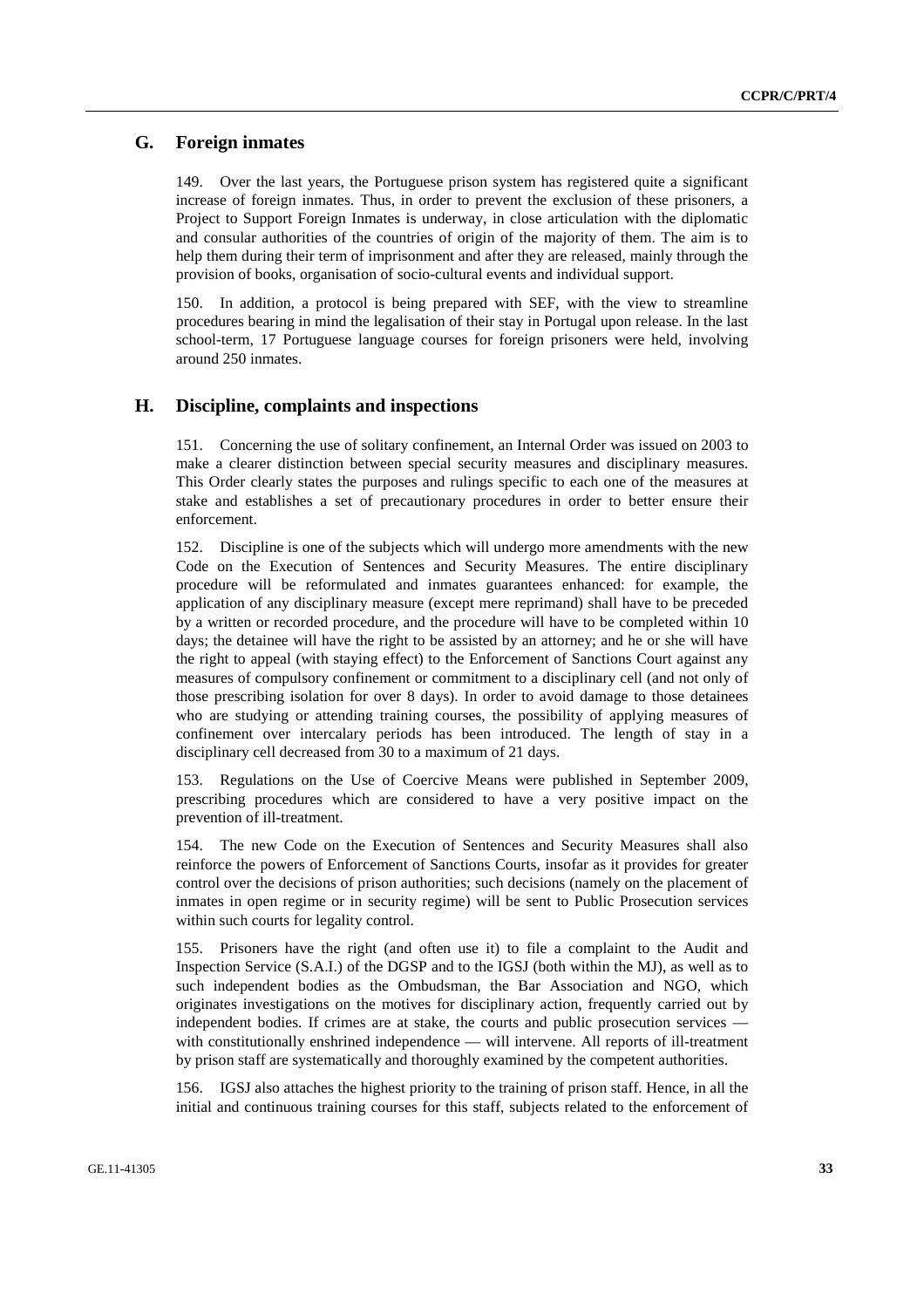imprisonment measures and human rights, main national and international mechanisms to protect the rights of persons deprived of liberty, as well as behavioural issues (namely concerning conflict management and interpersonal relationship) are addressed.

157. Places of detention are inspected by various entities, namely the Office of the Ombudsman, the General Inspectorate of Justice Services (IGSJ), S.A.I. and sanction enforcement courts. The Ombudsman regularly inspects prison facilities throughout the county and elaborates reports describing the situation and formulating recommendations thereon. The last such report was submitted in 2003, following the completion of the third cycle of visits to all prison establishments undertaken in 2002 (55 units), and contained 950 recommendations addressed to government and to particular prison units. Periodic inspections are also undertaken on the basis of individual or collective complaints presented by or on behalf of detainees, as well as of news reported in the media or of other criteria defined on a case-by-case basis.

158. From 2006 onwards, the Office of the Ombudsman developed a plan of unannounced visits to a significant number of prison establishments, covering 82% of the global prison population. The visits were unannounced and lasted one or two days, involving two or three elements. Besides visiting the facilities and tasting food, contacts were made with the Board of Directors, officials, prison officers, health care staff and prisoners, the latter chosen at random but allowing them to have private contact with whomever so wished it. The visit also included a random analysis of recent inquests made on prisoners giving special attention to disciplinary mechanisms.

159. Recommendations and other observations made pertain to all matters of prison life, including accommodation, security and safety, discipline, food, occupation, health, leisure, education and contacts with the outside world, as well as, if applicable, alleged abuses of power of prison officials over detainees. They are addressed to those entities with power to decide, as appropriate: to the prison's director, Directorate-General or Government (in relation to administrative issues); or to Government or Parliament (in relation to legislative issues).

160. S.A.I. is particularly geared towards overseeing the organisation and functioning of prison wards, as a crucial element to maintain order, discipline and organisation within prisons, particularly as it concerns such specific areas as penitentiary treatment, economic activities, management of prison population, security and administrative management. This service has jurisdiction over the whole of national territory and comprises three delegations to ensure greater operational capacity and efficiency of services by enhancing proximity with prison facilities. The coordination of delegations is ensured by appointed Public Prosecutors. S.A.I. undertakes unannounced visits to prisons: in 2008, it made 8 such inspections, mainly focused on compliance with those procedures applicable to visits to inmates.

161. Prison facilities are also inspected by the IGSJ, which is a body of internal control of the MJ (while the Ombudsman is fully independent). Inspections carried out by the Ombudsman usually have a systemic and global scope, while the IGSJ, in pursuit of a resources synergy, has chosen to make sectional inspections, restraining its action to certain aspects only, in order to achieve a more in-depth appraisal of such issues as the application of special security means and the functioning of security sections. In 2007 and 2008, the IGSJ has also made inspections to uncover financial irregularities within prison establishments (a matter on which the Ombudsman usually does not intervene). Naturally, the IGSJ is subject to a duty of cooperation with the Ombudsman, as well as with the remaining public services, and its activity takes into account the reports on the prisons drafted by the Ombudsman's Office.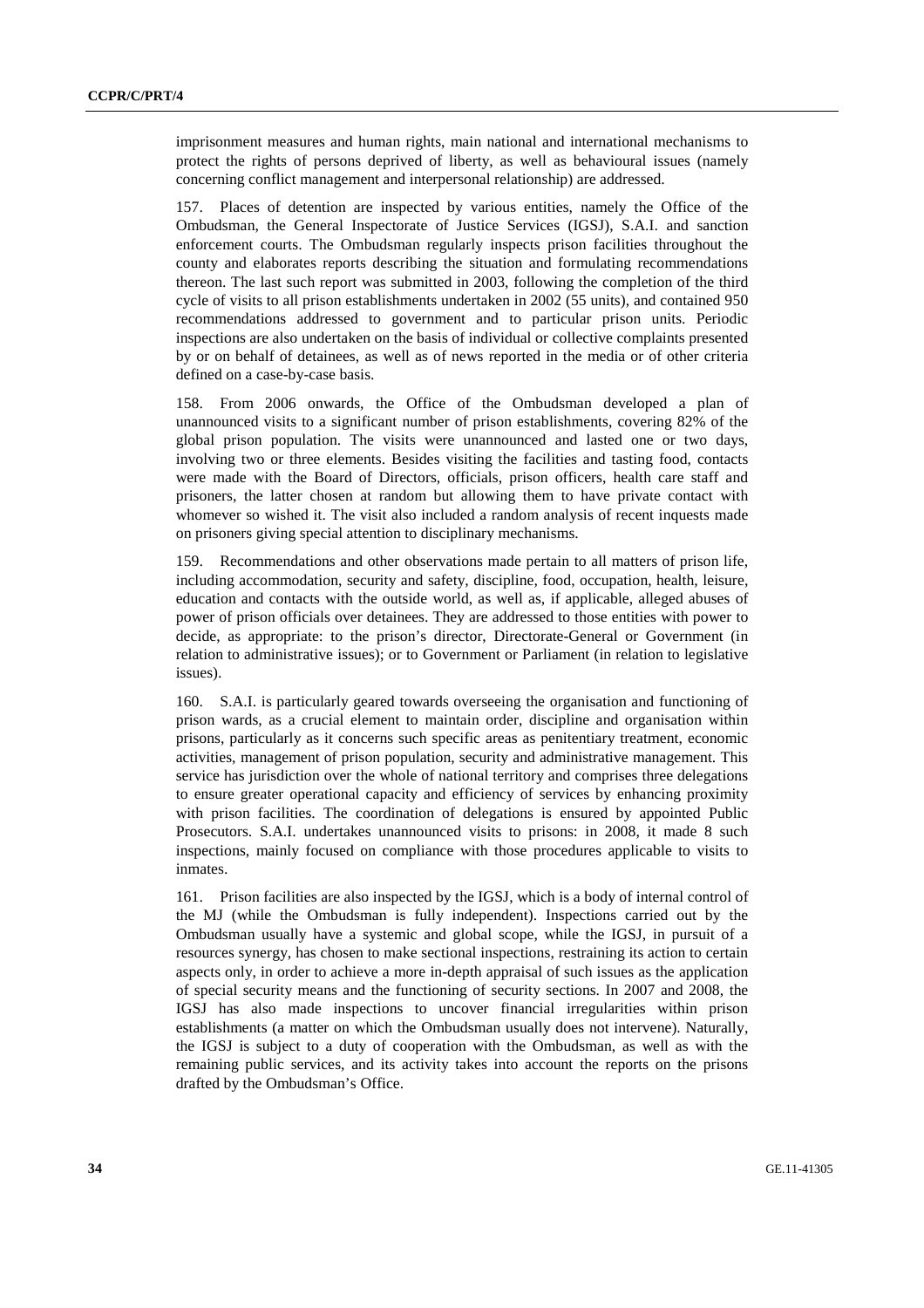162. There is coordination among the different inspection authorities: in 2008, for instance, S.A.I. undertook four audits on the degree of implementation of recommendations made by IGSJ concerning special security measures.

163. Furthermore, we may add that, whenever an inmate dies, the causes and the circumstances of the death are duly investigated and a file may be opened (should suspicions arise as to the situation in which the death occurred) or may take place in a less formal way (*expediente avulso*) if there are no suspicions of crime or of disciplinary responsibility. In any case, a copy of the autopsy report is always collected, for a better and more thorough elucidation on the causes of death. Deaths in custody have a tendency to decrease: from 106 in 2001 to 77 in 2007 and 68 in 2008 (see Chart 13 in the annexes). See also article 6.

164. In relation to the request that Portugal keeps the Committee informed about the outcome of the proceedings conducted as a result of the violent death of two prisoners in October 2001 in the prison in Vale de Judeus and of responses to allegations of ill-treatment by prison staff in the prisons of Custóias and of Linhó (Sintra), we hereby report the following:

 (a) Concerning deaths occurred in October 2001 in Vale de Judeus, disciplinary proceedings were initiated and then filed, given that one inmate was responsible for such deaths;

 (b) In Linhó (Sintra), two situations of ill treatment were recently reported and investigated. These cases were filed by S.A.I. due to lack of evidence;

In Custóias, the reported case led to the initiation of both disciplinary and criminal proceedings. The prison official was dismissed and condemned to two years of imprisonment (suspended penalty), as well as to the payment of  $E15,000$  compensation to the inmate.

#### **I. Detention of illegal migrants**

165. Housing units have been created to accommodate foreigners illegally staying in Portugal to whom a measure of removal from national territory has been applied. In O'Porto, for example, a model temporary housing unit (UHSA) was created for this purpose, in accordance with international guidelines for the detention of persons in a dignified and humane manner, based on transparent criteria. All persons lodged at UHSA are submitted to an initial evaluation to gauge all available elements on one's personal situation so that each person's needs can be met in a humane manner and that possible vulnerable situations can be detected. In accordance with DL 44/2006, of 24-2, UHSA is considered a centre for the temporary settlement of foreigners and stateless persons, and the legal framework provided for under DL 85/2000, of 12-5, and articles 5 to 8 of DL 141/2004, of 11-6, apply (a similar centre is due to be established in Sintra).

166. UHSA is run in partnership with three entities, which also evaluate and monitor its functioning, in accordance with a protocol signed on 13 February 2006: SEF (that ensures the daily management) the International Organisation for Migration – OIM (responsible for the training of all personnel in contact with detainees, and for the translation of leaflets to be distributed with information on the rights of detainees and legal avenues for migration and their benefits as an alternative to illegal migration); and the Jesuit Refugee Service (responsible for providing social support to detainees and for the distribution of information leaflets).

167. The daily operation of UHSA is ensured by a multidisciplinary staff, including: a coordinator (with the rank of main associate inspector of SEF), assisted by a team of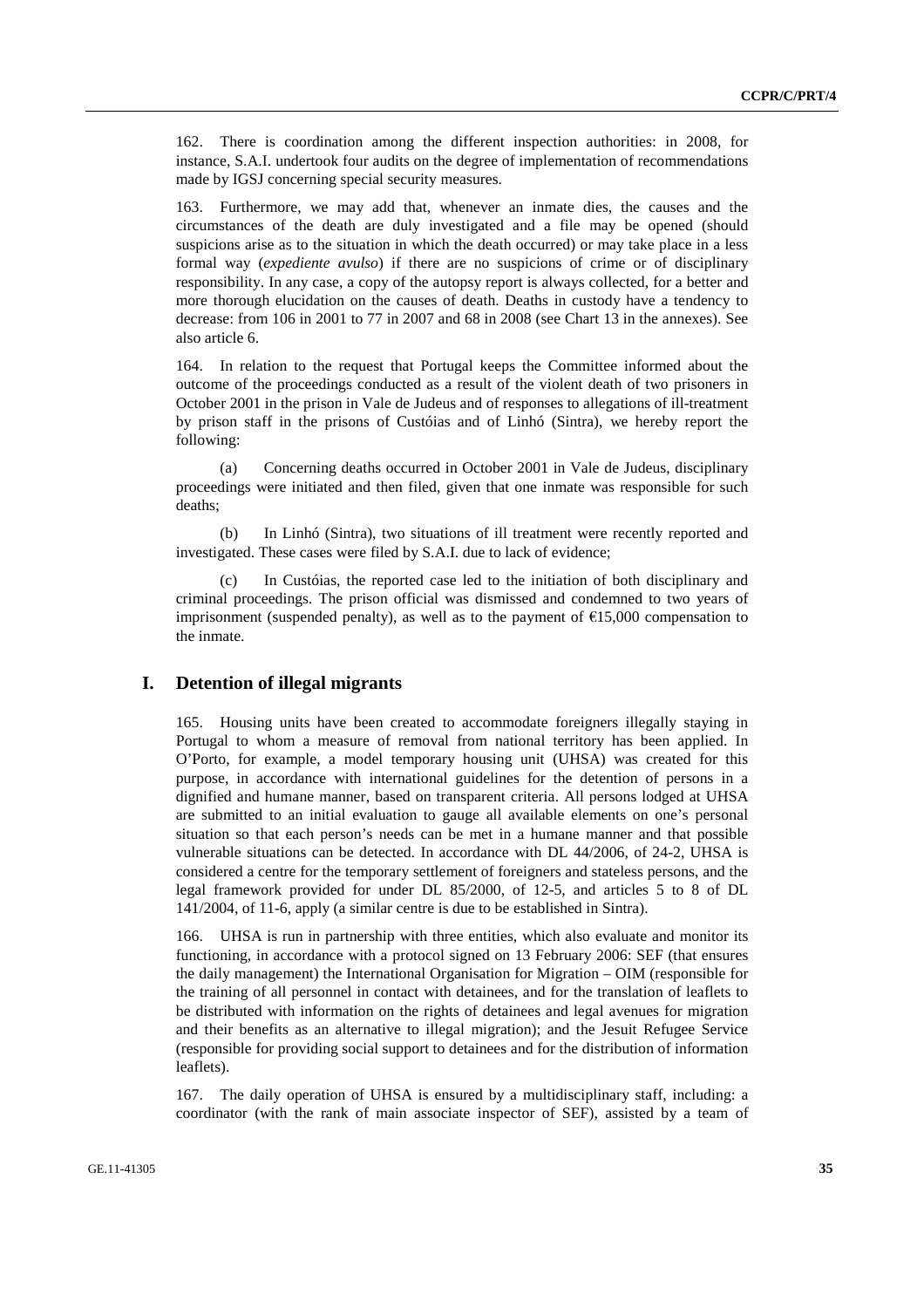associate inspectors; a social worker to follow-up on the situations of greater vulnerability, in particular of children, by helping to ensure the necessary psychological, social and educational support during the stay of parents at UHSA; a chaplain; a team of cultural mediators who provide support to detainees and ensure the organisation of a variety of social and cultural activities; a group of volunteers in the areas of health, psychology, sports and social and cultural animation; and security staff.

168. The NGO *Médicos do Mundo* ("World Doctors") provides primary healthcare to detainees, who also benefit from free medical, legal, psychological and social support. Upon admission, detainees receive information on the operation of the Centre and its regulations, in their mother tongue, as well as information concerning regular migration channels and risks associated with irregular migration. Information leaflets are available in Portuguese, English, Spanish, French, Romanian, Russian, Arabic and Chinese. Whenever the detainees cannot read or write, all information is provided orally.

169. Detainees also receive disposable basic hygiene supplies upon arrival. Accommodation is provided in individual rooms and detainees can choose their daily meals from a list of three main courses. The Centre provides clothing and washing facilities for those detainees who do not have enough clothes. Families are not separated and due privacy is guaranteed to them in an adequate space created for that purpose. Families with children are considered to be in a priority situation, and stay at UHSA for the shortest time possible.

# **Article 11**

170. Information contained in the third periodic report of Portugal (CCPR/C/PRT/2002/3) is still valid.

# **Article 12**

171. The legal framework on the entry, stay, exiting and removal of foreigners from national territory has been amended pursuant to Act 23/2007, of 4-7, regulated by Regulatory Decree 84/2007, of 5-11. The personal scope of application has been clarified: the new regime excludes Portuguese and EU citizens and their relatives, as well as Swiss citizens, whose circulation is ruled by European Community Law (and by Act 37/2006, of 9-8). New provisions include the reinforcement of rights of non-admitted foreign citizens, namely children. Unaccompanied children awaiting a decision on their entry into national territory must be given all material support and assistance as may be necessary to meet their basic needs concerning food, hygiene, accommodation and medical assistance. They can be repatriated to their country of origin or to a third country willing to receive them only if there are guarantees that they will be received and taken care of in an appropriate manner.

172. Applicable procedures have been simplified and some can be performed on-line. Autonomous Regions were given powers to define employment opportunities in their Regions in order to enhance job opportunities for migrants. The automatic refusal of entry to all those condemned to deprivation of liberty for more than one year has been eliminated, and it is now not possible to refuse entry to those foreigners who have been born in Portugal or have habitual residence therein, as well as to those effectively in charge of children of Portuguese nationality or legally resident in Portugal. The possibility of refusing entry due to reasons of public health has been introduced, but there is now legal basis for non admitted persons to request legal aid.

173. Previous six types of permanent visa were replaced by a single visa, which allows entry into national territory for residence purposes with a specific objective (either exercise of professional activity, family reunification or studies). Visas granted for the admission of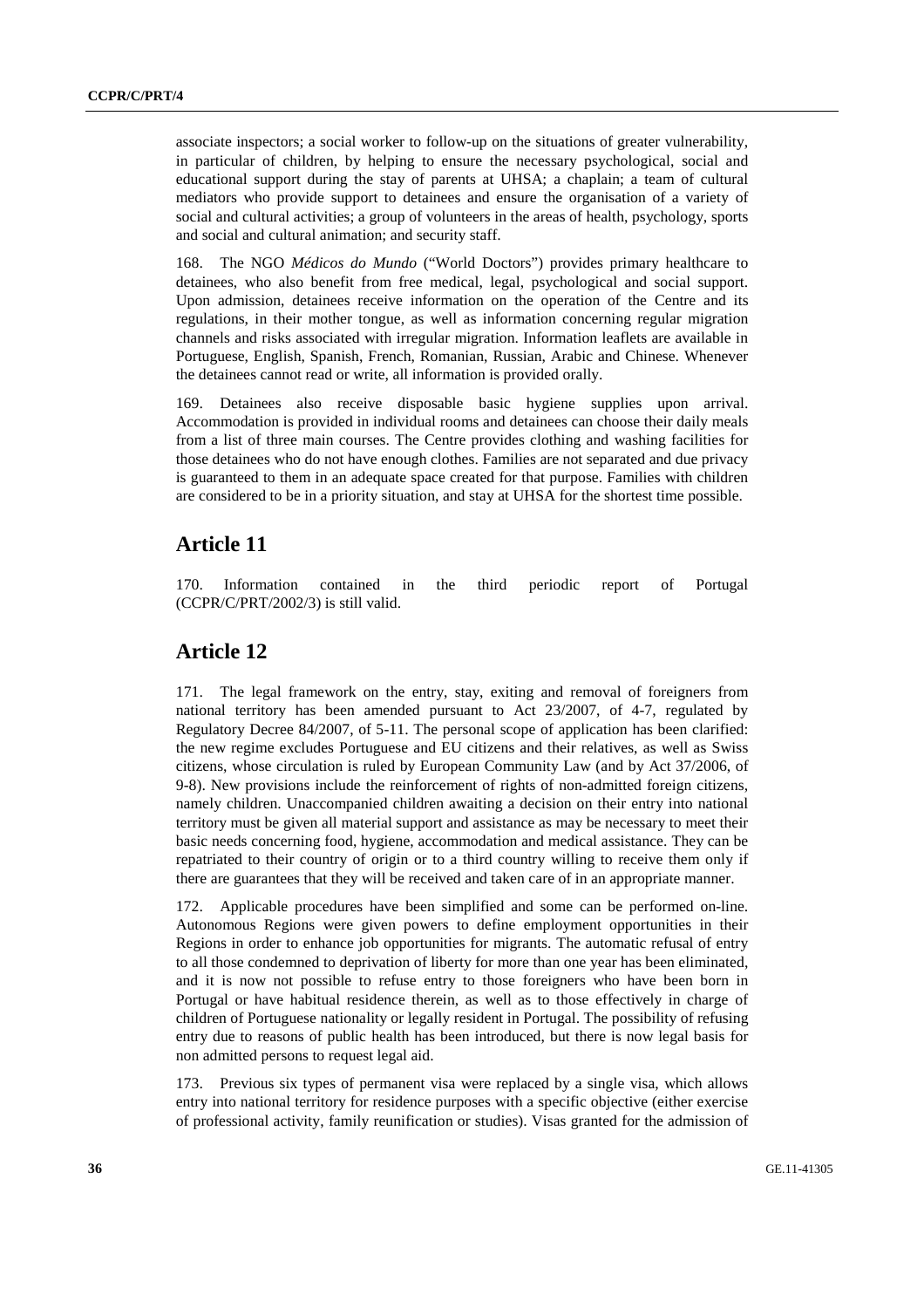migrant workers allow the entry, not only of those with a work contract, but also of candidates qualified to fulfil existing job opportunities, provided that the prospective employer has shown an interest.

174. A new legal framework for temporary migration was introduced, with a visa for temporary stay with the view to exercise a seasonal activity, and a simplified procedure for the temporary stay of workers temporarily assigned to companies of WTO member countries operating in Portugal. Similarly, new regimes were introduced to promote the admission of scientists, professors and highly qualified foreigners wishing to work in Portugal, as well as of entrepreneur migrants willing to invest in Portugal.

175. The granting of residence permits is now subordinate to general requirements (such as the fact that the person has not been the object of relevant criminal sentences, possesses a residence visa, subsistence means — as determined by governmental order 1563/2007, of 11-12 — and accommodation, and is enrolled in social security, if applicable) and to specific requirements, according to the category in question (worker, student or family member). Residence permits can be refused due to reasons of public order, security and health. The validity of the first residence permit was reduced to one year, renewable for two years, but the time of residence necessary to obtain a permanent residence permit or acquire the status of long-term resident is now of five years, for all legal residents. See article 23 for information regarding residence permits for purposes of family reunification. The legal status of holders of residence permits has been clarified, with the formal recognition of such rights as the rights to education, exercise of subordinate and independent professional activity, professional guidance and training, health care, and access to law and courts.

176. Persons legally residing in Portugal for five years or more can be granted the status of long-term residents, which gives them freedom to circulate in the European space and to choose residence therein. Furthermore, they shall enjoy equality of treatment with nationals in an important number of areas, inter alia work and employment, education and professional training (including the award of grants), recognition of professional qualifications, social security, assistance and protection, tax benefits, health care, access to publicly available goods and services, including procedures for obtaining accommodation, trade union rights and free access to the entire national territory.

177. Furthermore, the possibility of obtaining a residence permit in the absence of a visa has been extended to: children born in Portugal, even if they stayed illegally, and who are enrolled in pre-school, basic, secondary or professional education, as well as to the parents with effective custody over them; foreign children of legal migrants who reached majority and stayed in Portugal as from 10 years of age; foreigners who lost Portuguese nationality and illegally stayed in the country for the past 15 years; victims of trafficking in persons who lived in Portugal as such; migrant workers in irregular situation who are victims of serious labour exploitation and cooperate with authorities; scientists and highly qualified professionals admitted with short-stay visas wishing to continue their activities in Portugal. Also, motives for the exceptional granting of residence permits have been extended to include humanitarian reasons and reasons of public interest related to the exercise of a relevant scientific, cultural, sports, economic or social activity.

178. The fight against illegal migration was enhanced with the following measures:

 (a) Penalties for the smuggling of migrants with the intent of profit were increased: a penalty of one to four years of imprisonment is now applicable, as well as accessory penalties of prohibition or suspension of the exercise of public functions. Coercive measures provided for under the CPP are also applicable. The new law also clarified the concept of ill-treatment of migrants: if migrants are transported or kept in inhuman or degrading conditions or in a manner that may put their life at danger or cause serious injury or death, agents are punished with 2 to 8 years of imprisonment;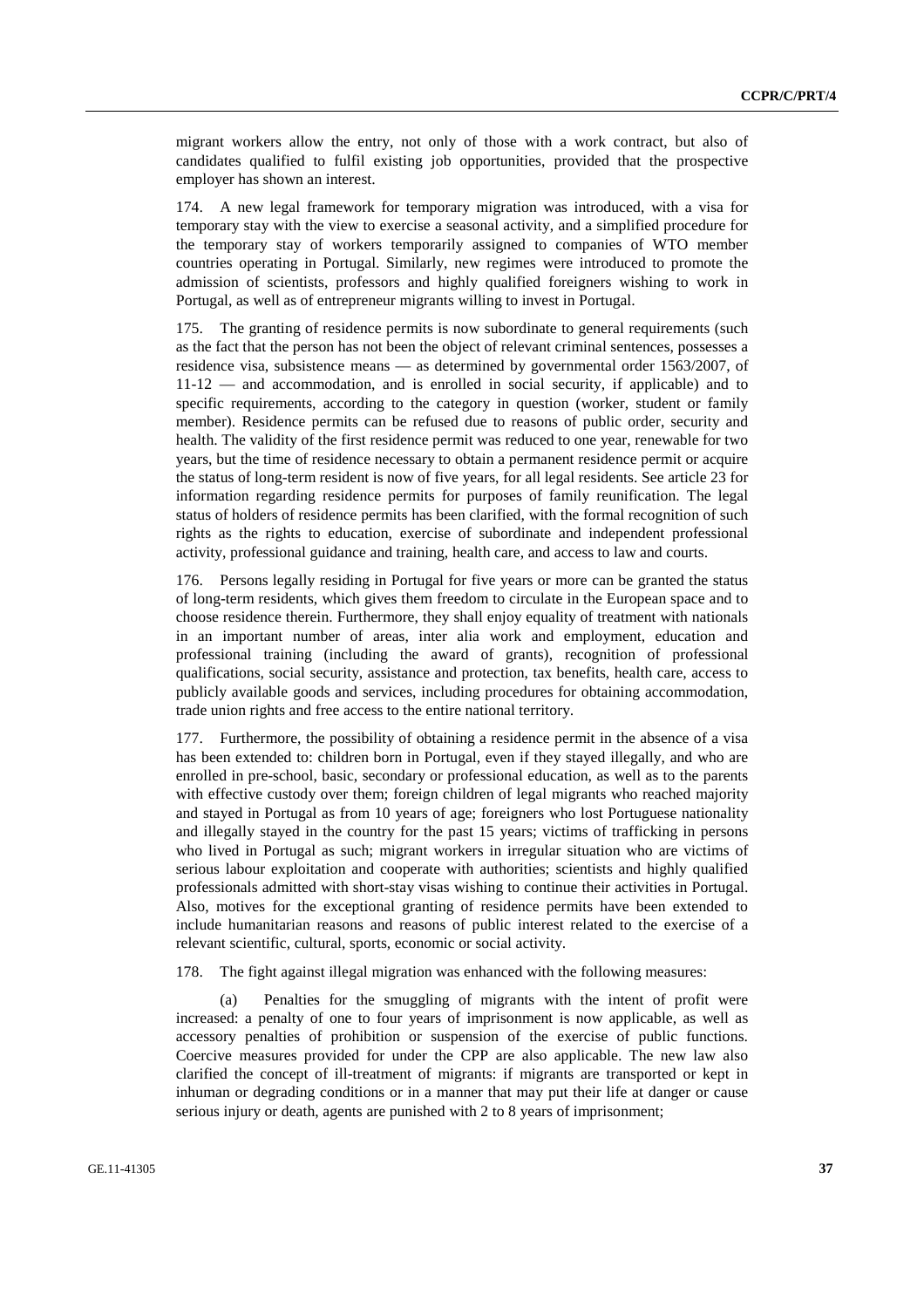(b) Criminalisation of convenience marriages and procurement thereof (with imprisonment of 2 to 5 years), as a means to dissuade this method of evading immigration laws;

 (c) Increase in the amount of fines applicable to employers of illegal migrants and their calculation on the basis of the number of employed workers, rather than the company's dimension;

 (d) Granting of residence permits to victims of trafficking in persons and smuggling of migrants who cooperate with justice (in accordance with DL 368/2007, of 5-11);

 (e) Measures to increase the efficiency in the execution of expulsion orders: migrants in such a situation are put under the custody of SEF, without prejudice of the possibility of being granted a deadline to abandon national territory or of being placed in a temporary settlement centre or under electronic surveillance in case immediate execution is not feasible.

179. For statistical information on foreign citizens who requested the status of residents in Portugal from 2002 to 2007, see annexes 3 to 10.

# **Article 13**

180. In accordance with the CRP (art. 33) and with Act 23/2007, of 4-7, expulsion from national territory can only be ordered by an authority legally empowered to do so. This applies to foreigners only, as national citizens cannot be expelled from Portugal. Administrative expulsion can only be based on the illegal entry or stay in national territory. Expulsion of foreign citizens who legally entered or are legally staying in Portugal must be ordered by a judicial authority. A number of procedural safeguards are guaranteed to persons facing expulsion proceedings, namely the right to be heard.

181. The following foreign citizens cannot be expelled from national territory: those born in Portugal and resident therein; those effectively in charge of minor children of Portuguese nationality residing in Portugal; those with effective custody over minor children, nationals of another State, whose maintenance and education they ensure; those staying in Portugal since before ten years of age and resident therein. Long-term residents enjoy increased protection against expulsion: they can only be expelled if they pose a real and sufficiently serious threat to public order or security, and their expulsion cannot be based on economic reasons. Before a decision is taken on their case, such elements as the length of their stay in the country, age, consequences for one's self and family, and ties with the country of residence — or absence of ties with the country of origin — shall be taken into account. Legal appeal suspends the execution of an expulsion order.

182. Pre-trial detention can no longer be imposed within expulsion proceedings to persons who have committed no crime. They can, however, be detained in temporary settlement centres or subjected to electronic surveillance. The penalty of prohibition of entry is now applied only to persons forcibly removed from Portugal, which encourages voluntary return of those in an irregular situation, who can later migrate legally. Those who choose to do so within three years must however reimburse the State of the amounts spent with their return. Persons to be expelled are taken to a frontier post under the custody of SEF, without prejudice to the establishment of a deadline for leaving national territory.

183. Asylum-seekers enjoy a number of procedural guarantees, namely the rights to information, access to an interpreter and legal aid, and their protection has been enhanced with Act 27/2008, of 30-7. See article 7 for further details.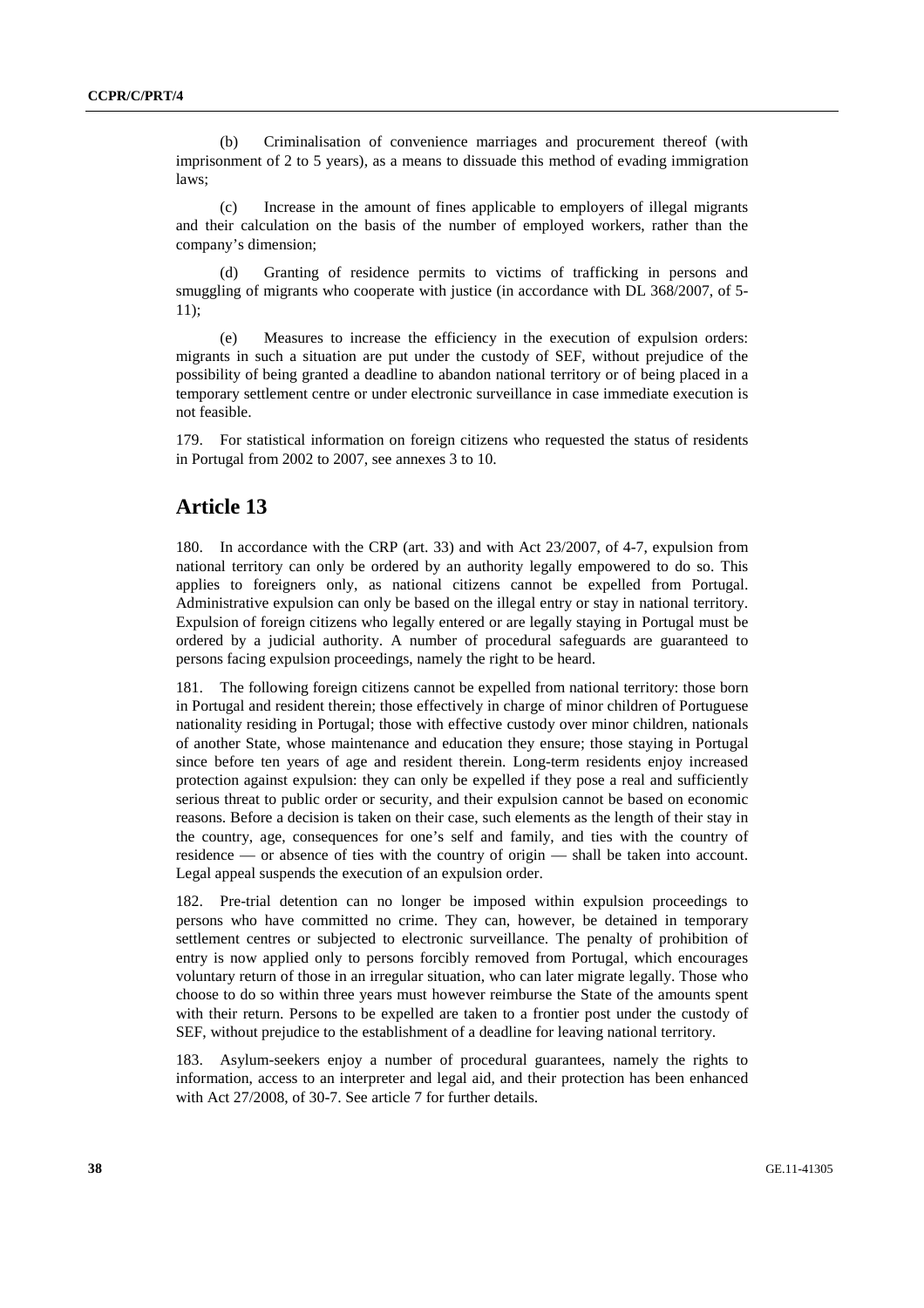# **Article 14**

184. See Part I of the ECCD of Portugal for an updated and complete description of the Portuguese justice system.

### **A. Legal assistance**

185. Concerning the right to legal assistance, it should be mentioned that the 2008 revision of the CCP has extended this right (previously recognized only as from the "first judicial examination of detainee") to include all the defendant's examinations carried out at the inquest phase, by the Public Prosecution, and in all the remaining phases of the procedure, by the judge (CPP articles 64 (1) (a) and 144 (3) and (4)).

#### **B. Reduction of judicial backlogs**

186. Council of Ministers resolution 100/2005, of 30-5, has approved a Plan to Reduce Pending Court Cases, comprising, inter alia, a reduction of magistrates' holidays, the creation of judges of peace and amendments of the legal frameworks on checks on unprovisioned banks and the payment of insurance prizes. This has led to an effective increase in judicial efficiency: the rate of resolution of judicial cases increased from 84.9% in 2004 to 105.6% in 2008; judicial backlogs increased an average 9.9% from 1995 to 2005 (more 100,000 files each year), and decreased 1.7% in 2006/2008 (best result  $-2.7\%$  was achieved in 2008), with an average reduction of 26,700 cases per year.

#### **C. Military tribunals**

187. The Code of Military Justice (approved by Act 100/2003, and entered into force on 14 September 2004), abolished military tribunals in times of peace and transferred their competences to ordinary criminal courts. In times of war, ordinary military tribunals can be established, as well as, in exceptional circumstances, extraordinary military tribunals (conveyed by the Commander-in-Chief of the Portuguese Armed Forces).

188. Mixed courts of law (whose composition includes military judges) and military tribunals can try strictly military crimes only (defined, illicit and felony act which compromises military interests of national defence and other interests pursued by the armed forces in accordance with the CRP and the law – therefore protecting exclusively military interests and assets). "Essentially military and equivalent crimes" (protecting interests not entirely military) are no longer tried by such courts or tribunals.

189. Both in times of peace and in times of war, the main principles of criminal military law and ordinary criminal law are the same and the CC is now the main instrument regulating military justice. The assistance of a lawyer is mandatory, both in times of peace and in times of war.

190. Disciplinary penalties are still immediately applicable and Act 34/2007, of 13-8, established criteria for precautionary measures filed against disciplinary decisions. See article 9 for further details.

# **Article 15**

191. Concerning the observation made by the Committee upon examination of the third periodic report of Portugal, we emphasise that the special norms regarding terrorism do not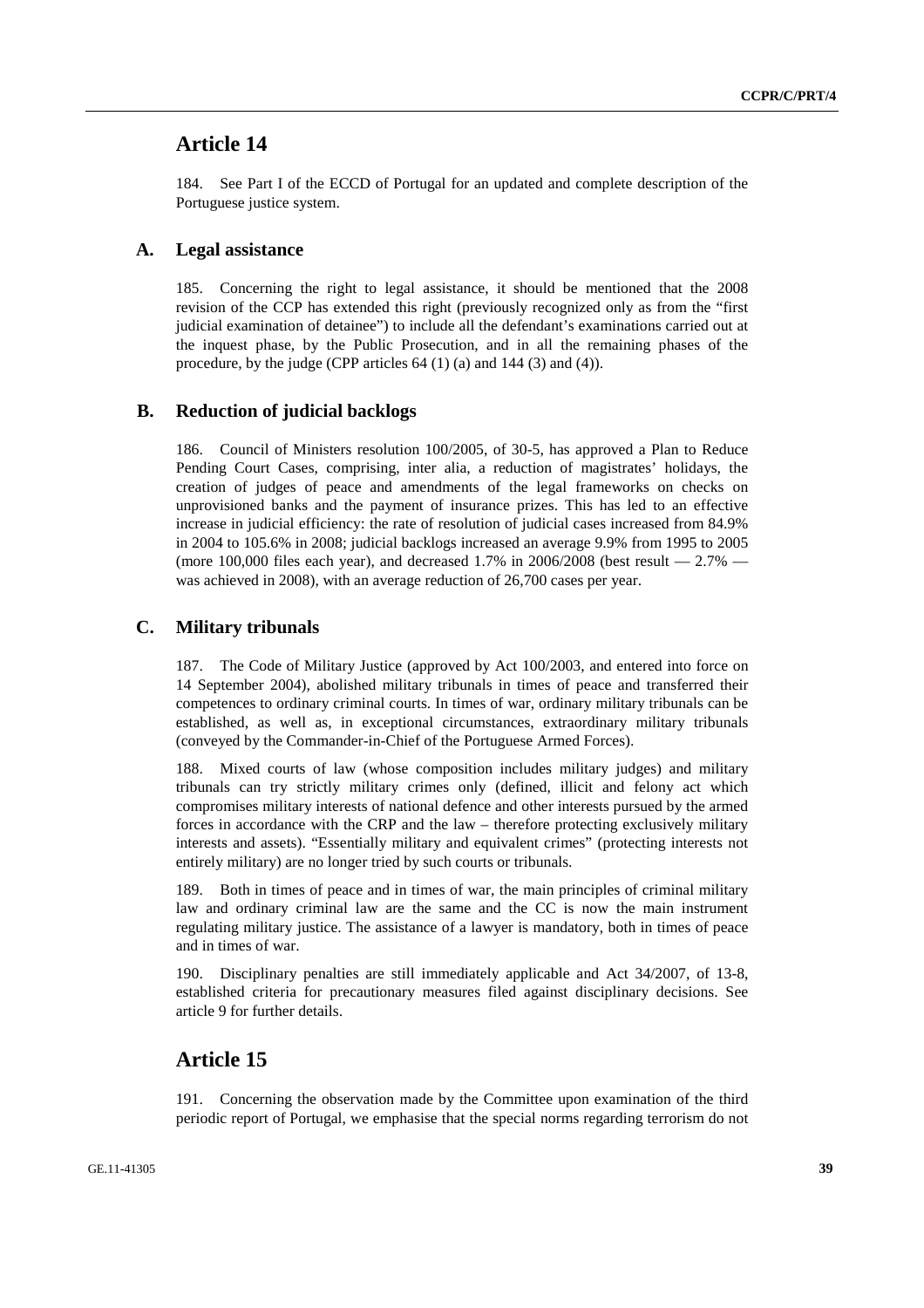infringe the prohibition of retroactivity of criminal law, guaranteed inter alia by article 29 (1) of the CRP and by articles 1 and 2 of the CC. See article 9 for further information.

# **Article 16**

192. Portuguese constitutional and legislative framework concerning the recognition as a person before the law, as indicated in our third periodic report (CCPR/C/PRT/2002/3), continues to be valid. Every birth occurring in Portuguese territory must be declared with the view to registration (articles 96ss of the Portuguese Civil Registry Code – CRC).

193. Under the National Program "To be born a Citizen" (*Nascer Cidadão*) — in operation since March 2008 and currently operational in 46 health units in Portugal — the abovementioned declaration is mandatory, not only for parents and relatives, but also for people working in the health unit where the child is born (where such declaration can be made). Birth registration is drawn up immediately after the declaration (art. 102 CRC). If, within 20 days after birth, or until the mother is released from the health unit, the birth is not declared, the administrative and police authorities, as well as any other person, even if deprived of any particular interest, will report the fact to Public Prosecution, who must act to overcome such failure (*ex officio* birth registration).

194. Failure to declare the birth of a child is punishable with fine (50 $\epsilon$  to 400 $\epsilon$ ), in accordance with art. 295 CRC), and any registry worker who fails to comply with the CRC, including by registering any false facts, is liable for the damages caused, under the civil liability clause (art. 194). In the first 7 months of operation of this programme, more than 73.000 children were registered through this mechanism, representing already 45% of the total number of births usually declared in the Civil Registry.

195. Also of relevance in this regard is the decision taken by the Lisbon Court of Appeal on 22 June 2004, considering that Civil Registry should state the real situation of the person, and that therefore there would be no reason to deny someone who had altered his or her sex the possibility of altering the corresponding fact in his or her birth certificate.

# **Article 17**

196. For information concerning measures applicable to terrorism, see reply to article 9. For information on measures taken to ensure the protection of the family life of aliens who may be subject to expulsion, see reply to article 13.

197. Rules on professional secrecy have been amended and clarified by Act 48/2007, which entered into force on 15 September 2007. Under the CCP (art. 135), lawyers and medical doctors (among others), when becoming aware of facts covered by professional secrecy or in the course of their duties, may request exemption from the duty to bear witness on the facts related to such secret. Should doubts arise as to the legitimacy of such a request for exemption, the judicial authority may proceed with inquiries and, if the request is found to be illegitimate, shall inform the court, which may then order the statement to be made.

198. The decision to order testimony in such circumstances must be taken by a court higher than the court examining the case. The higher court takes its decision in light of the principle of the prevailing interest and taking into account the absolute necessity of such testimony to finding the truth, the seriousness of the crime and the need to protect legal goods, after hearing the body representative of the profession at stake. According to the prior wording of this paragraph, the higher court could order a person to testify in breach of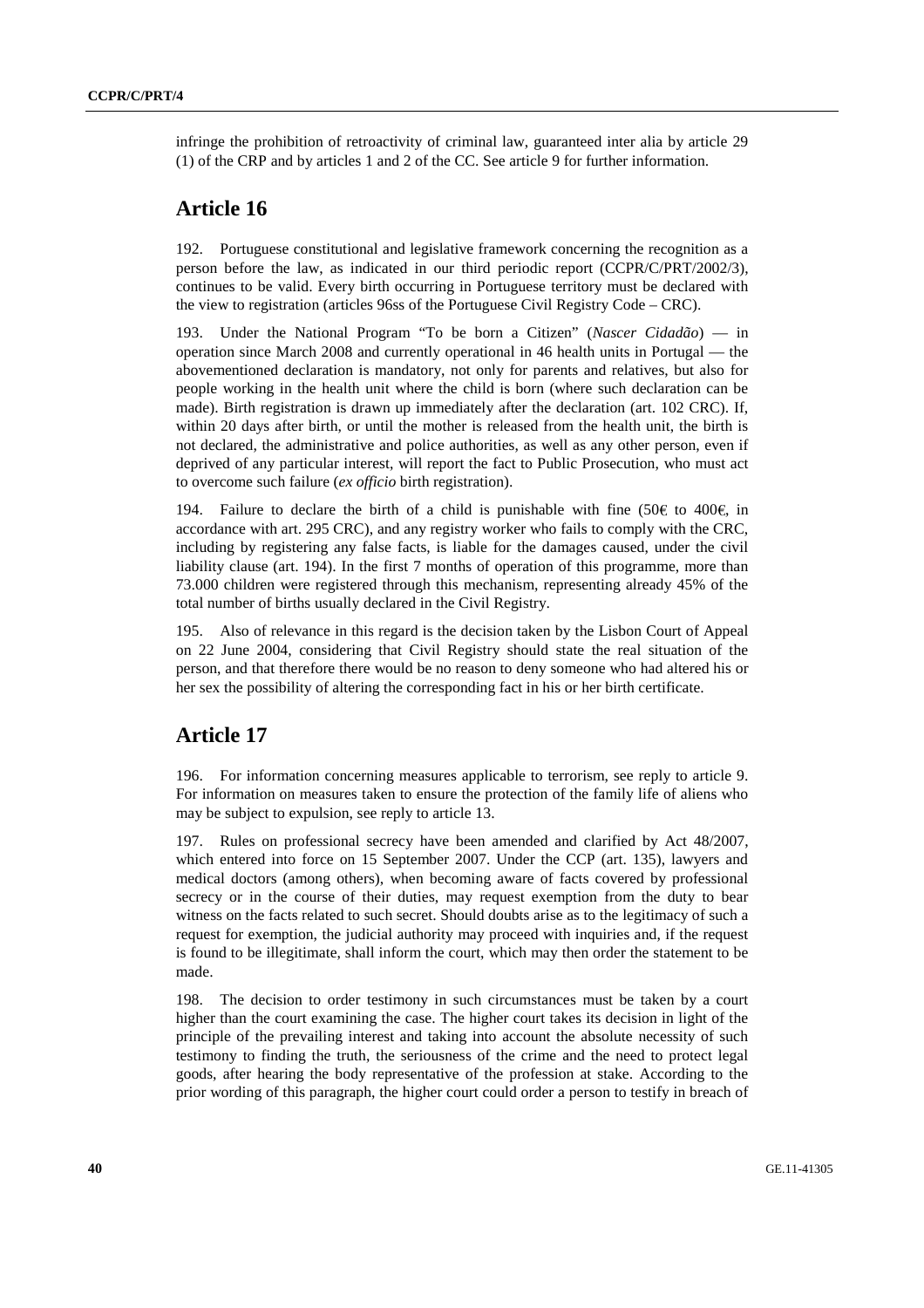professional secrecy whenever this was deemed justified under the applicable rules and principles of criminal law, namely the principle of prevailing interest.

# **Article 18**

199. The information concerning the Portuguese constitutional rules on this matter is still valid. Concerning the religious communities present in Portugal, the Minister of Justice has recently considered, by Decree of 14 September 2006, both the Israeli and the Islamic Communities in Lisbon as "established" in Portugal. There are five types of religious communities.

200. The Roman Catholic Church exists as an international institution. On 18.05.2004, Portugal and the Holy See celebrated a Concordat replacing the previous one, from 1940. Approved for ratification by Resolution 74/2004 and ratified by Decree 80/2004, the new Concordat entered into force on 18 December 2004, establishing innovations such as:

 (a) Equality of treatment in tax matters for both the Catholic Church and other religious communities (as opposed to total exemption from taxation of all ecclesiastic members and Catholic temples);

 (b) Religious and moral education in public schools is now subordinated to the Portuguese education system, as a choice necessarily made by the child and/or the parents;

 (c) Religious assistance in the armed forces, integrated in the respective career systems, is now optional;

 (d) The nomination of a bishop no longer has to be communicated to Government: ecclesiastic secrecy is thus respected;

 (e) Recognition of the Portuguese Episcopal Conference as a person before the law;

 (f) Creation of two joint committees to ensure the correct implementation of the 2004 Concordat;

 (g) Need for canonical persons to register with the State in order to be able to engage in legal commercial and civil transactions;

The need for ecclesiastical court decisions for marriage annulment to go through the Portuguese process of confirmation and revision of foreign decisions in order to be effective under the terms of civil law.

201. The 2004 Concordat, however, has not been fully regulated yet, as required by some of its rules, namely article 18, concerning religious assistance in hospitals and jails. Work is now underway to legislate on these affairs.

202. Established religious communities (*radicadas*) — recognized as such by the MJ, upon advice from Commission on Religious Freedom (CRF) — are given a statute very similar to that recognized to the Catholic Church under the Concordat, so that they can negotiate internal agreements with Government. These communities are considered to fulfil an important role, even if only at a regional or strictly local level, and must have settled in national territory for at least 30 years. They benefit from rights related to tax issues, marriage and representation in the CRF. This is already the case of Islamic and Israeli communities, as well as of many Protestant churches.

203. There are also registered churches, which benefit from all the general rights on religious freedom; foreign churches and their Portuguese communities on national territory, that choose to keep their foreign nature (e.g. Church of England), instead of constituting a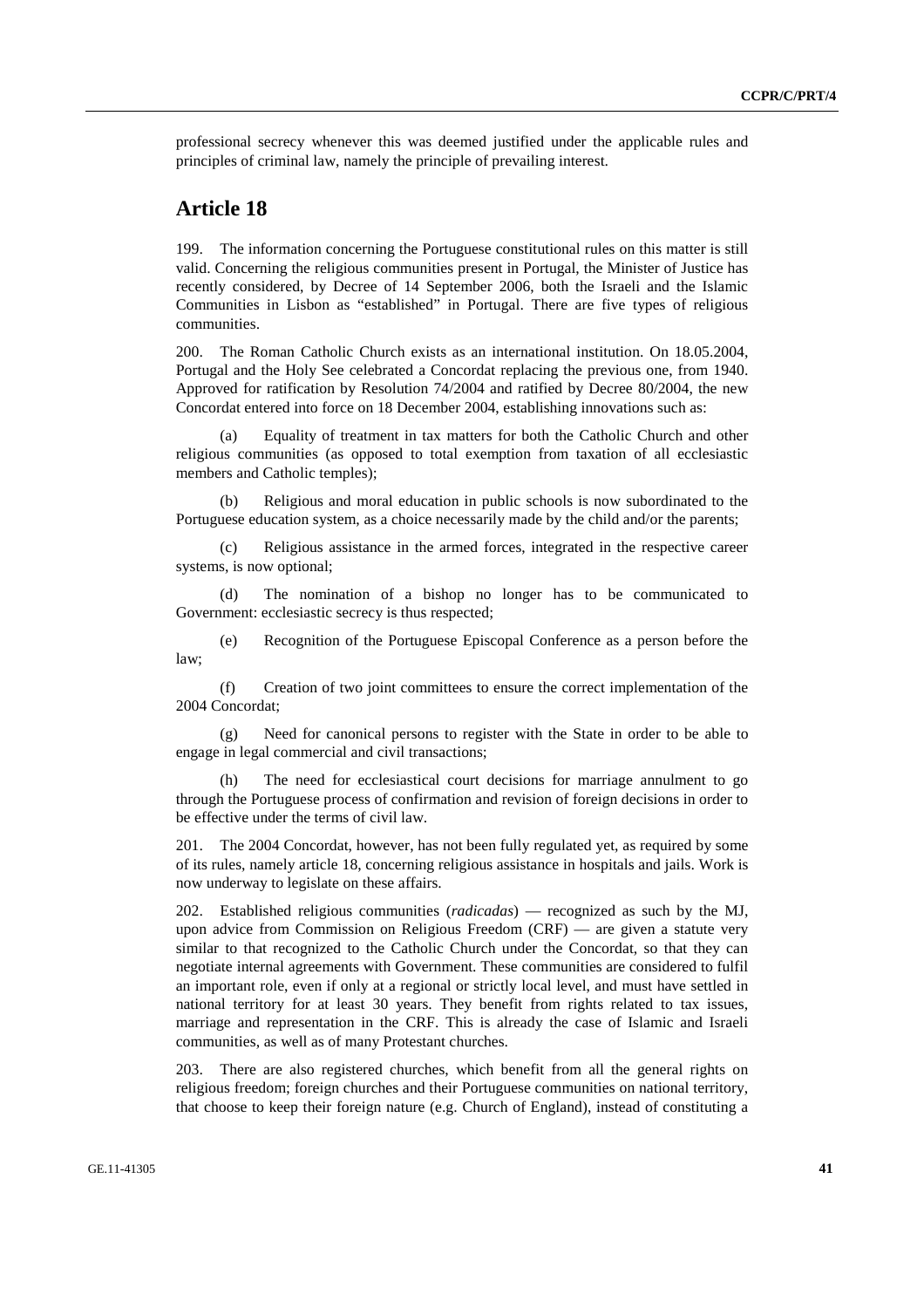Portuguese corporation; and simple religious societies, much more related to freedom of association than religious rights.

204. The Act on Religious Freedom (Act 16/2001, of 22-6, already mentioned in the previous report) was further regulated, inter alia by the following legislation:

DL 308/2003, of 28-7, as amended by DL 204/2007, of 28-5, which regulates the CRF, including rules on its powers and responsibilities, legal status of its members and operation conditions. The CRF was created by Decree of the Minister of Justice of 12 February 2004;

(b) DL 134/2003, of 28-7, which regulates the registry of religious legal persons;

 (c) DL 324/2007, of 28-9, which amends such civil legislation as the Civil, Civil Registry and Notary Codes in order to grant civil effects to all marriages celebrated religiously before the minister of a church or religious community, under the terms set forth by the Civil Registry Code;

 (d) DL 100/2009, of 11-5, which amends the Civil and Civil Registry Codes, in accordance with the 2004 Concordat.

205. Information provided in the previous reports, relating to the right to religious assistance for prisoners as provided for under Act on Religious Freedom (CCPR/C/PRT/2002/3, paragraph 10.3) is still valid. This issue is also dealt with under the 2004 Concordat (see above). Furthermore, the new Code on the Execution of Sentences and Security Measures (soon to enter into force) guarantees to all prisoners the right to religious assistance. Decree Law 252/2009, of 23 September, approved the regulation of religious assistance in prisons and guarantees this right.

206. Concerning religious education in the school system, the three-cycle basic education curricular reorganization and the curricular revision of general and technologic secondary education approved include in the official curriculum a course on Moral and Religious Education, which schools must offer. However, attendance to this course is optional, at all levels. Parents or students above 16 should clearly indicate, at the time of enrolment, whether or not they wish to attend such classes. If they do, they should also indicate their religious affiliation.

207. Also of relevance to this subject-matter is the judgement passed by the O'Porto Court of Appeal on 19 February 2008 which decided on the limits, for the purposes of administration of justice, of the right to privacy in relation to one's religious beliefs.

208. The right to objection of conscience still applies to military obligations imposed upon Portuguese citizens (see art. 8).

# **Article 19**

209. In relation to the information supplied in the third periodic report (CCPR/C/PRT/2002/3), we wish to indicate that the High Authority for the Media has been replaced by ERC – Regulating Entity for the Media (Act 53/2005, of 8-11). Supervision powers previously exercised by the High Authority in relation to the Media have now been transferred to ERC. See the ECCD for a description of its purposes and membership.

210. There is a new Act on Television (Act 27/2007, of 30-7), establishing inter alia that TV operation is subject to licensing following public *concour* (if using hertz frequencies) or to authorisation (other). Freedom of programming and information is expressly guaranteed and no administrative or sovereign body, except a court, can prevent, condition or impose any broadcasting. Article 27 of this Act establishes that TV programming should respect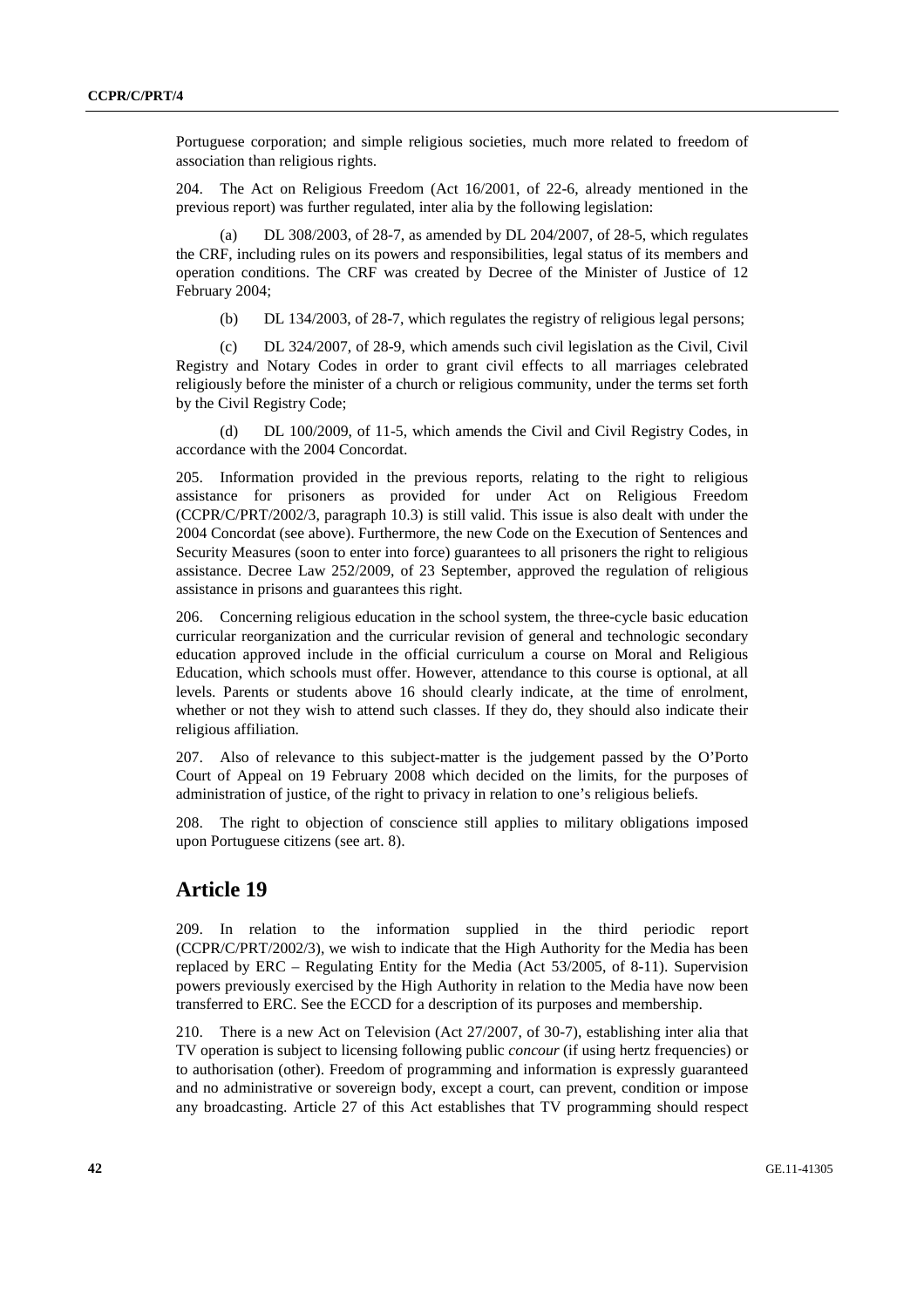the dignity of the human being and fundamental rights, freedoms and guarantees. Broadcasting of programmes likely to seriously and manifestly undermine the forming of child personality, such as pornography, is prohibited in free access television. Other potentially damaging programmes for children can only be transmitted from 22:30 to 6:00, except in the case of pieces of news with journalistic interest, provided they are presented in conformity with the professional norms of ethics and preceded by a clear warning about their nature. The elaboration of codes of conduct by TV operators is encouraged.

# **Article 20**

211. The information contained in the previous report (CCPR/C/PRT/2002/3), concerning the prohibition of military, militarised and paramilitary associations, as well as of racist or fascist associations (art.  $46$  (4) of CRP and — in relation to associations advocating fascism — Act 64/78, of 6-10) is still valid.

212. The crimes of incitement to war and recruitment of mercenaries are now punished by articles 17 and 18 of Act 31/2004, of 22-7 (see reply to art. 6). The punishment of incitement to war was aggravated as a penalty of 1 to 5 years is now applicable (as opposed to 6 months to 3 years).

213. Articles 237 (Solicitation of armed forces) and 309 to 315 (military service in enemy armed forces, conspiracy with foreigner to cause war, practice of acts adequate to cause war, conspiracy with foreigner to constrain the Portuguese State, assistance to enemy armed forces, campaign against war effort and sabotage of national defence) of the CC were revoked by Act 100/2003, of 15-11, which adopted the Military Justice Code. This Code defines the penalties for those crimes, characterized as "strictly military crimes" (see also reply to art. 14).

# **Article 21**

214. The information provided in the previous report (CCPR/C/PRT/2002/3) is still valid.

# **Article 22**

215. The Constitutional framework on this issue is unchanged. Regarding immigrant associations, Act 18/2004, of 11-5, allows anti-racism associations to become assistants in criminal proceedings involving criminal liability for racist acts; such associations can now act in representation and support of the victims.

216. ACIDI plays a fundamental role in the creation and development of immigrant associations, namely through the National Immigrant Support Centres  $(CNAI)^{19}$  – the Portuguese One-Stop-Shops,<sup>20</sup> which comprise a "Technical Support Office for Immigrant Associations" working in close cooperation with immigrant communities. Around 100 associations are officially recognised by ACIDI, IP at the local, regional or national level, receiving technical support, namely training for their leaders, as well as financial support for their activities (in 2008, around  $\epsilon$  700,000). Immigrant associations have, since the

<sup>&</sup>lt;sup>19</sup> Detailed information on the establishment of the CNAIs in 2004 is available in Chapter 3 of the ACIDI Activities Report (English version) – available to download at: http://www.acidi.gov.pt/docs /Publicacoes/RelatorioActividades\_ING/activity\_report\_short.pdf. 20 Further at the One-Stop-Shop approach in www.oss.inti.acidi.gov.pt.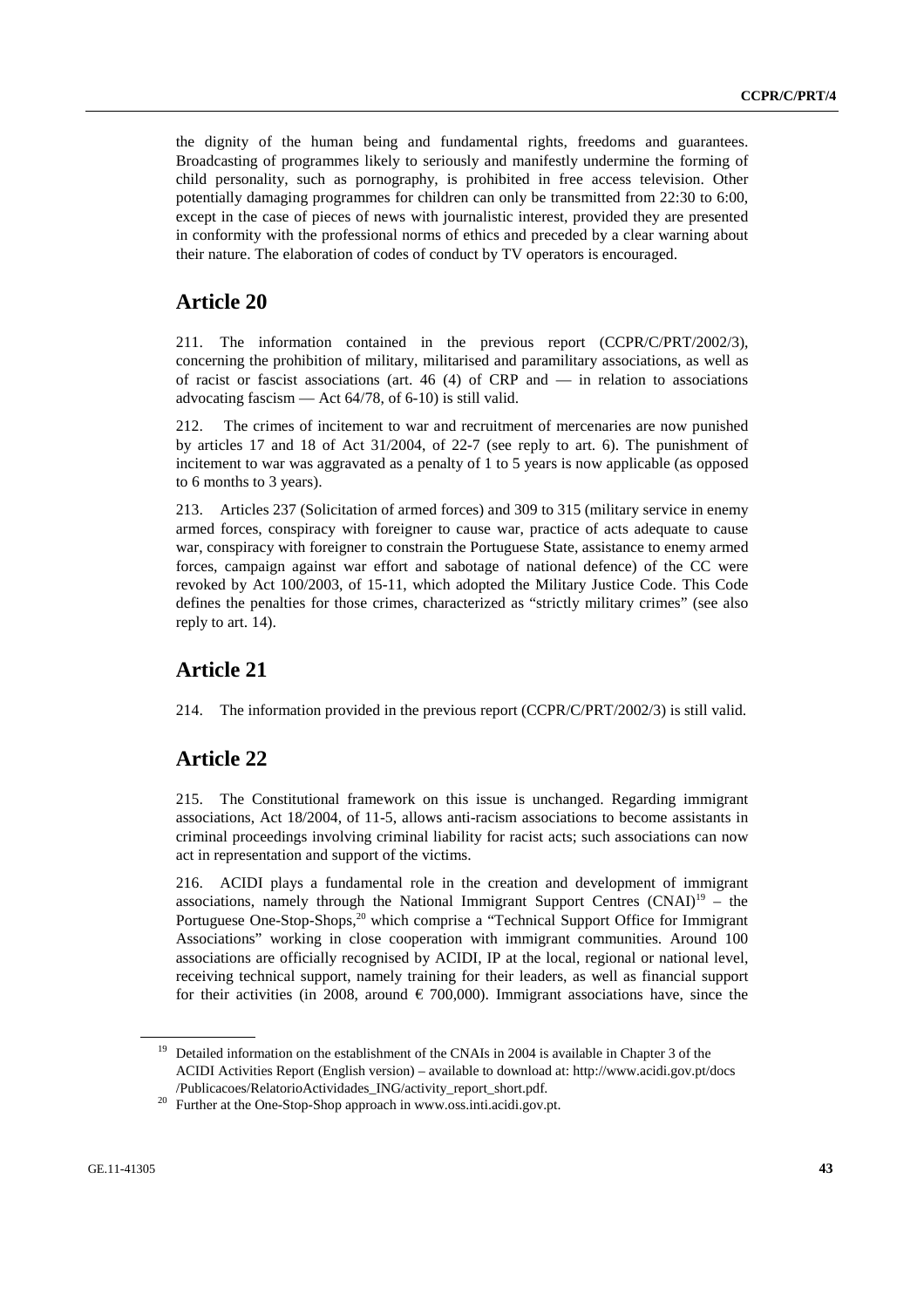beginning, been involved in the operation of CNAI by supplying cultural mediators that provide counselling to immigrants, including in their native languages.

217. Immigrant associations have 10 representatives in the Consultative Council for Immigrations Affairs (COCAI), which advises the Government on issues of immigration, with the view to ensure consultation and dialogue with organisations that represent immigrants and ethnic minorities. COCAI also plays a central role in the recognition of and financial support to immigrant associations, and its competences include making statements regarding immigrant rights, participating in policy-making for the social integration of immigrants, improving living conditions and advocating immigrant rights.

218. The Consultative Council of CIG includes 24 representatives of Women's Rights NGO (60% of its members), which means most women's rights NGO existing in the country (except those affiliated to a political party). They also have seats in the National Education Council (an independent body whose presidency is appointed by Parliament) and in the Economic and Social Council (a constitutional body with consultative, participatory and social negotiation powers in the field of social and economic policies).

219. Women's NGOs continue to be entitled to a financial support from Government for the development of projects. The total amount currently made available is of  $\epsilon$  45.000 and applications are submitted to CIG. Under the Employment, Training and Social Development Programme, a technical and financial support system for NGO was set up for the period 2003–2006 to "promote equal opportunities for men and women by increasing positive action and mainstreaming in all fields of activity by developing integrated strategies to promote the balanced participation of men and women in work, family life and decision-making and to create the right conditions for a change in the paradigm of social roles existing in our culture".<sup>21</sup> Between 2003 and 2006, 13 Women's NGOs received financial and technical support under this programme.

220. Within the education system, parents associations benefit from favourable conditions for their establishment, in recognition of their special statute. They are registered at the Ministry for Education through a simple procedure and publish their statutes free of charge. Still, CONFAP (Confederation of Parents Associations) believes that the establishment of these associations could be further facilitated, namely by reinstating the exemption from or reduction in payment of registration fees (in force until 2002) and by eliminating the requirement that each school authorises the use of its name in the denomination of the corresponding parents association.

221. Military personnel has the right to establish professional associations to represent them at the institutional level, for assistance, ethical and socio-professional purposes, in accordance with Organic Act 3/2001, of 29-8. Heads of associations are entitled to leaves for participation in associative meetings and other activities, without losing remuneration or other benefits; only a maximum time per month is established, varying in accordance with the membership of each association (DL 295/2007, of 22-8).

# **Article 23**

# **A. Family reunification**

222. The new legal framework concerning the entry, stay, exiting and removal of foreigners from national territory guarantees the right to family reunification to persons

<sup>&</sup>lt;sup>21</sup> Joint dispatch 186/2002, of 12-3.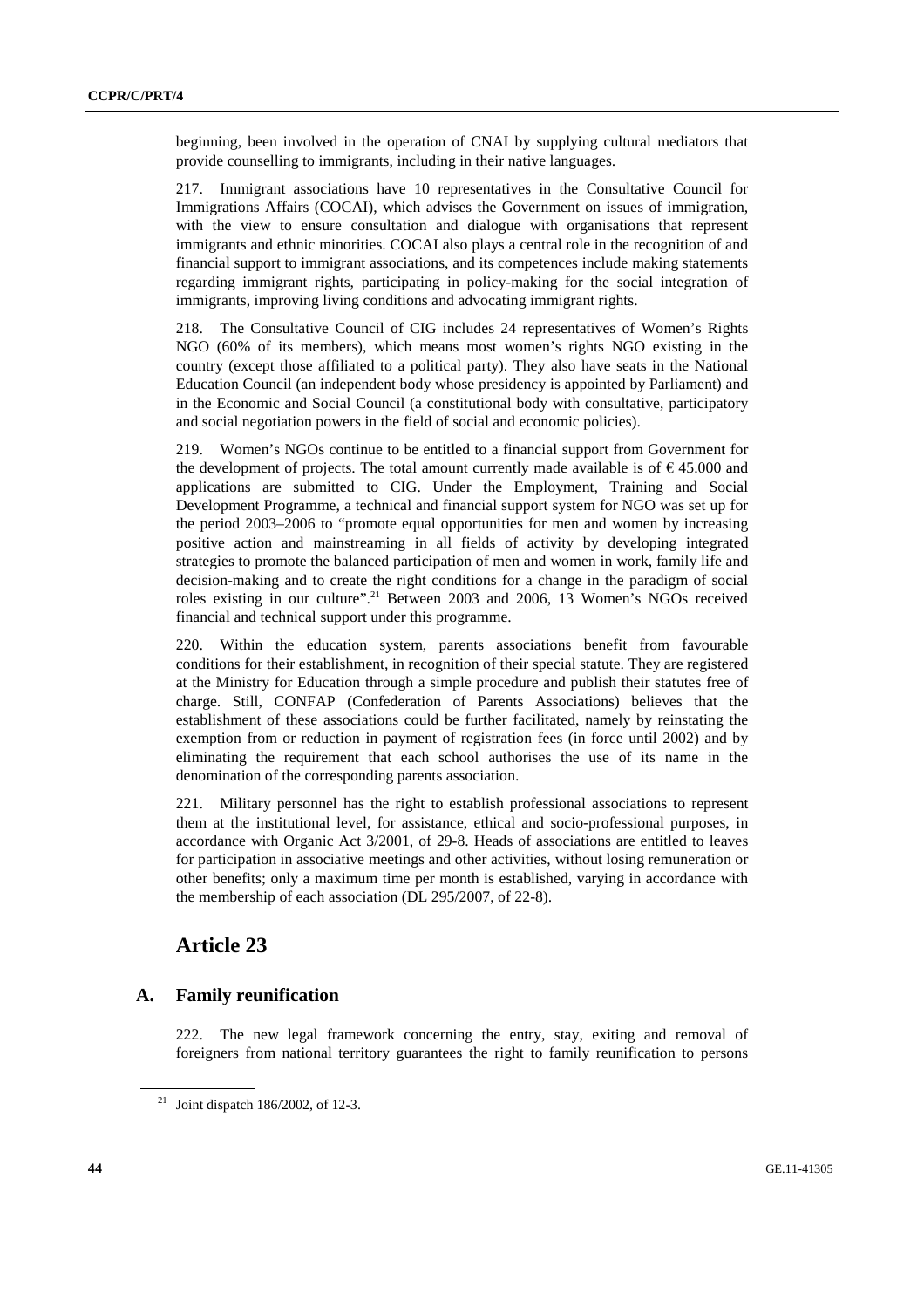with a valid residence permit, as well as to persons legally entering into national territory (regardless of the legality of their permanence) who are dependent from or live with a person with a valid residence permit. Refugees are equally entitled to family reunification. As a result of the unification of status of legally resident foreigners, many of previously excluded persons can now benefit from this right (in particular holders of work visas and holders of permanence permits).

223. The following relatives can claim the right to family reunification: spouses and persons living in *de facto* union; minor dependent children (including *de facto* partner's children); single and dependent adult children studying in a Portuguese school; dependent parents; minor brothers or sisters under the guardianship of the resident. The parents, legal guardians or other relatives of unaccompanied refugee children can also claim the right to family reunification. Requests for family reunification can now be jointly examined and their granting implies the automatic granting of visas to family members staying abroad. Children of migrants holding residence permits are exempt from visa fees. See replies to articles 12 and 13.

# **B. Reconciliation of work with family life**

224. The sixth revision of the CRP (2004) expressly laid down that it is up to the State to promote a balance between work and family life through coordination of different sectoral policies. In 2006, two Programmes were launched in order to increase the availability of care infrastructures: the Expansion Programme of the Social Equipment Network (PARES), aiming at supporting the enlargement, development and consolidation of the equipments and social facilities network for children, elderly and people with disabilities; and the Support Programme to Investment in Social Equipments (PAIES) aiming at stimulating investment in social equipments by supporting private initiative.

225. Also with a view to facilitating reconciliation for parents, it determined that preschools and primary schools must remain open until at least 5.30 p.m. and a minimum of eight hours a day (Dispatch 12591/2006, of 16-06). Furthermore, a resolution was adopted (Council of Ministers Resolution 49/2007, of 28-3), approving the principles of good governance in State-owned enterprises and requiring them to adopt equality plans designed to achieve real equality of treatment and opportunities for men and women, eliminate gender-based discrimination and allow a balance between private, family and working life.

226. To tackle gender discrimination in the labour market and to promote gender equality, CITE is promoting since 2006 the project "Social Dialogue and Equality in Enterprises" co-financed by the EQUAL Programme and developed in partnership with social partners, public authorities, state-owned enterprises, universities, associations, research centres and nine affiliate private enterprises. It aims at supporting enterprises to implement and promote good practices in the fields of equality and non-discrimination between women and men in the labour market, the protection of maternity and paternity and the reconciliation between professional, private and family life, and enhance gender equality in the context of corporate social responsibility. Within this project, instruments were developed for the above mentioned purposes, good practices in companies encouraged, self-evaluation and monitoring instruments conceived and tested, and strategies and instruments developed to support the incorporation of gender equality in corporate social responsibility. The tools and methodologies developed intend to support action plans to promote gender equality in business. CITE also attributes prestige awards to companies that excel in the promotion of gender equality at work ("Equality is Quality" Award). Since the 2005–2006 edition, 14 entities were distinguished (six awards and eight honourable mentions).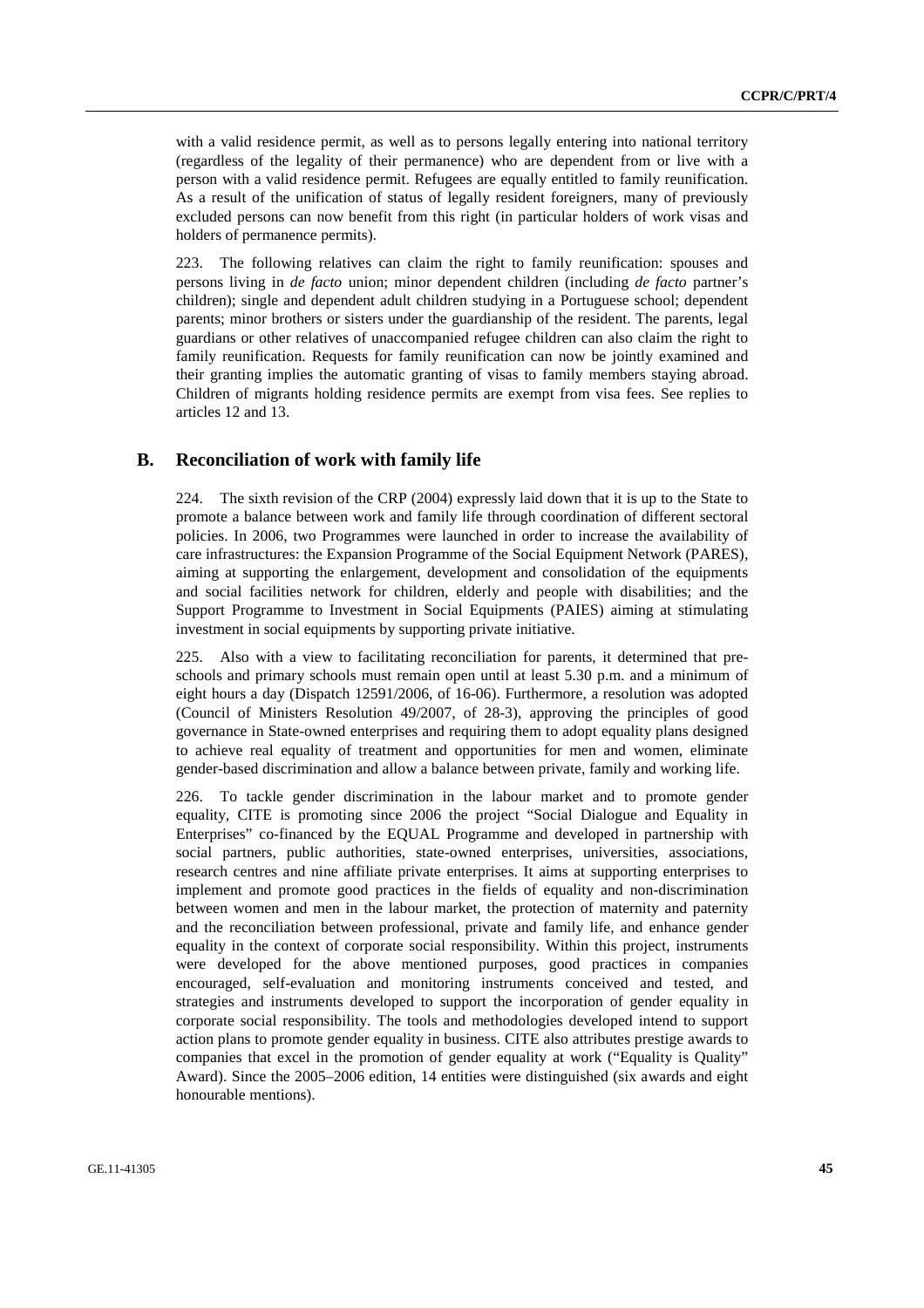227. Working women have the right to maternity leave paid by social security scheme (in the general scheme, this corresponds to 80% of the reference remuneration of the beneficiary). The Labour Code approved in 2003 and its implementing Regulation of 2004 stipulated that the maternity leave may last for 120 to 150 days at the choice of working mother and may be shared with the father (but the first six weeks are exclusively for the mother). Fathers are entitled to 5 days of paternity leave right after the birth and to two more weeks fully paid if they take the leave right after the end of the first 5 days (parental leave). During maternity and paternity leave, women and men are protected by law against dismissal. To reconcile work with family life, the law establishes that working mothers and fathers with small children have the right to other parental leaves and may request reduced or flexible timetables.

228. According to data from Statistics Portugal (Gender Profiles), the number of maternity leaves taken in increased from 72,566 in 2002 to 76,127 in 2005, after a peak of 78,672 in 2003. There were 42,982 paternity leaves taken in 2005, compared with 40,800 in 2004. Parental leaves increased from 16,282 in 2002 to 32,945 in 2005.

229. As examples of relevant jurisprudence in the area of family protection, we shall refer: a judgement passed by the High Court of Justice on 16 April 2002, which emphasised the court's freedom to assess evidence in paternity cases; a judgement of the Court of Appeal of Évora passed on 30 January 2003 that underlined the public interest in *ex officio* paternity investigation cases. Finally, whereas cases of alimony to children fall within the competence of civil registries should the parties agree thereto (which accelerates the procedure), the Court of Appeal of Guimarães decided on 1 February 2007 that if there is no such agreement, the case can be filed directly in a court of law.

# **C. Equality in marriage and family law**

230. Ministerial Order 701/2006, of 13-7, regulated the enrolment of people who live or have lived in *de facto* union with the beneficiary, even if the latter has already deceased, in the civil servants' social protection system as family beneficiaries.

231. A Plan entitled "100 commitments to family policy (2004–2006)"<sup>22</sup> was adopted, establishing as its goals the recognition of the family as a basic social unit, an increase in the global, integrated nature of sectoral policies affecting the family, the promotion of family's presence in society, the fostering of inter-generation solidarity and shared responsibilities, the promotion of the development of the family life cycle and family stability, the encouragement of balance between family and work responsibilities and support for families with special needs.

232. DL 155/2006, of 7-8, set up the Family Policy Commission and Family Advisory Council to ensure the involvement of the different ministries and NGO representatives in the assessment, design and implementation of policy measures impacting on the family. The commission reports to the minister in charge of labour and social solidarity in strategic articulation with the minister responsible for gender equality, who it can submit recommendations to.

# **Article 24**

233. The Plan to Prevent and Eliminate the Exploitation of Child Labour (PETI) was adopted through Council of Ministers resolution 37/2004, of 20-3, in replacement of the

<sup>&</sup>lt;sup>22</sup> Council of Ministers Resolution 50/2004, of 13 April.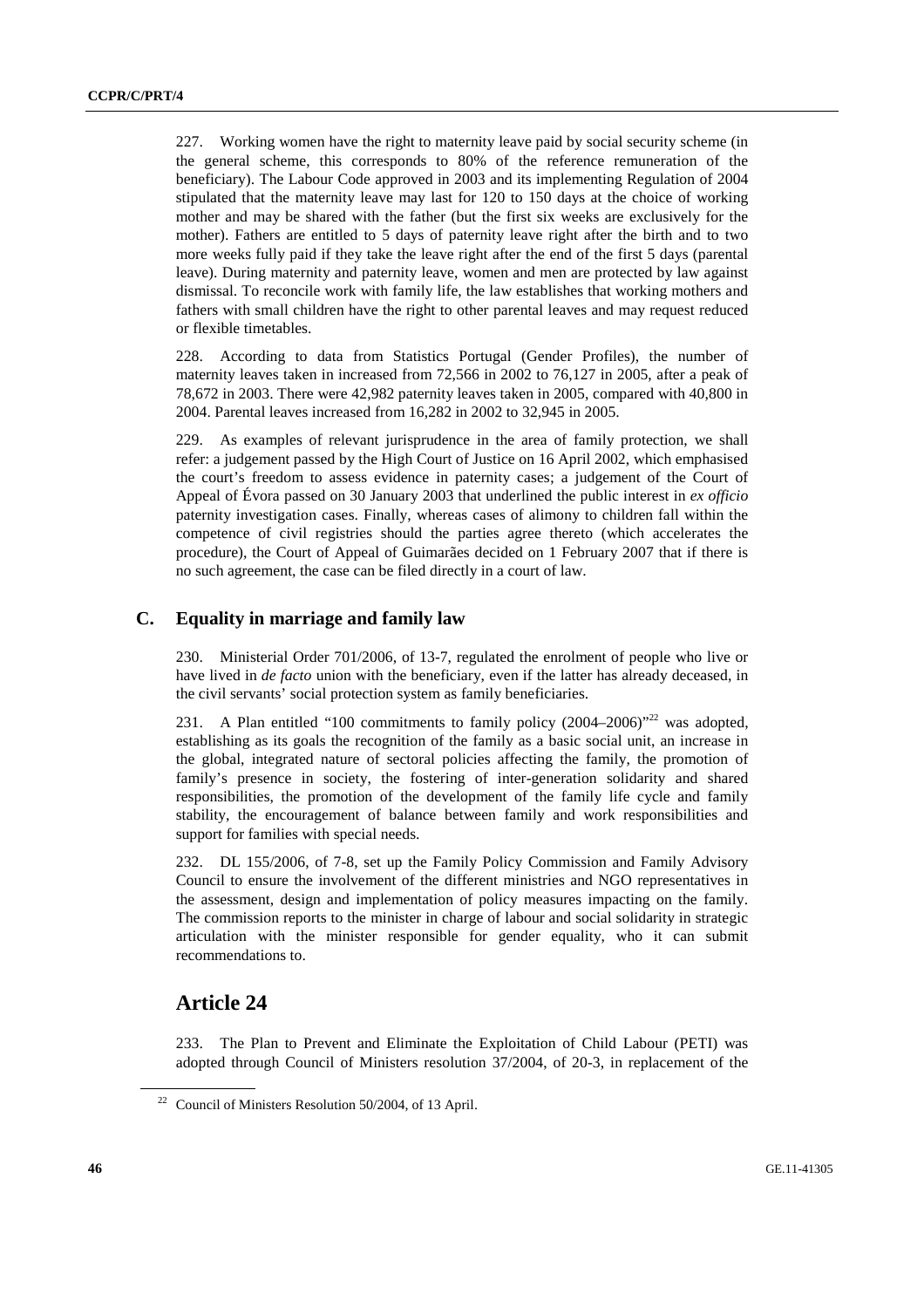previously existing PEETI. Indicators show a decrease in the prevalence of child labour in Portugal: in 2006, inspections detected 13 cases of prohibited child labour (compared with 91 cases in 2001), representing 3.4 children per 1,000 visits (compared with 12.82 cases in 2001) – see Chart 14 in the annexes. Over the same period, the number of infringement fines related to child labour also decreased: from 157 in 2001 to 64 in 2006 (see Chart 15 in the annexes).

234. PETI includes an Integrated Programme of Education and Training (PIEF) with the following objectives: to enable children aged 15 and above exploited as cheap labour, namely under the worst forms mentioned in ILO Convention No. 182, to obtain a school leaving certificate and/or professional training; and to enable children aged 16 and above to complete compulsory education associated to professional training leading to work contracts. PIEF is implemented through the elaboration of an individualised, flexible Education and Training Plan (PEF) for each child. For more information on the measures taken, please consult the report of Portugal on the implementation of the Convention on the Rights of the Child.

235. It should also be noted that, pursuant to DL 67/2004, of 25-3, no child can be refused access to healthcare or public schooling due to the irregular situation of his or her parents. The registry of irregular minors is confidential.

236. With the view to extend and consolidate pre-school education, a survey was done of the neediest municipalities and those furthest away from the towns and cities in which 100% coverage has not yet been achieved. As a result, the *Programme for Support with Extending the Pre-School Education Network* was launched in 2008, in order to increase the number of places for children aged 3 to 5.

237. Efforts to combat school failure continued by re-launching TEIP projects — *Educational Territories for Priority Intervention* — that involve a wide range of measures in the school and in the community geared to reinserting the pupil into school. 35 programme-contracts were signed in TEIP schools, covering around 50,000 pupils. This measure has a direct impact on increasing equality of opportunity and in promoting inclusiveness at school.

238. The number of beneficiaries of *School Social Action* has almost tripled from 240,000 to more than 700,000, and more funds were made available for books, school material, accommodation for pupils in the second and third cycle of basic and secondary education, as well as for financial help for pupils most in need. Measures to prevent early school dropout and reduce school failure also include the *Programme for the General Provision of School Meals* in the first cycle (developed with the collaboration of the municipalities) and the introduction of the school social pass.

239. With the aim of improving equality of opportunity in the education system, guidelines were developed for *Portuguese as a Non-Mother Tongue in the third cycle of basic education and for Portuguese as a Foreign Language* in secondary education, both aiming at the new pupils from migratory flows and other specific public schools. Along the same policy lines, a new legal framework for providing special care for children and young people with special educational needs was adopted, as well as measures aimed at pupils who are blind, partially sighted, deaf or suffering from multiple handicaps.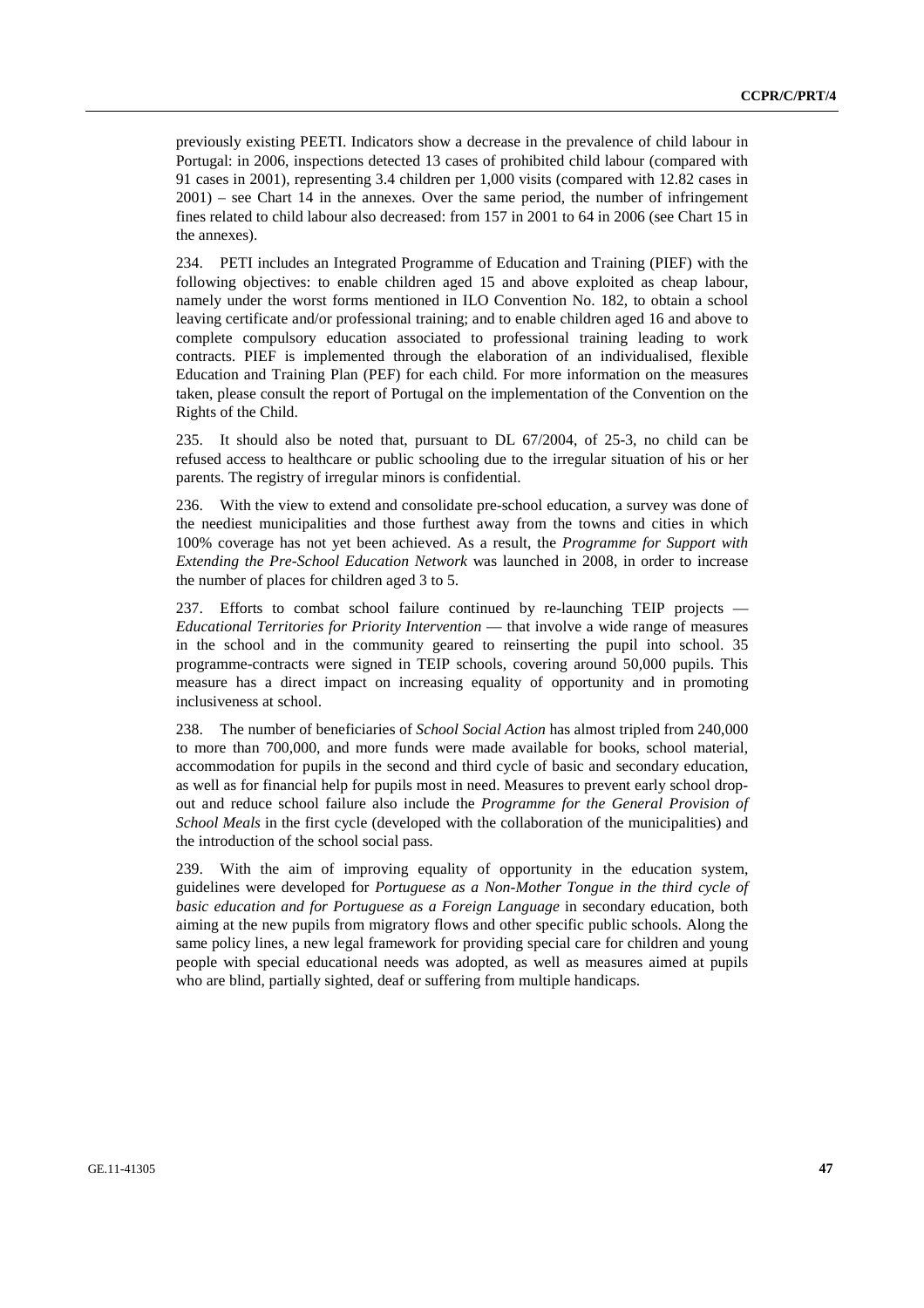# **Article 25**

# **A. Elections**

240. For comprehensive information and data on the Portuguese electoral system, see the ECCD of Portugal. As important developments introduced since 2002, we shall highlight the Act on Sex Parity (Organic Act 3/2006, of 21-8, as corrected by Corrective Declaration 71/2006, of 4-10), which establishes that any list of three or more candidates (for Parliament, the European Parliament and Local Authorities) must ensure a minimum participation of 33% of each sex and that, for the Portuguese and European Parliaments, the lists should not include more than two persons of the same sex successively. If candidates lists not complying with these norms are not reviewed and corrected, public financing of electoral campaigns will be compulsorily reduced. In 2011, Parliament will evaluate the impact of this Act in the promotion of equal participation of women and men, and revise it as necessary.

241. Act 46/2005, of 29-8, established a limit of three terms for the successive election of mayors and heads of parish cabinets. In accordance with Declaration 9/2005, of 29-8, nationals of EU member States, Brazil and Cape Verde may vote and be elected in local elections, while nationals of Norway, Iceland, Uruguay, the Bolivarian Republic of Venezuela, Chile and Argentina may vote in the same elections (the concession of this right to foreign nationals is subordinate to reciprocity).

242. Electoral registration is now governed by Act 13/99, of 22-3, as amended by Act 3/2002, of 8-1, Organic Acts 4/2005 and 5/2005, of 8-9, and Act 47/2008, of 27-8. The latter simplifies and updates registration procedures, and ensures permanent updating of electoral registration: voters are automatically included in the registration lists, including 17-year-old persons who may vote if, at the moment elections take place, they have already completed 18 years of age.

243. MAI launched a campaign entitled "Know where to vote. Consult", with the view to inform citizens on the amendments introduced by automatic registration and to help informing them on the correct polling site. Posters were exhibited in buses, subway and train stations and carriages. Two TV spots were produced, one aimed at holders of the new "Citizen Card" and the other at young voters, who are now automatically registered. Citizens may learn where to vote in the Internet, via SMS, via a telephone hotline and in parish cabinets. Another campaign ("Voting is Easy") was launched in partnership with the Portuguese Youth Institute to appeal to young voting, comprising the creation of a website and of a telephone hotline to provide information to young voters about the new electoral registration system.

# **B. Participation in other sectors of political and public life**

244. Acknowledging the persistence of a low representation of women in decision making, the III National Plan for Citizenship and Gender Equality set as one of its goals the promotion of an equal representation of women and men in decision making. To achieve it, the Plan foresees: (i) awareness raising actions on the advantages of broadening the principles of the Parity Law and of adopting positive and temporary special actions in other public and private sectors and (ii) training actions for women, aimed at developing skills for the participation in public and political life.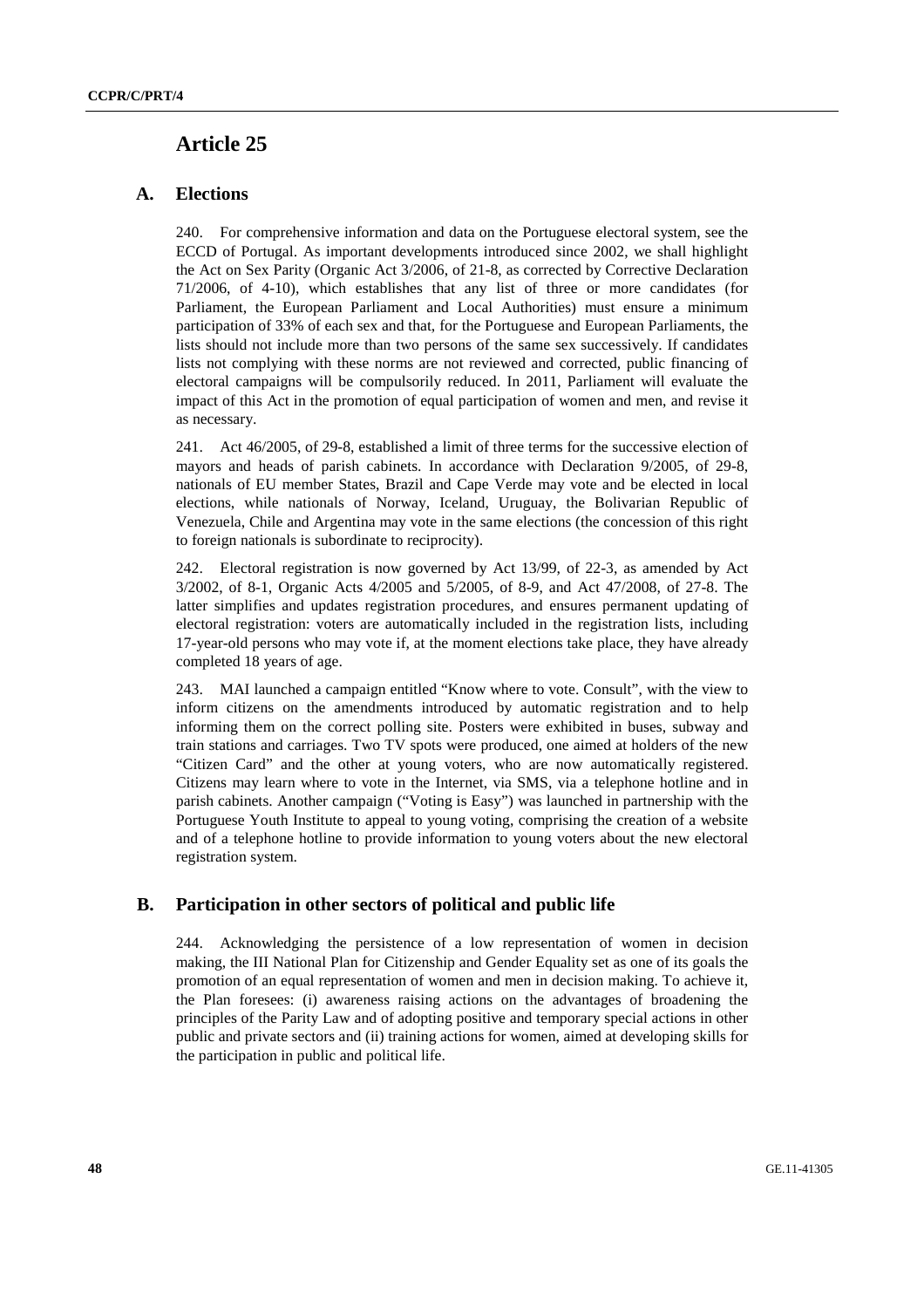245. A research project on gender equality in Central Public Administration was carried out in  $2004/2005$ ,<sup>23</sup> with the view to, inter alia, increasing knowledge about interactions between gender issues, the dominant organisational culture patterns and governance. Portuguese Central Public Administration is highly feminised. In 2004, in all Ministries (excluding the Armed and Security Forces), the feminisation rate was 70.8%. Only in the armed and security forces was the presence of women very low (11.7%). Only in the Ministries of Education and Culture, where the participation of women is high, is the feminisation rate in the higher wage levels equivalent to the overall feminisation rate (80% and 50%, respectively, for the  $>\epsilon$  5200.00 level). In some ministries there are no women at all in the >€5200.00 level: National Defence, Tourism, Environment and Territory Management, and Social Security, Family and Child Affairs (the latter having the highest feminisation rate: 80%) – see Chart 16 in the annexes.

246. DL 426/88, of 18-11, mentioned in the previous report (CCPR/C/PRT/2002/3, aras. 25.64 ff) remains in force. However, Act 59/2008, of 11-9, which approved the Legal Framework of Public Employment Labour Contract, $24$  establishes a set of rules on equality and non discrimination which, despite not being innovative within public administration, put on an equal footing the treatment of such matters in the public and private sectors. This Act provides for the principle of equality in access to employment, training, career advancement and labour condition, and prohibits direct and indirect discrimination on such grounds as descent, age, sex, sexual orientation, marital status, family situation and genetic heritage (arts. 13 and 14). Harassment — unwanted behaviour related to any of the factors of non discrimination affecting the dignity of the person or creating an intimidation, hostile, degrading or humiliating environment — is considered a form of discrimination and entitles the injured party to compensation for patrimonial and non patrimonial damage (arts. 15 and 17).

247. There are special rules concerning gender discrimination, which is prohibited both in access to public employment and in access to the necessary training thereto. Equality of labour conditions is ensured, in particular as it concerns remuneration (art. 19). Workers of both sexes enjoy the same right to the full development of professional careers (art. 20). Furthermore, in order to ensure women's participation in public administration, a Council of Ministers Resolution has enshrined the active promotion by the public sector, as employer, of a policy of equal opportunities between men and women, when it comes to the direct or indirect replacement of employees leaving the administration.<sup>25</sup>

248. There has been a significant increase in the representation of women in all legal professions, with women outnumbering men as public prosecutors, lawyers, solicitors and justice officials (see Chart 17 in the annexes). Concerning the participation of women in the military and police forces, the situation is as follows:

 (a) In 2005 women entered for the first time to the Operational Battalion (specialised in public order) of GNR and at present four women have such functions. Since 2005 women can be integrated in GNR's Special Operations Company, although none have yet done so;

 (b) The number of women who apply to join GNR has been increasing: 3,027 in 2004, and 3,461 in 2006. In 2005, only 299 women applied. This resulted from the requirement, in that year, of having compulsory military service before entering the service. Admissions of women to GNR are also increasing: from 94 in 2004 to 144 in 2006.

<sup>23</sup> Rato, H. (coord.) et al (2007) *Gender Equality in Portuguese Central Public Administration*. Oeiras: INA. 24 Entered into force on 01.01.2009.

<sup>25</sup> Council of Ministers Resolution 38/2006, of 18 April.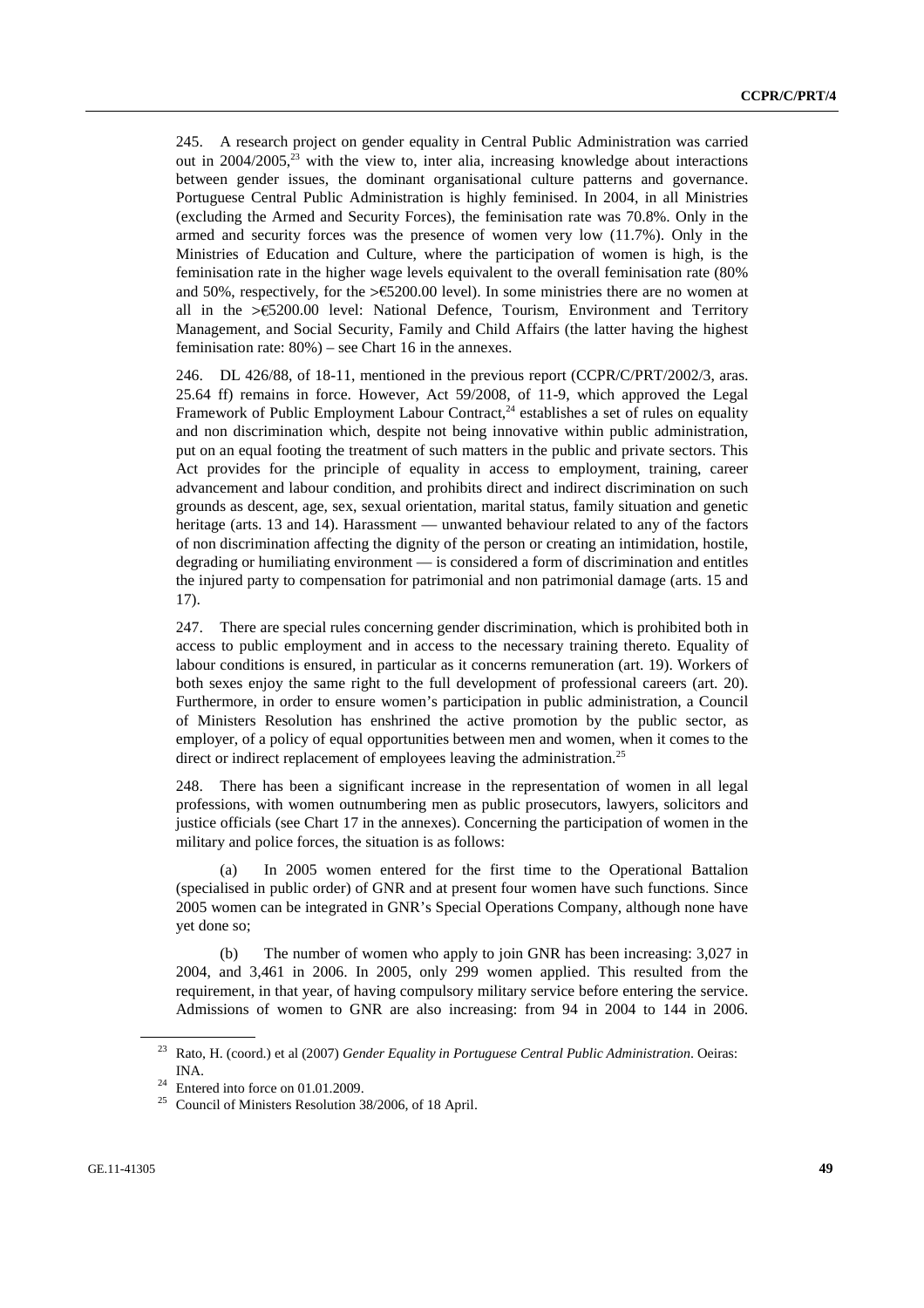Consequently, the female rate in GNR is rising: from 1.51% in 2003 to 3.14% in 2006. Among officers the rate is 1.87% (2006). Since the incorporation of the first women in 1993, GNR has undertaken efforts to build or physically adapt its structures, to meet the requirements of the professional performance of both sexes;

 (c) Between 2004 and 2007 the percentage of women in PSP was around 10% (9.34% in 2007). In 2006, the percentage of women in policing functions in PSP was 6.8%;

 (d) In SEF, the percentage of women is currently around 45%. In management ranks, there was 47% of women in 2004, but this rate fell in the following years: in June 2007 there was only 41%. In the investigation career, there was 19% of women in 2004 and 20% in 2007).

249. In 2006, the advertising for admission to GNR ranks began to include pictures of women. In the advertising materials for the recruitment of new officers, such measure had already been undertaken. GNR, PSP and SEF all depict women officials in their websites.

250. As regards the participation of women in trade unions, in 2006 the percentage of women who were effective members of the board of the two union federations in Portugal was as follows: UGT  $-$  24.3% and CGTP-IN  $-$  24.2%. Data for 2006 indicates that the representation of women was of 30.8% in the Constitutional Court, 26.9% in the National Board of Education, 23.8% in the National Council of Ethics for the Sciences of Life, 11.1% in the Magistrates High Council and 5% in the Council of State (see Chart 18 in the annexes).

251. During the period under consideration, no active measures were taken to promote the participation of women in the international representation of the State. Nevertheless, the Ministry for Foreign Affairs (MFA) implements the principle of non discrimination on the grounds of sex, both in applications to enter the diplomatic service and during the career. Over this period, two diplomatic service entry competitions were held. In 2005, 18 women were successful among 30 applicants. In 2007, 9 women were successful among 20 applicants. According to data for 2007, in the MFA women outnumbered men as technical senior officials (70.6%) and heads of department (56.7%), but accounted for only 29.4% of diplomatic personnel and 14% of heads of mission (see Chart 19 in the annexes).

252. From 2004 to June 2007, 1,409 members of PSP, GNR and SEF participated in international missions, including 37 women. PSP and GNR have no women leading international missions. Female officers in the national police forces have not yet reached ranks for such leading positions. In SEF, 3 of the 5 officers in leading positions currently on service abroad are women. GNR is the only Portuguese organisation represented in the European Network of Policewomen. In 2005 and 2006, women represented 44 and 40%, respectively, of all nominations made by Portugal for seconded posts in OSCE field operations, secretariat and institutions (see Chart 20 in the annexes). As seconded staff in OSCE missions, the percentage of women increased from 17% in 2005 to 33% in 2007 (see Chart 21 in the annexes).

# **C. Exercise of political office**

253. A set of measures has been adopted with the view to achieve transparency in the exercise of political and public office, inter alia by regulating such issues as membership of Parliament, public examination of the assets of holders of public office, remuneration of holders of public office, financing of political parties and electoral campaigns, and the legal framework concerning incompatibilities and impediments for holders of political office or other important public office.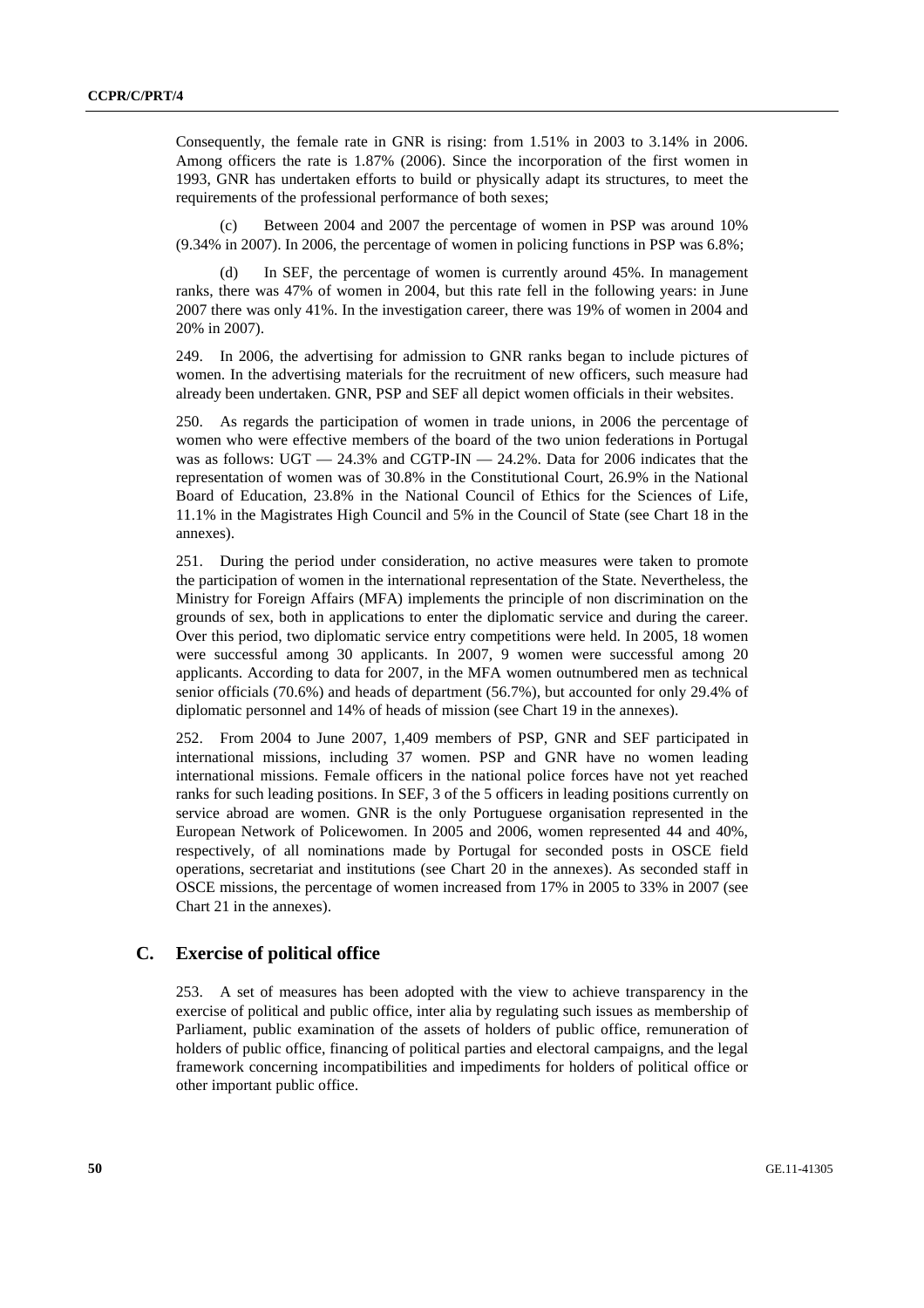254. The Statutes of Members of Parliament (MPs) (Act 7/93, of 1-3, last amended by Act 43/2007, of 24-8) establishes several incompatibilities with the exercise of this office, namely the prohibition of celebrating contracts with the State or public legal entities and of participating in any way in acts of commercial publicity, as well as the obligation to make a prior declaration of any personal interest when introducing draft legislation or participating in any parliamentary work. A register of interests — public and accessible to all — has been set up in Parliament, and any activities or acts liable to give rise to incompatibilities, impediments, financial benefits or conflicts of interest must be registered. The Parliamentary Ethics Commission examines cases of incompatibility, incapacity, impediments and conflicts of interest involving MPs.

255. Act 64/93, of 26-8 (last amended by Act 71/2007, of 27-3) establishes the legal framework on incompatibilities and impediments of holders of political office or senior public office and establishes a register of interests in Parliament. The incompatibilities and impediments of office-holders in local authorities are governed by Act 12/98, of 24-2. Act 4/83, of 2-4 (last amended by Act 25/95) provides for the public examination of the assets of holders of political office. These are required to declare their earnings and assets, as well as social security contributions, to the Constitutional Court within 60 days after they take office. This declaration must be renewed upon termination of office or re-election.

256. Concerning the financing of political parties, Act 19/2003, of 20-6 (as amended by Act 287/2003, of 12-11) establishes that they can be funded by their own revenue (including public subsidies) and by private sources, by only private individuals (and not legal entities) may make contributions.

# **Article 26**

#### **A. High Commission for Immigration and Intercultural Dialogue**

257. As stated before, the creation of ACIDI to replace the former High Commission for Immigration and Ethnic Minorities (ACIME) represented a reinforcement of the powers of the public body working in the area of combating discrimination against and promoting the inclusion of immigrants and members of disadvantaged communities. ACIDI (established by DL 167/2007, of 3-5) reports to the Prime Minister — therefore seeing the rights of immigrants in a holistic perspective, interlinking the different ministries — and its mission is to cooperate in the design, implementation and evaluation of transversal and sectoral public policies relevant to integrate immigrants and ethnic minorities, as well as to promote dialogue among different cultures, ethnicities and religions (in this connection, it was appointed as national coordinator of the European Year of Intercultural Dialogue).

258. ACIDI put in place a range of measures to welcome migrants and facilitate their integration, such as National Immigrant Support Centres (CNAI) — see reply to article 22 — and Local Immigrant Support Centres, as well as the National Network of Information to the Immigrant. It also develops extensive work to provide information to immigrants through written means (brochures), the telephone (SOS phone line to immigrants and telephone translation service), electronic means (www.acidi.gov.pt) or by personal reception (with socio-cultural mediators). Activities are undertaken to promote the teaching of Portuguese language and culture among immigrants.

259. Policy measures were also taken in the fields of labour, housing, health, education, social security and solidarity, culture and language (as an example of the last, program "Portugal Welcomes" – *Portugal Acolhe*), justice, information society, sport, insertion of immigrant descendants and family reunion. Furthermore, there are measures concerning racism and discrimination, religious freedom, immigrant associativism, media, citizenship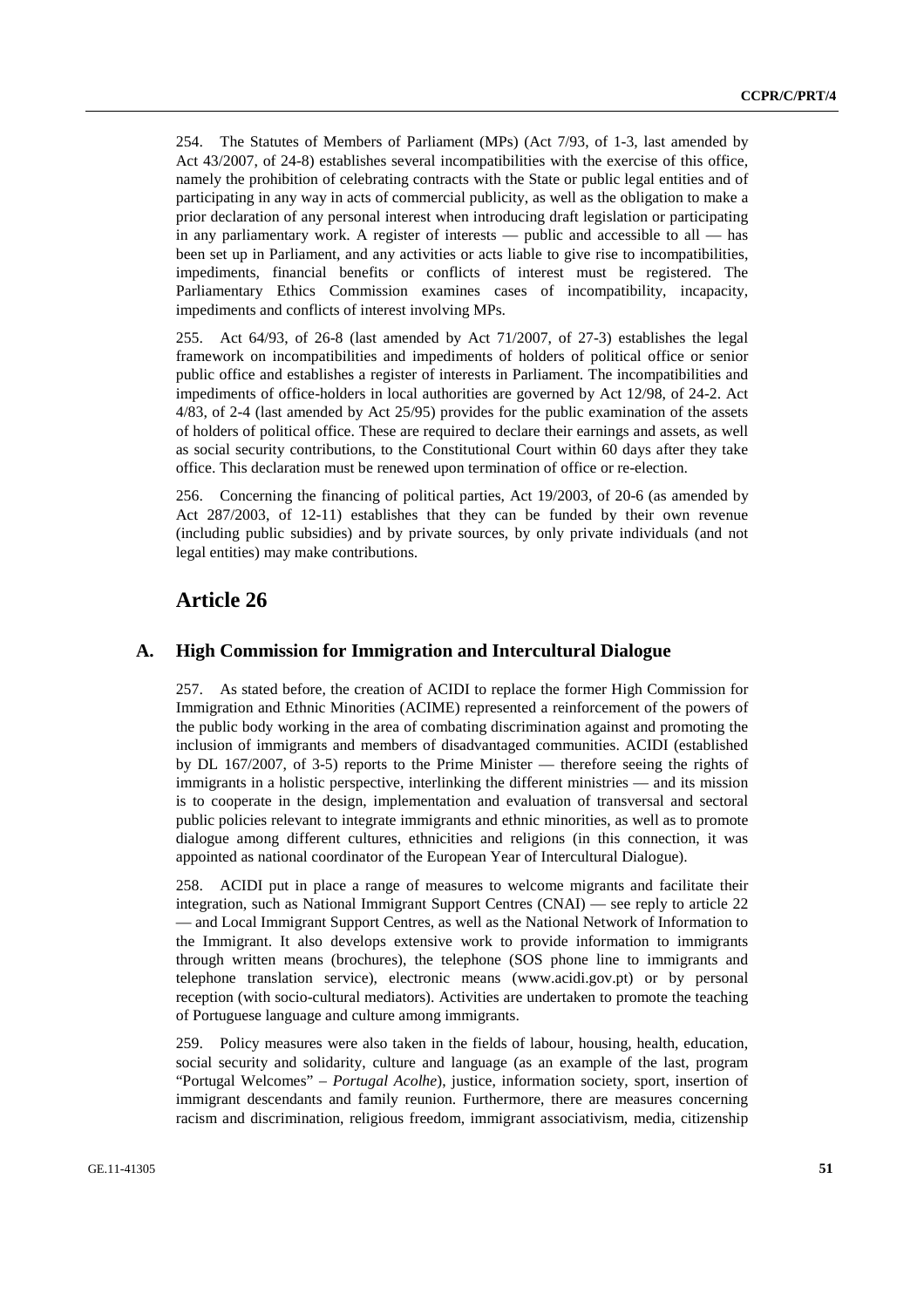and politic rights, as well as measures to promote gender equality and the fight against human trafficking. Program Choices (see reply to art. 27) seeks to promote the social inclusion of children and youngsters from more vulnerable socio-economic contexts.

260. An Immigration Observatory (www.oi.acidi.gov.pt) was created to increase knowledge of the realities of immigration, and efforts are also undertaken to raise awareness to tolerance and diversity and to galvanise the mass media into making a contribution towards the integration of and fight against the stigmatisation of immigrants and members of ethnic minorities (namely through the Journalism for Tolerance Prize).

261. As a result of this investment in integration policies Portugal has achieved the second place out of a ranking of 28 countries made by the British Council and the EU Migration Policy Group, the "Migration Policy Index" for 2007.

#### **B. Commission for Equality and Against Racial Discrimination (CICDR)**

262. CICDR is an independent commission which examines complaints of administrative infractions in the framework of Acts 134/99 and 18/2004 (see reply to art. 2). It is namely incumbent on this Commission to gather all information relating to the perpetration of discriminatory acts and to enforce the application of the corresponding sanctions, to recommend the adoption of legislative, regulatory and administrative measures deemed necessary to prevent discrimination based on race, colour, nationality or ethnic origin, to promote the realisation of studies and research works related to the problem of racial discrimination, to make public by all means at its disposal the cases of effective violation of the law, to elaborate and make public a report on the situation of equality and racial discrimination in Portugal.

263. CICDR is chaired by the High Commissioner for Immigration and Intercultural Dialogue and composed also by two representatives of each of the following entities: Parliament; Government (chosen by the departments responsible for employment, solidarity and social security, and education); immigrants associations; anti-racist associations; trade unions; employers associations; and human rights organizations. These members designate three further Commission members.

### **C. Other measures to combat discrimination**

264. In addition to the information provided under articles 2 and 3, we would like to draw attention to the following measures:

 (a) The reform of the Act on Portuguese Nationality through Organic Act 2/2006, of 17-04 ensures, inter alia, a more favourable legal framework as it concerns second or third generation migrants, by allowing these citizens to acquire Portuguese nationality, under certain conditions, and contributing to bring Portugal closer to a regime of *jus soli* nationality;

 (b) The General Direction for Health of the Health Ministry issued Circular 12/DQS/DMD, of 7 May 2009, which clarifies an orientation followed since 2001, according to which irregular immigrants staying in Portugal for over 90 days cannot be discriminated in access to public healthcare, although, in general terms, they might have to bear its real costs. Exceptions are, however, provided for, such as cases were urgent and vital care is needed, or in case of transmissible diseases that endanger or threaten public health: in these cases, all immigrants, even in an irregular situation, shall have access to health care. Regular immigrants have the same rights as national citizens on this matter.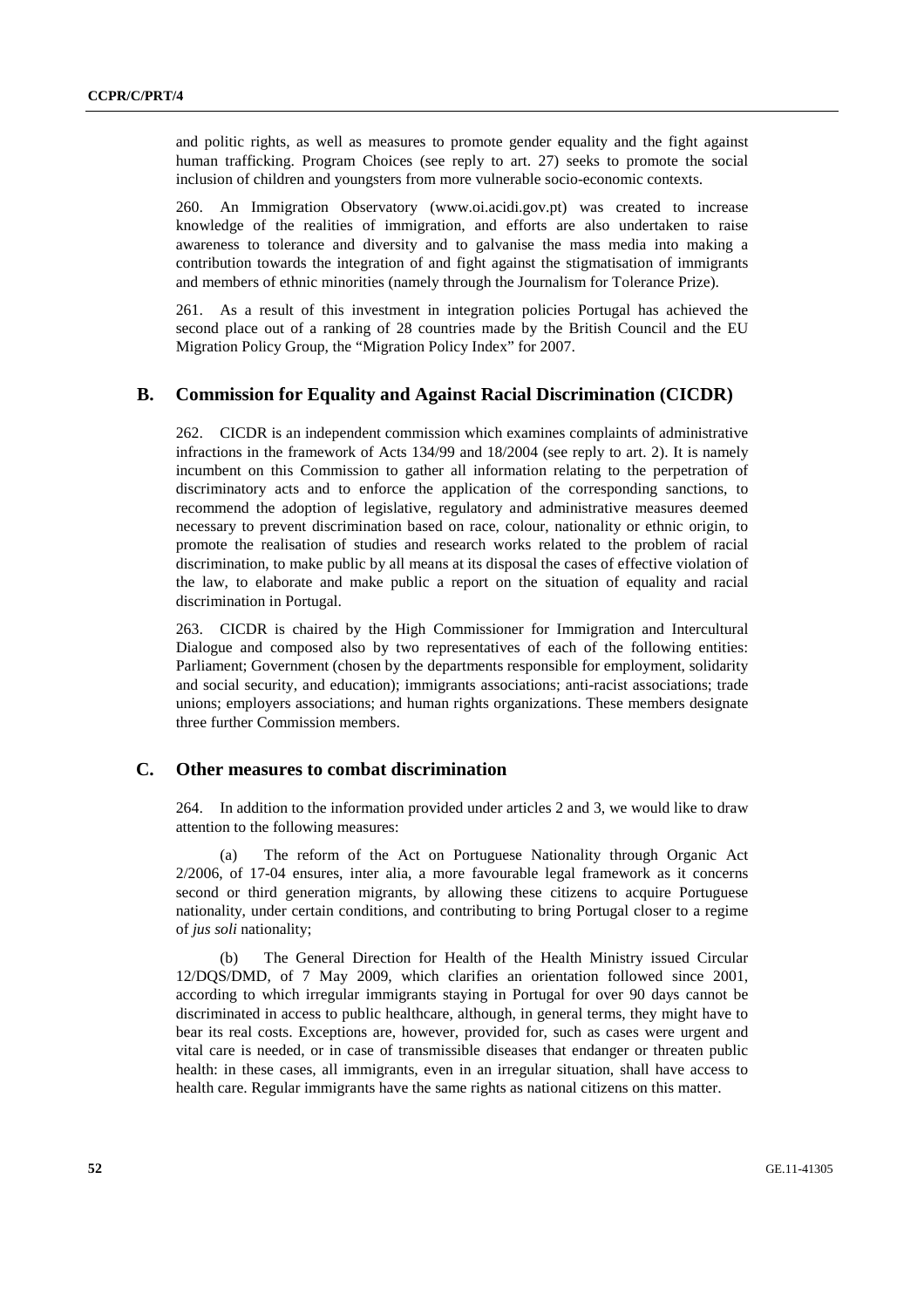# **Article 27**

265. Roma Communities are an integral part of Portuguese society, and their participation is promoted and supported through politics of inclusion that aim at empowering and integrating these citizens, by valuing their cultural heritage.

266. Acknowledging the need to give a more systematic and effective support to the Roma communities in Portugal and having made an objective diagnostic of their situation in the most needed areas — education, housing, work and health — ACIDI created in January 2007 the Roma communities support office (GACI). This Office structures its mission around three major lines of action: reinforcement of intercultural dialogue; promotion of education for citizenship; and promotion of the Roma culture and identity. Some members of the Roma community with associative and mediation experience were invited to integrate GACI as consultants.

267. In the framework of its activities, ACIDI launched, in June 2007, the website "Ciganos!", accessible at www.ciga-nos.pt. This is aimed at promoting the dissemination and sharing of information (inter alia on ongoing field projects), notably through the creation of working networks, and at promoting a positive image of the Roma community and a better knowledge of their history and culture.

268. Other measures taken concerning the promotion of the human rights of Roma people include a pilot program to stop the absenteeism of Roma children from school; the preparation of a teacher's guide for the first cycle and secondary education, containing useful suggestions on teaching approaches for children from Roma communities; the mandatory enrolment of children in school for families that benefit from the Social Reinsertion Income; and the creation of special school classes for Roma children, in order to provide a specialized education, according to one's cultural and educational characteristics.

269. Furthermore, special and practical measures adopted in the social, economic and cultural fields must be mentioned. *Programa Escolhas* (Program Choices) is a mainstream governmental programme, created in 2001 and managed and coordinated by ACIDI, with the aim to promote the social integration of children and youngsters from disadvantaged social backgrounds – many of which are immigrant descendants and members of Roma communities. The general objective of this programme is to promote equality of chances and the social inclusion of its beneficiaries, and it is targeted at children and youngsters aged 6 to 24 in situations of early school leaving, without completing basic education (9 years of schooling) and/or at risk. Presently, Program Choices is in its third phase (2007– 2009) and supports 120 local projects with a total budget of  $E25$  million. The principal domains of the programme are educational inclusion and non formal education, vocational training and employability, civic and community participation and digital inclusion. Choices Programme aims at the development of school success, as well as at the building of social and professional skills, reducing the competitive disadvantages and increasing self esteem. These projects are managed by local partnerships that involving 780 local partners, namely schools (145 participating in the 120 projects), local governments (158 municipalities), Non-profit Organizations (IPSS) and the Commissions for the Protection of Children and Youngsters. The program already covers 80460 persons, while the prevision for the triennium 2007–2009 was of 39,732 participants.

270. Due to the good results obtained in the third phase (2007/2009), Program Choices will enter in it fourth implementation period and receive an increased budget, with the view to support more projects implemented upon new priorities such as the promotion of entrepreneurship and capacity building.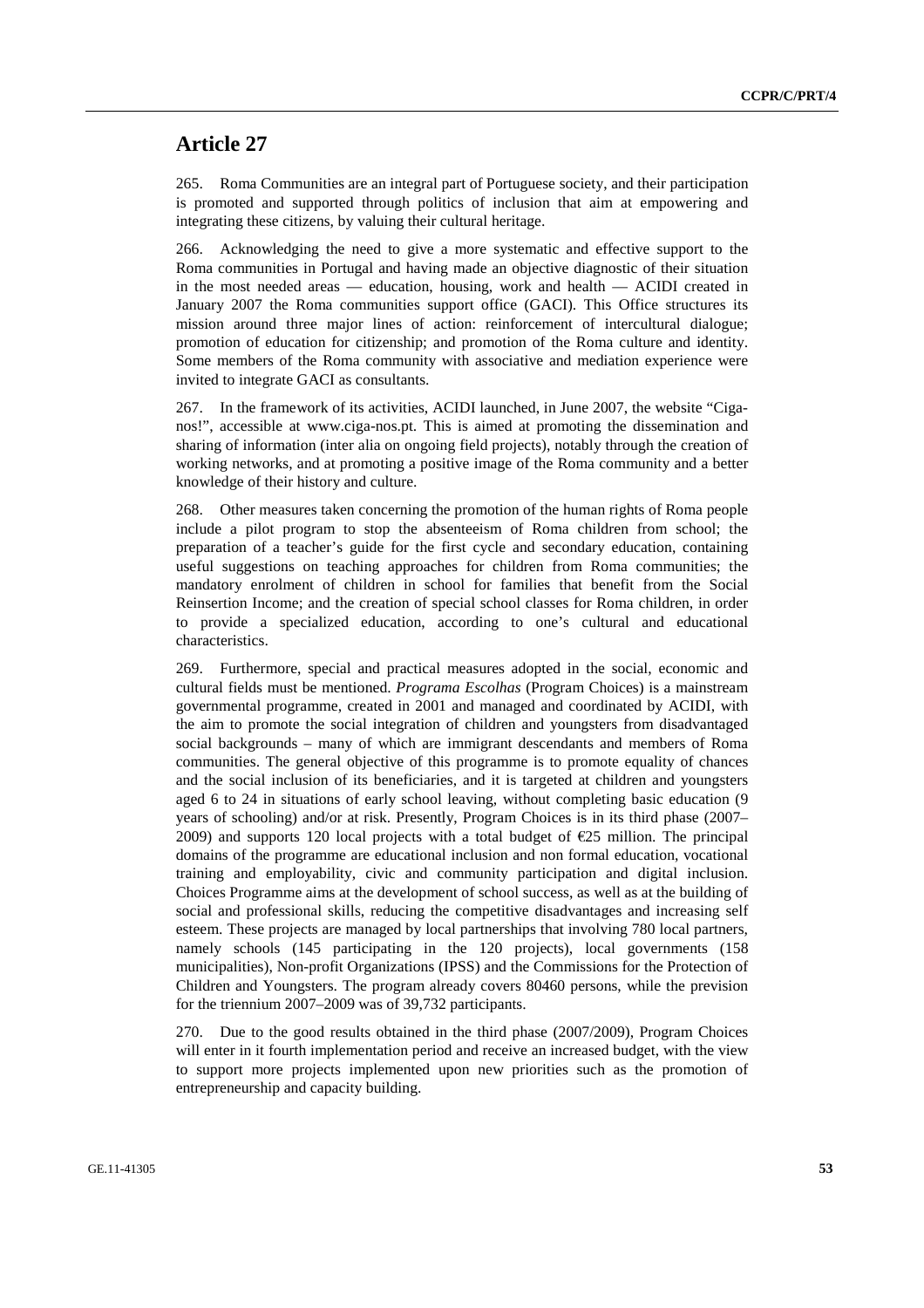271. Finally, we wish to highlight that, in 2008, CICDR received two important complaints regarding the refusal of a real estate company to sell a house to a Roma citizen. During the instruction of the case, the parties reached an agreement and both complaints were therefore dismissed.

# **A. First Optional Protocol to the International Covenant on Civil and Political Rights**

272. Communication No. 1123/02 (*Carlos Correia de Matos v. Portugal*) is, so far, the only case in which the Human Rights Committee has taken a decision on the merits concerning a communication presented against Portugal. The Committee recommended that Portugal amended its legislation in order to provide for the possibility of, under certain circumstances, an accused in criminal proceedings to be able to defend him or herself in person.

273. The CCP (last amended by DL 181/2008, of 28-8) establishes that the defendant can appoint a lawyer at any stage of the proceedings, and that the assistance of a lawyer is mandatory in a number of acts (such as interrogations of detained or imprisoned defendants) and in all cases after prosecution. This does not, in our view, affect the accused's freedom to appoint a lawyer of his own choosing because, only if he or she fails to do so at a stage when the assistance of a counsel is mandatory, will an *ex officio* counsel be appointed on his or her behalf. It is not permitted, however, that the accused defends him or herself in person in those cases, since it continues to be the view of Portuguese authorities that the requirement for a lawyer to act at certain stages of the proceedings is a sufficient and proportionate means for States to employ in order to provide greater guarantees and more strictly defend the accused, given the type and specific nature of the issues raised in criminal proceedings.

274. We recall that, pronouncing itself on the same question, the European Court of Human Rights (ECHR) has, on 14 September 2000, found no violation of article 6 (3) (c) of the European Convention on Human Rights, whose wording is, concerning the matter at stake, similar to article 14 (3) (d) of ICCPR. Thus, there is, on part of the Portuguese authorities, an actual concern about the differences arising between the case law of the ECHR and the decision of the Human Rights Committee in this case, which place Portugal in a very awkward position regarding the fulfilment of its international human rights obligations. This situation was the subject matter of an article by Michael O'Boyle entitled "*Ne bis in idem* for the benefit of States" and published in *Liber Amicorum Luzius Wildhaber Human Rights – Strasbourg Views* [Lucius caflish, Johan Callwaert, Roderick Liddell, Paul Mahoney, Mark Villiger (Eds.), N.P. Engel, Publisher, Germany, 2007, pp. 327–246].

275. Still, the decision of the Human Rights Committee was transmitted to the competent Portuguese authorities, namely the Attorney General and the Minister of Justice. It was also announced and published on-line in the webpage of the Office for Documentation and Comparative Law (www.gddc.pt), together with other decisions taken by international adjudicating bodies in cases brought against Portugal, having attracted considerable attention on the part of Portuguese lawyers and magistrates, who requested copies thereof.

# **B. Second Optional Protocol to the International Covenant on Civil and Political Rights, aiming at the abolition of the death penalty**

276. The information previously provided to the Committee is still valid. See also chapter III.C.6 of the ECCD of Portugal.